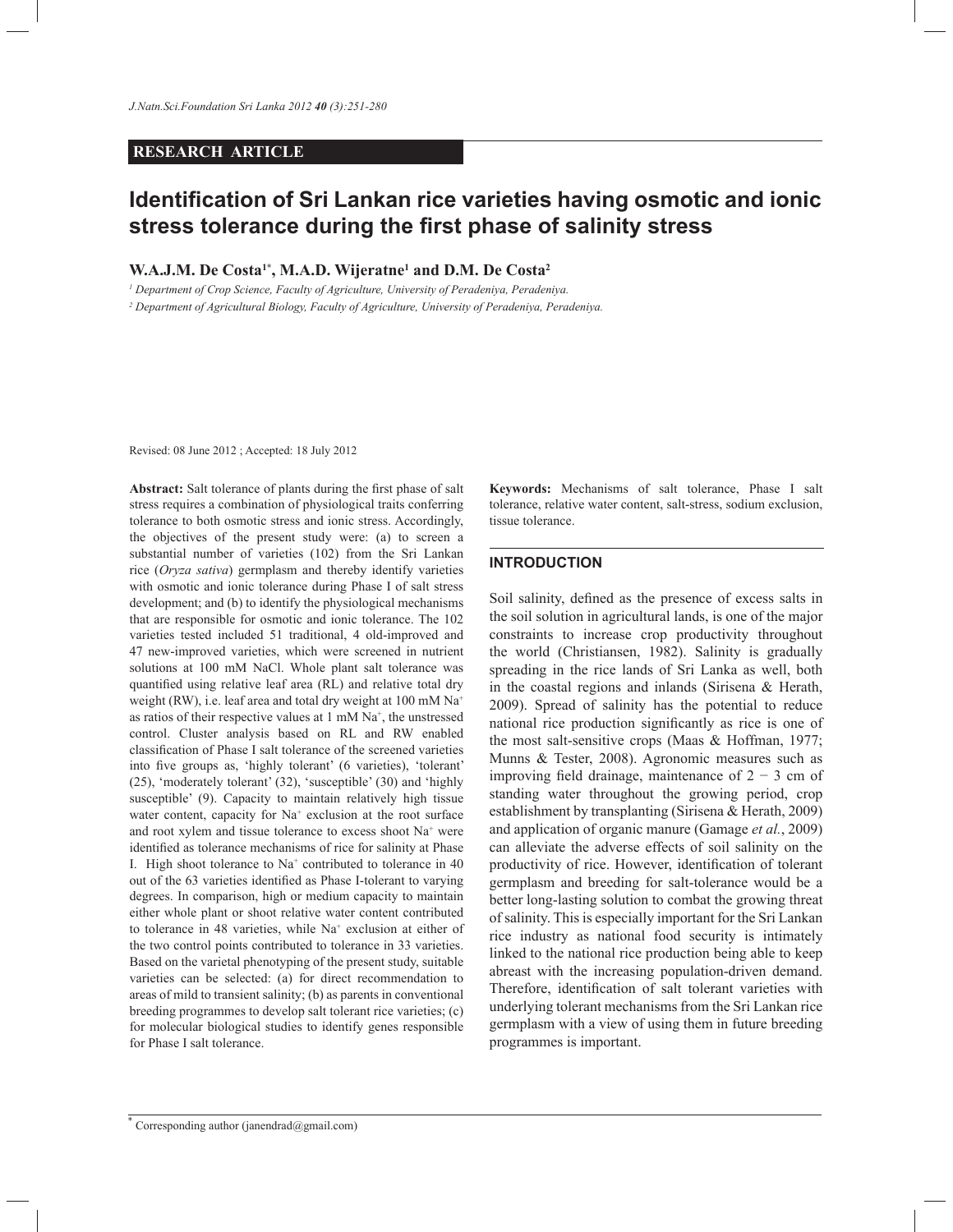Blumwald and Grover (2006) identified two principal genetic approaches to the development of salt tolerant crop varieties: (a) exploitation of natural genetic variation within the germplasm of a crop species either through direct selection in saline environments or identification of quantitative trait loci (QTLs), which can subsequently be used with marker-assisted selection (Flowers *et al.*, 2000; Koyama *et al.*, 2001); (b) production of transgenic crop varieties by introducing new genes for salt tolerance or by altering the expression levels of existing genes (Borsani *et al.*, 2003; Munns, 2005; Blumwald & Grover, 2006). Both these genetic approaches require identification of salt tolerant genotypes/varieties within the germplasm of a given crop species. The Sri Lankan rice germplasm consists of more than 3000 accessions or varieties including about 2000 traditional types with too many repetitions and introductions from other countries with, close to 300 improved varieties that have been developed through plant breeding programmes initiated by the Sri Lankan Department of Agriculture from 1950s onwards, and about 800 unknown varieties (Dhanapala, 1996).

 Development of salt tolerant varieties through conventional plant breeding would only require identification of relatively salt tolerant genotypes that can be used as parents in a breeding programme. However, molecular-based plant breeding requires not only identification of tolerant genotypes, but also elucidation of their mechanisms of tolerance, which could then lead to identification of genes responsible for those mechanisms. Finding new genes for salt tolerance requires precise phenotyping (Munns *et al.*, 2006), which means genotypes/varieties with demonstrated tolerance to salinity. The two-phase model as proposed by Munns (1993) and subsequently modified by Sümer *et al.* (2004) and Munns and Tester (2008), provides a physiological basis to identify salt tolerant varieties and their mechanisms of tolerance. This model, which has been validated through experimental data (Fortmeir & Schubert, 1995; Munns *et al.*, 1995), predicts that plants response to salt stress occurs in two distinct phases: (a) an initial phase (Phase I) of osmotic stress caused by reduced water uptake due to excess salts in the external soil solution, which is followed by; (b) the second phase (Phase II) of salt ion toxicity due to excess salts within the cells, tissues and organs. Accordingly, tolerance during Phase I of salt stress should include mechanisms to maintain tissue water status and thereby avoid the adverse effects of water stress on cellular processes and plant growth (i.e. osmotic tolerance). In contrast, tolerance in Phase II requires mechanisms to exclude excess salt ions from plant tissues, especially the young leaves and growing tissues (Flowers & Yeo, 1986;

Munns, 2002; Tester & Davenport, 2003), mechanisms to sequester excess salts (Tester & Davenport, 2003) in the vacuole (Flowers & Yeo, 1988; Neumann, 1997; Munns *et al.*, 2006) or salt glands (Flowers *et al.*, 1990; Glenn *et al.*, 1999; Marcum, 1999) away from the cytoplasm where important physiological processes take place. Capacity for  $K^{\dagger}/Na^{\dagger}$  discrimination and maintain ion homeostasis (i.e. maintenance of  $K^+$ :Na<sup>+</sup> ratio within favourable limits) (Jeschke, 1984; Gorham, 1993; Munns *et al.*, 2000; Koyama *et al.*, 2001) and increased tissue tolerance to excess salts are further mechanisms that may confer salt tolerance during Phase II (Cheeseman, 1988; Yeo *et al.*, 1990). While the initial two-phase model of Munns (1993) predicted only osmotic stress as induced by tissue water shortage to be present during Phase I, subsequent measurements (i.e. Sümer *et al.*, 2004) showed that salt ion toxicity could also be operating during Phase I, especially in salt-sensitive crops such as rice and maize.

 Several mechanisms could contribute to confer tolerance to osmotic stress during Phase I. Capacity to maintain tissue water content thereby maintaining celluar turgor could prevent initial growth reductions caused by loss of turgor (Munns, 2002). Maintenance of tissue water status could also prevent abscisic acid (ABA)-induced longer term growth reductions (De Costa *et al.*, 2007). Salt-stress induced reductions in cellular growth have been shown to occur due to altered cell wall properties, namely, decreased cell wall extensibility (Cramer & Bowman, 1991; Neumann, 1993) and increased yield threshold (i.e. the minimum turgor pressure required for cell expansion) (Cramer & Bowman, 1991; Pritchard *et al.*, 1991). Therefore, the capacity to minimize the reduction of cell wall extensibility and the increase of yield threshold would minimize growth reduction during Phase I and thereby contribute to osmotic stress tolerance. As salt ion toxicity could also be operating during Phase I, mechanisms to tolerate ion toxicity such as salt exclusion, intracellular compartmentalization in the vacuole and increased tissue tolerance to excess salts would also contribute to Phase I salt tolerance (Tester & Davenport, 2003; Munns & Tester, 2008). Alternatively, atleast part of the excess salts that accumulate in tissues during Phase I could play a role in osmotic tolerance by contributing to turgor maintenance *via* osmotic adjustment (Greenway & Munns, 1980; Munns & Tester, 2008). Thus, the objectives of the present study were: (a) to screen a substantial number (at least 100) of varieties from the Sri Lankan rice germplasm and thereby identify varieties with osmotic and ionic tolerance during Phase I of salt stress development; and (b) to identify the physiological mechanisms that are responsible for osmotic and ionic tolerance.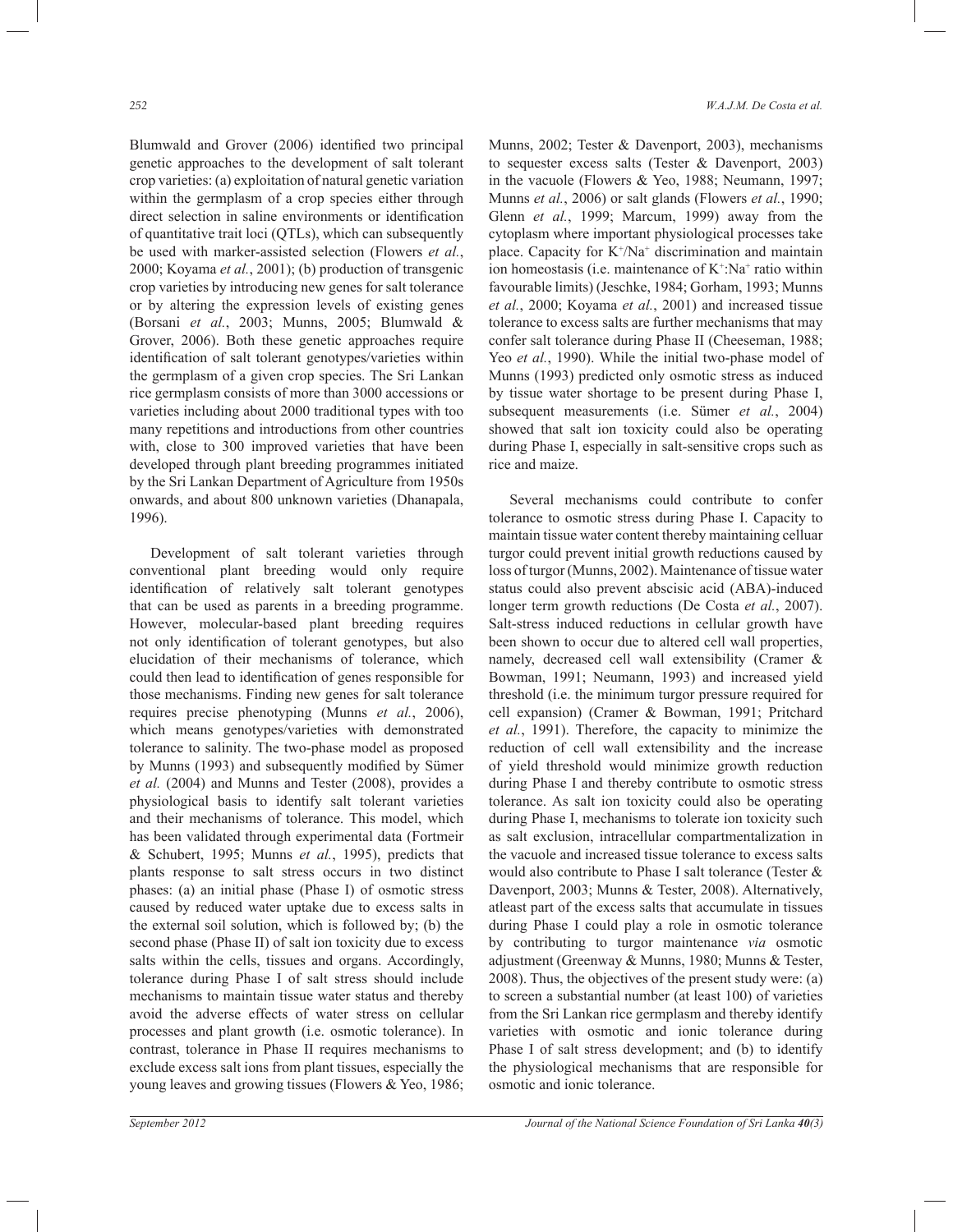### **METHODS AND MATERIALS**

Varietal screening was carried out in ten rounds of experiments, each round using a different set of rice varieties (Table 1) over a period of 02 years from September 2007 – September 2009. In order to standardize varietal performance in different rounds, the known salt-tolerant variety At354 was used in every round as a standard check variety. Seeds were obtained from the Plant Genetic Resources Centre (PGRC) of the Department of Agriculture (DoA), Gannoruwa, Sri Lanka.

#### **Plant material**

Altogether 102 rice varieties were used in the varietal screening. These included three different types of varieties of varying maturity durations ranging from  $2\frac{1}{2}$  months to 5 – 6 months. The different types of varieties included 51 'traditional' varieties, 4 'old-improved' varieties and 47 'new-improved' varieties.

 The 51 traditional varieties were selected from a germplasm collection of about 2000 traditional varieties that are maintained at the PGRC/

**Table 1:** Rice varieties used in the different rounds of varietal screening and their dates of planting and sampling.

| Round | Date of<br>planting (7-day<br>old seedlings) | Date of Phase I<br>sampling | Rice varieties screened                                                                                                                                                                                                                                                                                                                  |
|-------|----------------------------------------------|-----------------------------|------------------------------------------------------------------------------------------------------------------------------------------------------------------------------------------------------------------------------------------------------------------------------------------------------------------------------------------|
| 1     | 13.09.2007                                   | 03.10.2007                  | Bg750, At303, Bg94-1, Bg300, Bg304, At354†, Pokkali<br>(7 varieties)                                                                                                                                                                                                                                                                     |
| 2     | 08.01.2008                                   | 28.01.2008                  | H4, Murungakayan 101, Pachchaperumal, Raththal, Nona Bokra, Pokkali,<br>Dick Wee, Seeraga Samba, At354†                                                                                                                                                                                                                                  |
| 3     | 22.04.2008                                   | 12.05.2008                  | (7 varieties excluding At354 and Pokkali)<br>Bg450, Bg380, Bg350, At353, Bw400, Ld66, Bg379-2, Bg352, Pokkali,<br>At354†                                                                                                                                                                                                                 |
| 4     | 29.09.2008                                   | 19.10.2008                  | (8 varieties excluding At354 and Pokkali)<br>At401, H10, Bg407, Bw302, IR29, Bandara Haththewa, Periyakarappan,<br>At354†                                                                                                                                                                                                                |
| 5     | 18.11.2008                                   | 08.12.2008                  | (7 varieties excluding At354)<br>62-355, Bg34-8, Bg301, Bw272-6B, Bg276-5, Madathawalu, Dahanala,<br>Kuruluthuda, Podi Wee A8, Bw78, Kalu Heenati (Warakapola), Kalu                                                                                                                                                                     |
| 6     | 05.01.2009                                   | 25.01.2009                  | Heenati (PGRC), At354†<br>$(12 \text{ varieties excluding } At354)$<br>H7, Bg34-6, Bg357, Bg305, Bg250, Ld355, Ld356, At16, Bw351, Bg360,<br>Bg359, Bw267-3, Bw266-7, At354†                                                                                                                                                             |
| 7     | 02.04.2009                                   | 22.04.2009                  | (13 varieties excluding At354)<br>Hetada Wee, Suwandel, Pola Al, Devaraddiri<br>Weda Heenati, At86-1, At85-2, Bg745, Bg38, Bw452, At354†                                                                                                                                                                                                 |
| 8     | 19.04.2009                                   | 09.05.2009                  | $(10 \text{ varieties excluding At} 354)$<br>Bw451, Bw453, Bg403, H9, At48-3, Bg400-1, MI273, Pokuru Samba,<br>Beheth Heenati, Podi Niyan Wee, Goda Wee, At354†                                                                                                                                                                          |
| 9     | 16.07.2009                                   | 05.08.2009                  | (11 varieties excluding At354)<br>Tetep, Sudu Bala Wee, Kahata Wee, Muthu Samba, Karayal,<br>Hondarawalu 502, Mada Al (Kaluthara), Muhudu Kiriyal, Kalu Mudu                                                                                                                                                                             |
| 10    | 06.08.2009                                   | 26.08.2009                  | Kiriyal, Kara Al, Mada Al, Moroberekan, Basmathie,<br>Murunga, Kottiyaran, Kos Ata Wee, Keera Samba, Hathial, At354†<br>(18 varieties excluding At354)<br>IR8, Heen Wee, Rathkarayal, Sinna Karuppan, Devaraddiri,<br>Ptb16, Suduru Samba, Panduru Wee Kuru Wee, Kivul Handiran, At354†<br>(9 varieties excluding At354 and Devaraddiri) |
|       |                                              | <b>Total</b>                | 102 varieties screened                                                                                                                                                                                                                                                                                                                   |

*Journal of the National Science Foundation of Sri Lanka 40 (3)* September 2012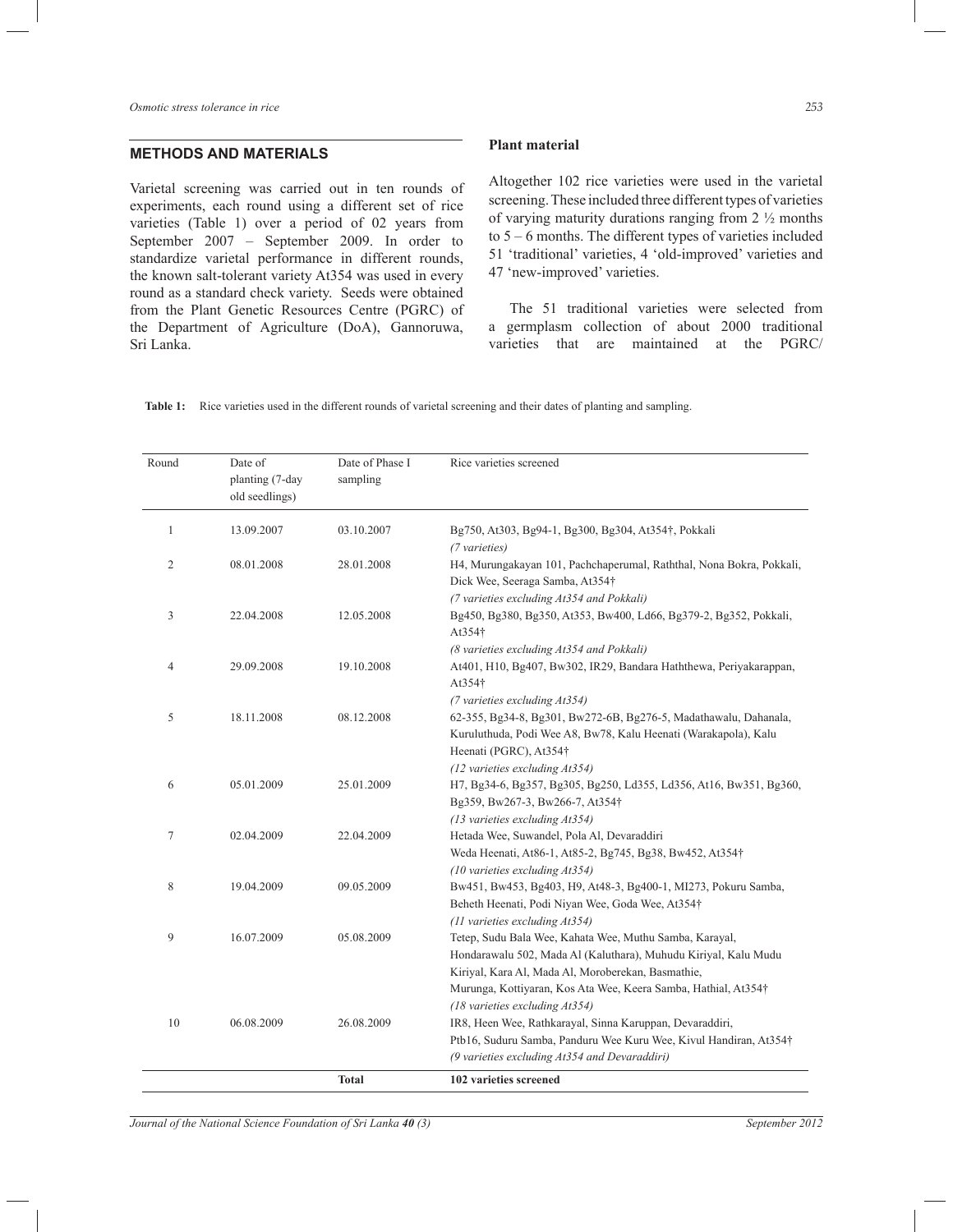DoA, Gannoruwa, Sri Lanka. Those varieties, which gave indications of possible salt-tolerance based on information gained from traditional rice farmers and also the varietal names were selected. In addition, all traditional varieties that are currently being cultivated, eventhough in small extents by a limited number of farmers, were selected for screening. The traditional varieties are low-yielding (i.e.  $<$  1 t ha<sup>-1</sup>) and have a tall plant type with drooping leaves. Most of them are photoperiod-sensitive and almost all of them are susceptible to all major rice diseases present in Sri Lanka such as blast, bacterial leaf blight and sheath blight, while being less responsive to added inorganic nitrogen fertilizer (Abeysiriwardena, 2010).

 The 'old-improved' varieties are a group of varieties, known in Sri Lanka as the 'H-series', that were developed in the 1950s and 1960s by improvement of the traditional varieties. The old-improved varieties also have a tall plant type with droopy leaves, but are moderately-resistant to the rice blast disease. They are less photoperiodsensitive, more nitrogen-responsive and higher yielding  $(3 - 4$  t ha<sup>-1</sup>) than the traditional varieties.

 The 'new-improved' varieties are the post-green revolution varieties that were developed during the period from late-1960s onwards. They are highyielding  $(8 - 10 \text{ t} \text{ ha}^{-1} \text{ under optimum conditions}),$ photoperiod-insensitive and have a dwarf plant type with comparatively more erect leaves. They are also highly responsive to added inorganic fertilizer and are resistant to major rice diseases such as rice blast and leaf blight. All the currently-recommended new-improved varieties were included in the present experiment.

### **Experimental location, plant culture and experimental treatments**

All 10 rounds of experiments were conducted in a rainsheltered, ventilated planthouse at the Agricultural Biotechnology Centre, University of Peradeniya, (latitude 7º 15' 47 N, longitude 80º 36' 10 E, altitude 496 m above sea level). Plants were grown hydroponically in aerated nutrient solutions (Yoshida *et al.*, 1972). In all 10 rounds of experiments, seed germination, preparation of nutrient solutions and seedling establishment and plant management were done using the protocol described in De Costa *et al.*(2012). Briefly, seeds were germinated with moist filter paper and transferred to  $\frac{1}{4}$  strength nutrient solutions in 3 L pots 01 wk after germination. Strength of the nutrient solution was increased in 25 % steps up to full strength at 2 d intervals.

In each round, the experimental treatment structure was a two-factor factorial with rice varieties and salt treatments being the two treatment factors. There were two salt treatments as 1 mM NaCl (un-stressed control) and 100 mM NaCl (salt-stress). Previous work as reported by De Costa *et al.* (2012) showed 100 mM Na<sup>+</sup> to be the optimum level of salt stress for screening rice germplasm for salt tolerance during the two phases of salt stress development. The experimental design was a completely randomized design with two replications. Each replicate of each variety had 09 plants. Salt treatments started a week after giving the full strength nutrient solution. The control treatment was maintained at 1 mM NaCl throughout. The salt-stress treatment started at 25 mM NaCl and was increased up to a final concentration of 100 mM in 25 mM steps at 2 d intervals.

#### **Measurements**

All measurements were carried out 24 h after increasing the salt concentration up to  $100$  mM Na<sup>+</sup>. This was 20 d after transferring the 7 d old seedlings to nutrient solutions. Therefore, plant sampling and measurements in all varieties fell within the vegetative phase of the rice plant (i.e. between germination and panicle initiation).

**Plant growth:** In order to ensure that plant growth is measured during Phase I of salt stress development, as determined by De Costa *et al.* (2012), growth was measured 24 h after increasing the salinity up to 100 mM NaCl. Areas of the youngest fully expanded leaf and the next expanding leaf on the main culm were measured nondestructively in the control and salt-stressed treatments. Leaf area was estimated as  $0.5$  (leaf length  $\times$  leaf width). A destructive sample of three plants was taken from each pot and their fresh and dry weights were measured.

**Relative water content (RWC):** Relative water content of the whole plant (RWCpl) was measured as the ratio between the plant water content (i.e. the difference between whole plant fresh and dry weights) and the respective whole plant dry weight. Similarly, shoot (leaf + culm) relative water content (RWCsh) was calculated by dividing the shoot water content (i.e. the difference between shoot fresh and dry weights) by the respective shoot dry weight.

**Na<sup>+</sup> concentration in shoot and root:** During sampling, the youngest fully expanded leaf and the next expanding leaf of the main culm and the root system were separated, dried and ground into a powder for Na<sup>+</sup> analysis. Shoot Na<sup>+</sup> concentration was measured on the youngest fully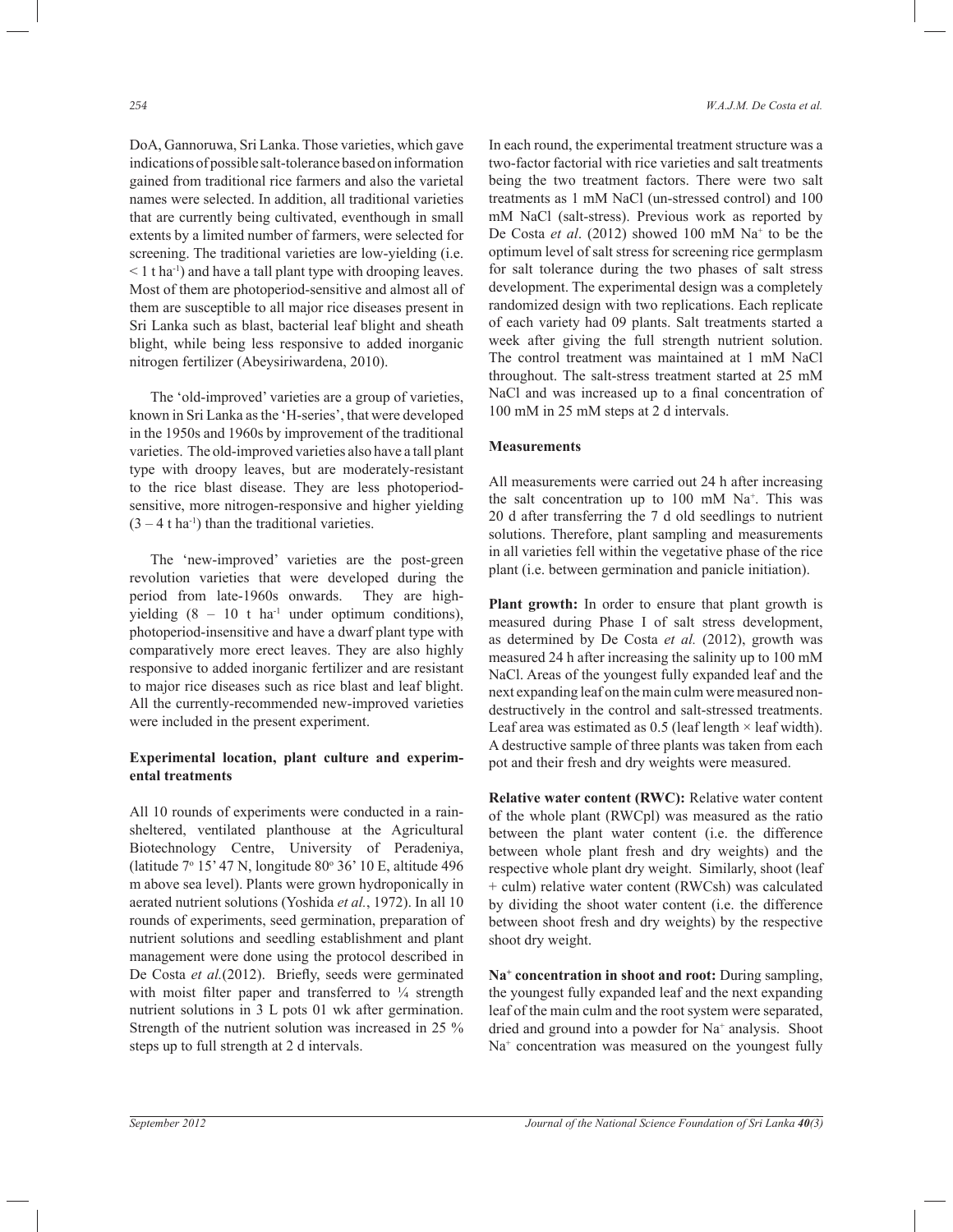expanded leaf and the next expanding leaf of the main culm while root Na<sup>+</sup> concentration was measured taking the entire root system as the sample. Na<sup>+</sup> ion extraction was done according to the general method for plant samples as described by Van Ranst *et al.* (1999). Na<sup>+</sup> concentration was measured using the flame photometer.

**Calculation of the degree of salt tolerance:** The degree of salt-tolerance of a given variety during Phase I of saltstress development was quantified in terms of relative leaf area (RL) and relative total dry weight (RW). RL of each variety was calculated as the ratio between the area of the two leaves measured (i.e. the youngest fully-expanded leaf and the next younger leaf) under salt-stress (LAs) and the respective areas of the two corresponding leaves in the control treatment (LAc) (equation 1). Similarly, RW was calculated as the ratio between the total plant dry weight under salt-stress (Ws) and the corresponding total plant dry weight in the control (Wc) (equation 2). Higher values of RL and RW in a given variety would indicate relatively greater salt-tolerance at Phase I.

$$
RL = \frac{LAS}{LAC}
$$
...(1)

$$
RW = \frac{Ws}{Wc} \tag{2}
$$

In order to establish possible relationships with the degree of salt tolerance, relative RWCpl (RRWCpl) was also calculated as the ratio between the respective RWCpl values under salt-stress (RWCpls) and the corresponding RWC in the control (RWCplc) (equation 3).

$$
RRWCpl = \frac{RWCpls}{RWCplc} \qquad \qquad \dots (3)
$$

Similarly, relative RWCsh was calculated as the ratio between the respective RWCsh values under saltstress (RWCshs) and the corresponding RWCsh in the control (RWCshc) (equation 4).

$$
RRWCsh = \frac{RWCshs}{RWCshc} \qquad ...(4)
$$

 **Quantification of Na<sup>+</sup> exclusion from the shoot:** Na<sup>+</sup> exclusion from the shoot can occur at two points in its pathway from the soil solution to the leaves of a plant (Schubert & Läuchli, 1986, 1990). Part of the excess Na<sup>+</sup> in the external medium can be excluded at the root surface and thereby can be prevented from entering the root. Therefore, root Na<sup>+</sup> concentration (RtNa) in the saltstressed treatment is a measurement of the degree of Na<sup>+</sup> exclusion at the root surface. In addition,  $Na<sup>+</sup>$  that has already entered the root can be prevented from reaching the shoot by being excluded from the root xylem at the xylem parenchyma. Accordingly, the ratio between shoot and root Na<sup>+</sup> (ShNa:RtNa) would constitute a measurement of the degree of Na<sup>+</sup> exclusion from the shoot at the root xylem parenchyma. ShNa:RtNa was  calculated as,

$$
ShNa: RtNa = \frac{ShNa}{RtNa} \qquad \qquad \dots (5)
$$

- A higher ShNa:RtNa ratio would indicate a lower degree of Na<sup>+</sup> exclusion at the root xylem parenchyma and *vice versa*.

**Pooling of growth data from different rounds of experimentation:** Although all experimental rounds were conducted within a rain-sheltered planthouse at the same location, the meteorological conditions, in terms of maximum and minimum temperatures, solar radiation and pan evaporation rate, that were prevailing during different rounds of experimentation showed a certain degree of variation (reported later in the present paper). Therefore, there was a need to standardize the calculated *RL* and *RW* values before the data from different rounds of experimentation could be pooled and compared. Accordingly, all values of RL and RW of each variety were standardized by the corresponding values of At354 in the respective rounds. Therefore, the respective standardized relative growth parameters, RLst and RWst of a given variety, *i*, were calculated as follows (non-existence of variety x meteorological condition interaction effect was assumed);

$$
RLst = \frac{RL(i)}{RL(At354)} \qquad ...(6)
$$

$$
RWst = \frac{RW(i)}{RW(At354)} \qquad ...(7)
$$

The standardized relative growth parameters, as calculated by equations 5 and 6, of all varieties tested over 10 rounds of experimentation were pooled to be used in the data analyses for varietal classification based on salt-tolerance.

 In contrast to growth measurements, which were highly influenced by the prevailing environmental conditions in the different rounds of experimentation,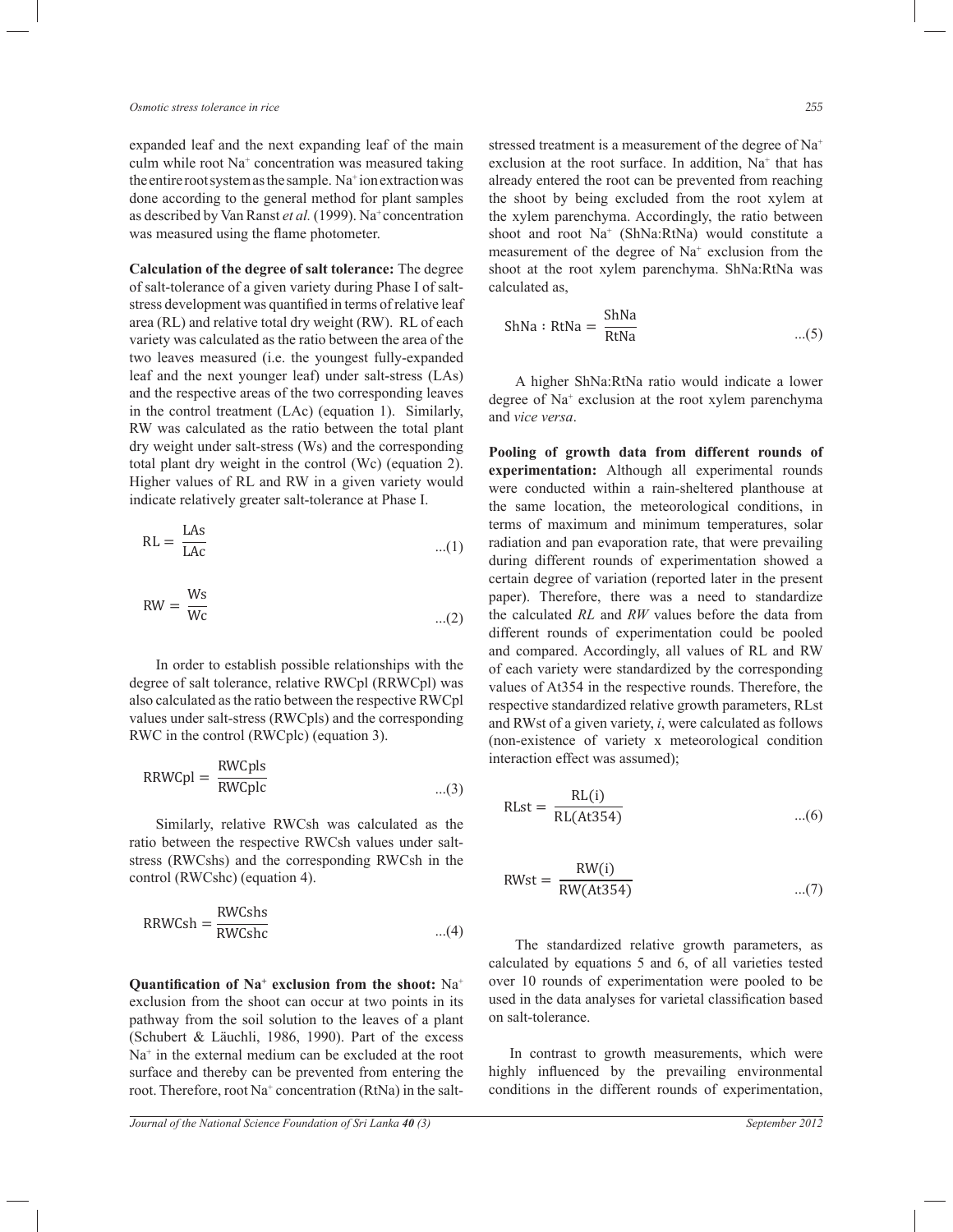relative RWC and shoot and root Na<sup>+</sup> concentration data were largely determined by the respective salt concentrations in the two experimental treatments (i.e. 1 and 100 mM Na<sup>+</sup> ), which did not vary between different rounds of experimentation. Therefore, there was no need to standardize the relative RWC and Na<sup>+</sup> concentration values in different rounds of experimentation. If at all, variations in environmental conditions would have only a minor influence on these two variables.

#### **Data analysis**

**Analysis of variance:** The variety, salt treatment and variety x salt treatment interaction effect on standardized relative growth parameters, relative water content and shoot and root Na<sup>+</sup> concentrations were tested for significance by analysis of variance (ANOVA). Means were separated using the Duncan's Multiple Range Test.

**Cluster analysis:** The primary objective of the present study was to classify the rice varieties that were screened into distinctly different groups based on their degree of salt-tolerance during Phase I of salt-stress development. This classification had to be done based on more than one measure of relative salt-tolerance such as the standardized relative leaf area (RLst) and standardized relative total dry weight (RWst). Cluster analysis (SAS Institute, 2008) was used for this purpose. Thus, 'Proc Cluster' procedure of the statistical software SAS (Version 8e) was used with 'method = complete' using RLst and RWst as the variables for clustering. Multivariate analysis of variance (MANOVA) was used to determine whether different clusters were significantly different based on the four multivariate test statistics (i.e. Wilks' Lambda, Pillai's Trace, Hotelling-Lawley Trace and Roy's Greatest Root) that are calculated by SAS.

**Percentile points in the frequency distributions:** In order to classify the varieties based on the magnitudes of their relative water content and root and shoot Na<sup>+</sup> concentrations, percentile points of frequency distributions of varietal means of RWCpl, RWCsh, RRWCpl, RRWCsh, ShNa, RtNa and ShNa:RtNa ratio were obtained using the SAS procedure 'Proc Means'.

### **RESULTS**

### **Meteorological conditions during the different experimental rounds**

Average meteorological conditions that prevailed during the 10 rounds of varietal screening are shown in Table 2. All temperatures (i.e. maximum, minimum and mean) remained within a range of  $2 \text{ °C}$  in all 10 rounds of the experimentation. Mean RH showed a wider range of variation from 66 % in round 6 to 80 % in round 1. With the exception of round 6, mean sunshine duration varied by about 1 hour among the rest of the experimental rounds. Pan evaporation rate, which reflects the net effect of temperature, RH and sunshine duration varied from 2.61 mm  $d<sup>-1</sup>$  in round 4 to 4.70 mm  $d<sup>-1</sup>$  in round 2. Number of days after transplanting at which 50 % tip burn of the youngest fully-expanded leaf was observed in the variety At354 ( $T_{50}$ ) varied appreciably, between 45 days in round 3 and 63 days in round 8. The variation in meteorological conditions during the different rounds of experimentation could have influenced  $T_{50}$ , which can be considered as an index of the rate of salt-stress development. However, the absence of any significant correlations between  $T_{50}$  and any of the meteorological variables (data not shown) indicate that the influence of meteorological conditions on varietal response to salinity in different rounds was not systematic.

#### **Plant growth during Phase I of salt-stress development**

### *Leaf area*

When the data obtained during Phase I (i.e. 24 hours after increasing salt stress up to 100 mM Na<sup>+</sup>) from all 10 rounds of experimentation were analyzed, area of the two measured leaves showed highly significant ( $p <$ 0.0001) variation between varieties under both salt-stress and control treatments within each round (Table 3). The significant varietal variation of leaf area in the nonstressed control treatment (LAc) reflected the inherent variation in growth capacity of the tested varieties under optimum growing conditions (i.e. with adequate nutrients, but without excessive salts). On the other hand, the significant varietal variation of leaf area in the saltstressed treatment (LAs) was caused by a combination of the varietal variation in salt-tolerance and the inherent varietal variation in growth capacity. Most of the varieties that showed high LAs were traditional and old-improved varieties, with *Nona Bokra*, *Seeraga Samba*, *Dick Wee*  and H4 showing the highest values. Among the newimproved varieties, At401, Bw452, At48-3 and At86-1 had higher LAs. When the data under stressed conditions for all varieties were adjusted using the control, the relative leaf area (RL) also showed highly significant (p < 0.0001) variation between varieties (Table 3). RL of the standard check variety, At354, varied from 0.69 (in round 1) to 0.90 (in round 6) (Figure 1.a). This variation of RL was found to be statistically significant at  $p < 0.05$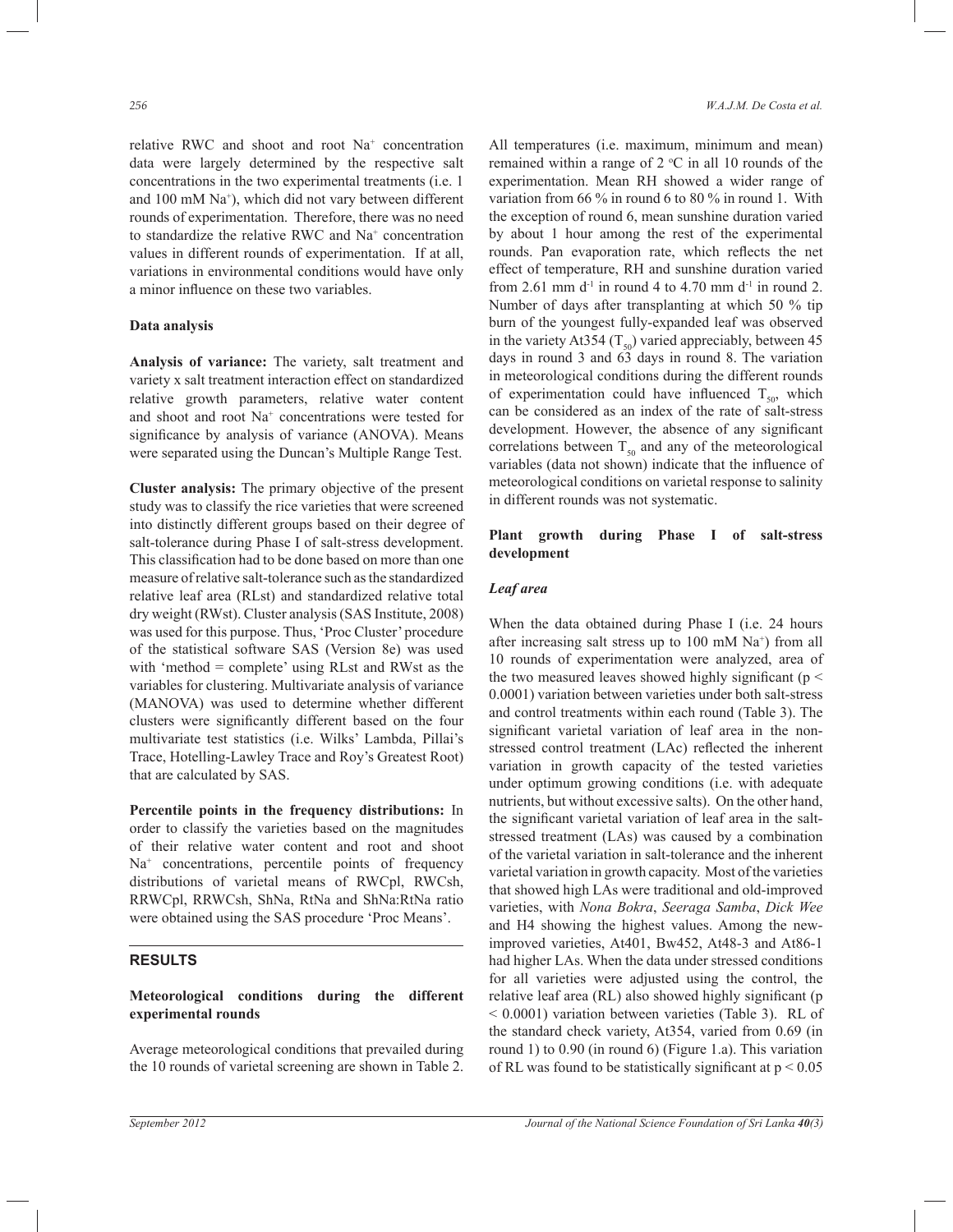|                |                         | Temperature <sup>†</sup> |                         | Mean RH           | Sunshine          | Pan                      | $T_{50}$ of            |
|----------------|-------------------------|--------------------------|-------------------------|-------------------|-------------------|--------------------------|------------------------|
| Exp.<br>round  | Max. T<br>$(^{\circ}C)$ | Min. T<br>$(^{\circ}C)$  | Mean T<br>$(^{\circ}C)$ | $(\%)^{+\dagger}$ | duration<br>(Hrs) | $Evap.*$<br>$/mm d^{-1}$ | At $354$ <sup>**</sup> |
| 1              | 29.42                   | 20.67                    | 25.05                   | 80.11             | 4.93              | 2.53                     | 49                     |
| 2              | 30.10                   | 19.77                    | 24.93                   | 71.94             | 6.31              | 4.70                     | 46                     |
| 3              | 30.18                   | 21.90                    | 26.04                   | 75.70             | 6.51              | 3.23                     | 45                     |
| $\overline{4}$ | 30.07                   | 20.23                    | 25.15                   | 76.58             | 5.30              | 2.61                     | 59                     |
| 5              | 29.19                   | 19.84                    | 24.52                   | 71.75             | 6.02              | 3.45                     | 54                     |
| 6              | 31.13                   | 18.64                    | 24.89                   | 66.13             | 7.87              | 4.43                     | 60                     |
| 7              | 30.53                   | 21.96                    | 26.25                   | 78.15             | 5.88              | 3.20                     | 60                     |
| 8              | 30.16                   | 22.08                    | 26.12                   | 77.92             | 5.84              | 3.19                     | 63                     |
| 9              | 29.45                   | 21.51                    | 25.48                   | 78.32             | 5.55              | 2.93                     | 58                     |
| 10             | 29.83                   | 21.09                    | 25.46                   | 77.35             | 5.98              | 3.10                     | 62                     |

**Table 2:** Mean values\* of major meteorological variables during different rounds of experimentation

\*- Each variable was averaged over the entire duration of the experiment (i.e. from transplanting until final Phase II sampling).

† - Max. T – Maximum temperature; Min. T – Minimum temperature; Mean T – Mean temperature; ††Mean RH – Mean relative humidity; ‡Pan Evap. – Pan evaporation rate;

 $*T_{\text{so}}$  – Number of days after transplanting at which 50 % tip burn of the youngest fully-expanded leaf was observed in the variety At354.



Figure 1: Variation of mean relative area of two selected leaves (i.e. the youngest fully-expanded and the next younger leaf) of rice varieties, At354 (a), Pokkali (b) and Devaraddiri (c), in the different rounds of experimentation. Each value is the mean of 12 replicate measurements.

based on the confidence limits in each round. Running an ANOVA on pooled data of At354 over different rounds was not allowed due to error heterogeneity among rounds. This was primarily due to the high coefficient of variation ( $CV = 27$ %), which indicated the high within round variation of RL. Further analysis showed that mean leaf area of At354 in both the non-stressed control (LAc) and the salt-stressed treatment (LAs) showed a significant ( $p < 0.05$ ) variation between different rounds of experimentation (data not shown). Furthermore, the two other varieties, which were grown in more than one experimental round (Table 1), i.e. *Pokkali* (in rounds 1, 2 and 3) and *Devaraddiri* (in rounds 7 and 10), also showed significant ( $p < 0.05$ ) variation in their respective RL between different rounds of experimentation (Figures 1.b and c). *Pokkali* and *Devaraddiri* also showed a highly significant ( $p < 0.0001$ ) variation in their LAc and LAs between different rounds (data not shown). Therefore, despite the absence of significance betweenround variation of RL of At354, the RL values of all 102 varieties of the 10 different rounds of experimentation were standardized with the RL of At354 in the respective round.

Variation of the mean standardized relative leaf area (RLst) for the entire set of varieties screened is presented in Table 4. Altogether 38 varieties had RLst values,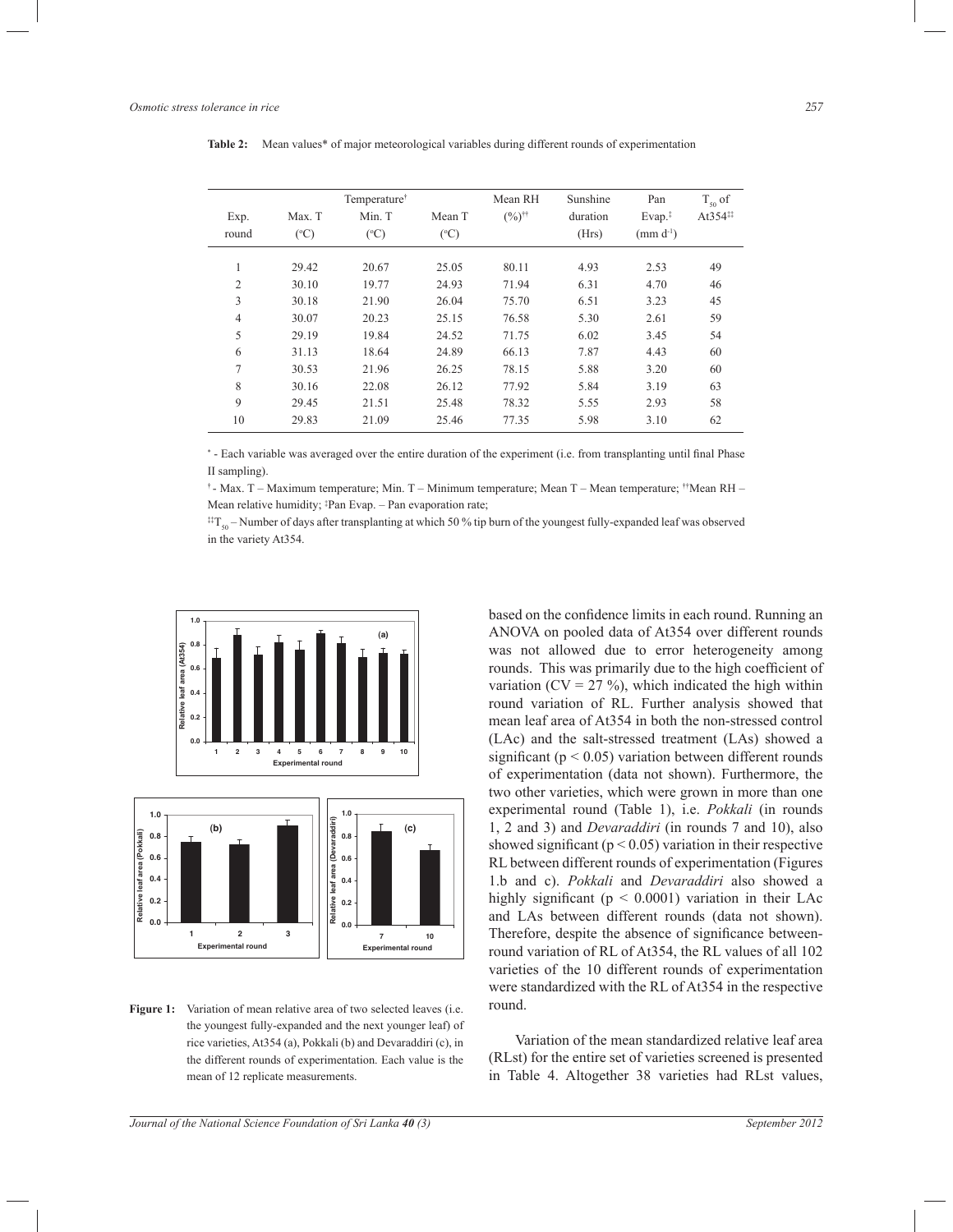**Table 3:** Variation of mean area of two selected leaves (i.e. the youngest fully-expanded and the next younger leaf) and mean total plant dry weight and their relative values with standard errors of different rice varieties under unstressed, control (1 mM Na<sup>+</sup>) and salt-stressed (100 mM Na<sup>+</sup> ) conditions during Phase I of salt-stress development in different rounds of experimentation.

| Variety        |       | Leaf area (cm <sup>2</sup> )<br>Stressed<br>Control |                |           | Relative leaf area |          |        |                | Total plant dry weight $(g pl-1)$ |                  | Relative total plant<br>dry weight (RW) |              |
|----------------|-------|-----------------------------------------------------|----------------|-----------|--------------------|----------|--------|----------------|-----------------------------------|------------------|-----------------------------------------|--------------|
|                |       |                                                     |                |           | (RL)               |          |        | Stressed       | Control                           |                  |                                         |              |
|                | Mean  | SE                                                  | Mean           | <b>SE</b> | Mean               | $\rm SE$ | Mean   | SE             | Mean                              | SE               | Mean                                    | <b>SE</b>    |
| Round 1        |       |                                                     |                |           |                    |          |        |                |                                   |                  |                                         |              |
| At354          | 7.12  | 0.79                                                | 10.68          | 0.59      | 0.69               | 0.09     | 219    | 8              | 307                               | 29               | 0.72                                    | 0.04         |
| Pokkali        | 11.27 | 0.89                                                | 11.98          | 0.65      | 0.75               | 0.05     | 307    | 38             | 326                               | 67               | 0.96                                    | 0.08         |
| At303          | 9.17  | 0.95                                                | 10.75          | 0.84      | 0.75               | 0.11     | 307    | 28             | 280                               | 9                | 1.09                                    | 0.07         |
| Bg300          | 3.80  | 0.35                                                | 5.11           | 0.72      | 0.53               | 0.04     | 73     | 6              | 84                                | 33               | 0.57                                    | n.a.         |
| Bg304          | 3.90  | 0.46                                                | 9.60           | 0.86      | 0.41               | 0.07     | 87     | $\overline{7}$ | 228                               | 33               | 0.39                                    | 0.09         |
| Bg750          | 10.53 | 0.90                                                | 11.25          | 1.65      | 0.68               | 0.09     | 249    | 21             | 279                               | 30               | 0.91                                    | 0.17         |
| Bg94-1         | 8.39  | 0.50                                                | 8.52           | 0.95      | 0.78               | 0.09     | 260    | 100            | 226                               | 94               | 0.50                                    | n.a.         |
| Round 2        |       |                                                     |                |           |                    |          |        |                |                                   |                  |                                         |              |
| At354          | 19.09 | 2.29                                                | 17.75          | 2.01      | 0.88               | 0.06     | 468    | 91             | 547                               | 94               | 0.91                                    | 0.16         |
| Pokkali        | 27.61 | 3.01                                                | 26.14          | 2.41      | 0.72               | 0.05     | 551    | 50             | 586                               | 86               | 0.75                                    | n.a.         |
| Dick Wee       | 27.24 | 3.51                                                | 26.83          | 3.90      | 0.82               | 0.10     | 405    | 116            | 378                               | 5                | 0.78                                    | n.a.         |
| H4             | 26.69 | 2.47                                                | 34.00          | 4.42      | 0.84               | 0.05     | 326    | 11             | 395                               | 5                | 0.82                                    | 0.02         |
| Murungakayan   | 23.05 | 2.04                                                | 21.37          | 2.82      | 0.83               | 0.08     | 316    | 71             | 415                               | 52               | 0.80                                    | 0.27         |
| Nona Bokra     | 30.99 | 3.42                                                | 34.15          | 4.50      | 0.94               | 0.05     | 436    | 47             | 355                               | 9                | 1.12                                    | n.a.         |
| Pachchaperumal | 23.76 | 2.62                                                | 31.60          | 4.01      | 0.66               | 0.06     | 390    | 24             | 647                               | 44               | 0.60                                    | 0.00         |
| Raththal       | 16.67 | 2.00                                                | 18.21          | 1.71      | 0.78               | 0.08     | 98     | 14             | 115                               | 36               | 0.55                                    | n.a.         |
| Seeraga Samba  | 28.87 | 3.88                                                | 28.34          | 2.68      | 0.89               | 0.06     | 266    | 37             | 323                               | $\boldsymbol{0}$ | 0.82                                    | 0.11         |
| Round 3        |       |                                                     |                |           |                    |          |        |                |                                   |                  |                                         |              |
| At354          | 13.52 | 1.03                                                | 19.57          | 1.35      | 0.72               | 0.07     | 509    | 143            | 678                               | 81               | 0.79                                    | 0.30         |
| Pokkali        | 19.69 | 1.37                                                | 21.42          | 1.40      | 0.90               | 0.05     | 668    | 98             | 644                               | 105              | 1.05                                    | 0.03         |
| At353          | 12.99 | 1.30                                                | 17.51          | 0.84      | 0.72               | 0.09     | 489    | 64             | 648                               | 70               | 0.75                                    | 0.02         |
| Bg350          | 10.39 | 1.07                                                | 13.15          | 0.83      | 0.77               | 0.09     | 437    | 39             | 408                               | 30               | 1.07                                    | 0.02         |
| Bg352          | 11.61 | 1.20                                                | 18.12          | 1.04      | 0.64               | 0.06     | 524    | 93             | 509                               | 87               | 1.00                                    | 0.11         |
| Bg379-2        | 7.71  | 0.74                                                | 10.12          | 0.73      | 0.70               | 0.07     | 262    | 64             | 334                               | 14               | 0.79                                    | 0.22         |
| Bg450          | 10.86 | 0.40                                                | 10.32          | 0.84      | 0.92               | 0.04     | 435    | 56             | 386                               | 74               | 1.07                                    | n.a.         |
| <b>Bw400</b>   | 13.07 | 1.30                                                | 19.30          | 1.05      | 0.70               | 0.07     | 467    | 173            | 665                               | 29               | 0.69                                    | 0.23         |
| Bg380          | 14.81 | 1.51                                                | 16.98          | 1.01      | 0.67               | 0.08     | 632    | 143            | 671                               | 67               | 0.93                                    | 0.12         |
| Ld66           | 13.80 | 0.98                                                | 15.16          | 1.45      | 0.72               | 0.04     | 448    | 55             | 472                               | 152              | 0.63                                    | n.a.         |
| Round 4        |       |                                                     |                |           |                    |          |        |                |                                   |                  |                                         |              |
| At354          | 13.62 | 1.06                                                | 15.72          | 0.68      | 0.82               | 0.06     | 401    | 40             | 325                               | 38               | 1.24                                    | 0.02         |
| At401          | 18.93 | 0.83                                                | 18.66          | 0.83      | 0.94               | 0.06     | 514    | $\overline{4}$ | 622                               | 81               | 0.84                                    | 0.11         |
| Bg407          | 10.20 | 0.87                                                | 11.23          | 1.08      | 0.79               | 0.09     | 422    | 87             | 409                               | 146              | 1.10                                    | 0.18         |
| Bw302          | 13.53 | 1.12                                                | 11.82          | 1.02      | 0.79               | 0.09     | 592    | 91             | 411                               | 6                | 1.24                                    | n.a.         |
| Bandara H      | 14.77 | 1.99                                                | 23.17          | 1.53      | 0.62               | 0.09     | 509    | 87             | 656                               | 60               | 0.77                                    | 0.06         |
| H10            | 18.59 | 1.48                                                | 21.49          | 1.40      | 0.76               | 0.07     | 520    | 26             | 668                               | 28               | 0.78                                    | 0.01         |
| <b>IR29</b>    | 9.89  | 0.92                                                | 11.10          | 0.86      | 0.80               | 0.10     | 291    | 32             | 359                               | 83               | 0.83                                    | 0.10         |
| Periyakarappan | 21.49 | 2.04                                                | 27.67          | 1.34      | 0.73               | $0.06\,$ | 688    | 145            | 964                               | 16               | 0.71                                    | 0.14         |
| Round 5        |       |                                                     |                |           |                    |          |        |                |                                   |                  |                                         |              |
| At354          | 11.43 | 0.89                                                | 15.03          | 1.21      | 0.76               | $0.08\,$ | 327    | 11             | 403                               | 117              | 0.89                                    | 0.29         |
| 62-355         | 17.08 | 0.91                                                | 19.30          | 1.20      | 0.88               | 0.05     | 481    | 70             | 554                               | 38               | 0.88                                    | 0.19         |
| Bg276-5        | 9.58  | $0.80\,$                                            | 14.81          | 1.18      | 0.68               | $0.06\,$ | 244    | 62             | 313                               | 69               | 0.77                                    | 0.03         |
| Bg301          | 10.76 | 1.42                                                | 13.24          | 1.23      | 0.68               | 0.10     | 250    | 52             | 249                               | 27               | 1.00                                    | $0.10\,$     |
| Bg34-8         | 11.30 | 1.21                                                |                | 1.04      | 0.85               | 0.04     | 263    | 95             | 222                               | 54               | 1.00                                    |              |
| Bw272-6B       | 9.53  | 0.91                                                | 11.88<br>11.46 | 1.07      | 0.84               | 0.05     | 214    | $\mathbf{1}$   | 209                               | 25               | 1.04                                    | n.a.<br>0.12 |
| Bw78           | 4.08  | 0.45                                                | 8.50           | 0.86      | 0.53               | $0.08\,$ | $80\,$ | 9              | 162                               | $\overline{2}$   | 0.49                                    | 0.05         |
|                |       |                                                     |                |           |                    |          |        |                |                                   |                  |                                         |              |
| Dahanala       | 11.60 | 0.50                                                | 12.86          | 1.39      | 0.82               | 0.05     | 278    | 12             | 287                               | $46\,$           | 0.80                                    | n.a.         |

- continued

*September 2012 Journal of the National Science Foundation of Sri Lanka 40(3)*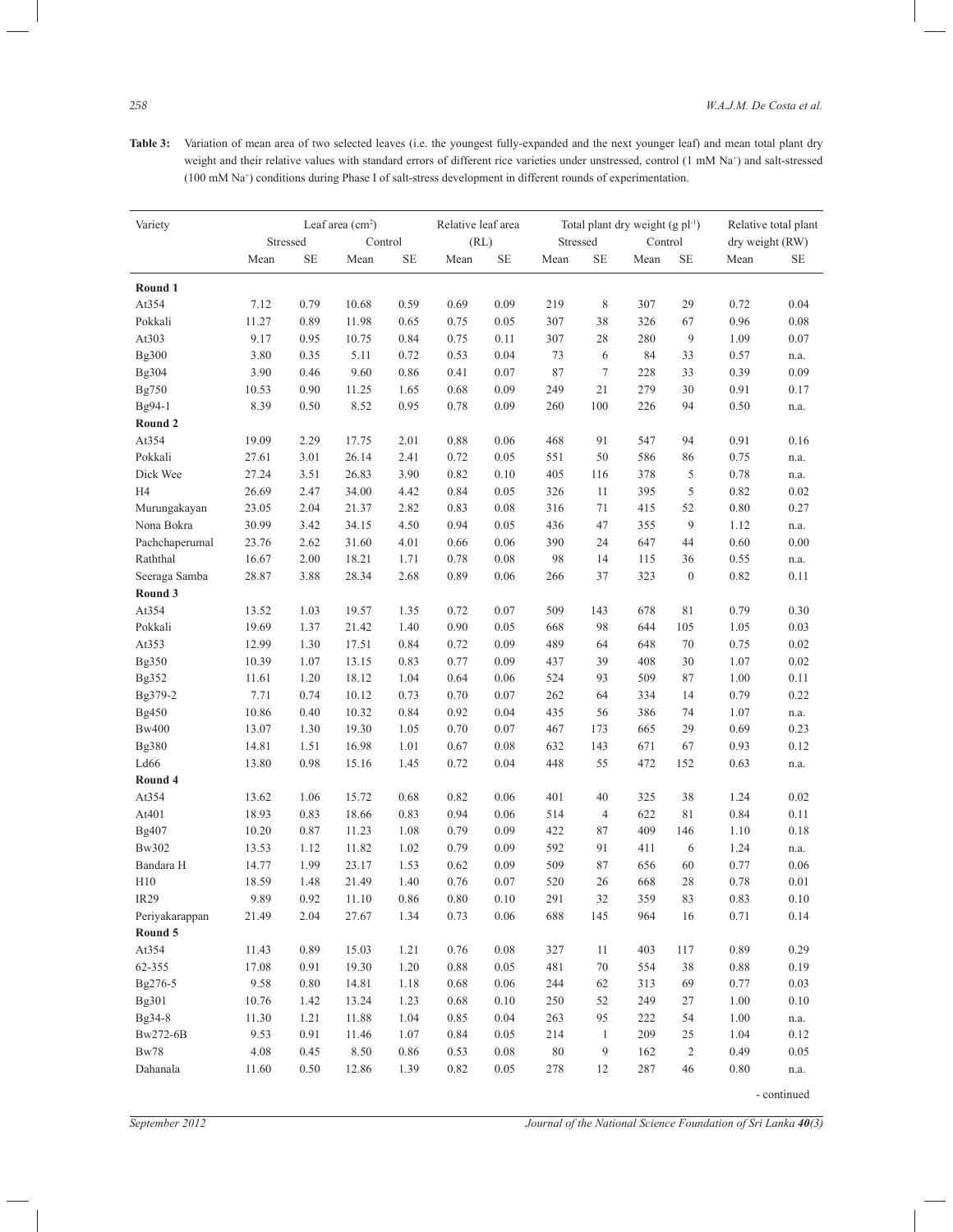#### *Osmotic stress tolerance in rice 259*

continued from page 258 -

| Variety          |       | Stressed | Leaf area $(cm2)$ | Control  | Relative leaf area<br>(RL) |           | Stressed |                  | Total plant dry weight $(g pl-1)$<br>Control |                     | Relative total plant<br>dry weight (RW) |      |
|------------------|-------|----------|-------------------|----------|----------------------------|-----------|----------|------------------|----------------------------------------------|---------------------|-----------------------------------------|------|
|                  | Mean  | SE       | Mean              | $\rm SE$ | Mean                       | <b>SE</b> | Mean     | SE               | Mean                                         | SE                  | Mean                                    | SЕ   |
| Kalu Heenati (W) | 5.83  | 0.52     | 12.86             | 1.06     | 0.46                       | 0.03      | 127      | 3                | 255                                          | 13                  | 0.50                                    | 0.04 |
| Kuruluthuda      | 13.25 | 1.53     | 8.94              | 1.60     | 0.85                       | 0.10      | 350      | 84               | 189                                          | 56                  | 1.09                                    | n.a. |
| Madathawalu      | 10.42 | 0.50     | 21.09             | 1.63     | 0.52                       | 0.04      | 217      | 18               | 555                                          | 87                  | 0.41                                    | 0.10 |
| Podi Wee A8      | 7.76  | 0.52     | 7.93              | 0.72     | 0.76                       | 0.07      | 232      | 14               | 171                                          | 16                  | 1.16                                    | n.a. |
| Kalu Heenati (P) | 13.00 | 0.70     | 18.71             | 1.56     | 0.70                       | 0.06      | 310      | $\overline{4}$   | 431                                          | 147                 | 0.81                                    | 0.27 |
| Round 6          |       |          |                   |          |                            |           |          |                  |                                              |                     |                                         |      |
| At354            | 13.82 | 0.37     | 14.65             | 0.67     | 0.90                       | 0.03      | 811      | 76               | 678                                          | 157                 | 0.88                                    | n.a. |
| At16             | 11.18 | 0.48     | 14.92             | 0.89     | 0.76                       | 0.03      | 359      | 94               | 550                                          | 42                  | 0.64                                    | 0.12 |
| Bg250            | 15.44 | 0.68     | 19.33             | 1.39     | 0.86                       | 0.06      | 678      | 11               | 803                                          | n.a.                | 0.83                                    | n.a. |
| Bg305            | 14.22 | 0.71     | 18.34             | 1.20     | 0.79                       | 0.04      | 695      | 83               | 1006                                         | 82                  | 0.72                                    | 0.12 |
| Bg34-6           | 9.84  | 1.10     | 14.43             | 0.98     | 0.68                       | 0.06      | 430      | 140              | 763                                          | 46                  | 0.58                                    | 0.22 |
| Bg357            | 12.82 | 0.47     | 13.66             | 0.69     | 0.88                       | 0.05      | 724      | $\mathbf{1}$     | 851                                          | 111                 | 0.87                                    | 0.11 |
| Bg359            | 7.48  | 0.72     | 14.13             | 0.88     | 0.55                       | 0.06      | 366      | 157              | 634                                          | 54                  | 0.60                                    | 0.30 |
| Bw266-7          | 10.21 | 0.60     | 14.38             | 0.71     | 0.72                       | 0.05      | 498      | 19               | 636                                          | 116                 | 0.81                                    | 0.18 |
| Bw267-3          | 9.73  | 0.32     | 11.40             | 0.77     | 0.86                       | 0.04      | 525      | 24               | 527                                          | 99                  | 1.02                                    | 0.15 |
| <b>BW351</b>     | 11.06 | 0.53     | 12.49             | 0.75     | 0.81                       | 0.06      | 446      | 137              | 621                                          | 13                  | 0.72                                    | 0.24 |
| Bg360            | 9.02  | 0.17     | 8.53              | 0.61     | 0.90                       | 0.04      | 328      | 64               | 527                                          | n.a.                | 0.74                                    | n.a. |
| H7               | 10.87 | 0.92     | 10.83             | 1.37     | 0.92                       | 0.02      | 370      | n.a.             | 450                                          | n.a.                | 0.82                                    | n.a. |
| Ld355            | 7.92  | 0.46     | 10.51             | 0.57     | 0.76                       | 0.03      | 343      | 77               | 509                                          | 35                  | 0.69                                    | 0.20 |
| Ld356            | 11.24 | 0.82     | 15.14             | 1.07     | 0.77                       | 0.06      | 469      | 10               | 714                                          | 54                  | 0.66                                    | 0.06 |
| Round 7          |       |          |                   |          |                            |           |          |                  |                                              |                     |                                         |      |
| At354            | 14.82 | 1.20     | 18.29             | 1.07     | 0.82                       | 0.06      | 463      | 150              | 565                                          | 97                  | 0.80                                    | 0.13 |
| At85-2           | 10.84 | 1.39     | 19.76             | 1.83     | 0.46                       | 0.05      | 346      | 15               | 871                                          | 150                 | 0.47                                    | 0.17 |
| At86-1           | 16.25 | 0.92     | 21.66             | 1.14     | 0.73                       | 0.06      | 654      | 13               | 1075                                         | 104                 | 0.63                                    | 0.13 |
| Bg38             | 11.67 | 1.56     | 14.79             | 1.42     | 0.75                       | 0.13      | 317      | n.a.             | 331                                          | n.a.                | 0.96                                    | n.a. |
| Bg745            | 8.33  | 0.68     | 10.98             | 3.07     | 0.73                       | 0.14      | 202      | 33               | 292                                          | n.a.                | 0.58                                    | n.a. |
| Bw452            | 16.85 | 1.51     | 19.17             | 1.78     | 0.84                       | 0.06      | 555      | 58               | 690                                          | 17                  | 0.80                                    | 0.06 |
| Hetada Wee       | 24.93 | 2.01     | 27.17             | 1.62     | 0.90                       | 0.06      | 748      | 130              | 678                                          | 73                  | 1.09                                    | 0.07 |
| Pola Al          | 13.71 | 1.71     | 11.51             | 1.36     | 0.86                       | 0.12      | 386      | n.a.             | 223                                          | 86                  | 1.25                                    | n.a. |
| Suwandel         | 16.29 | 1.59     | 26.29             | 2.26     | 0.65                       | 0.07      | 660      | 159              | 694                                          | 76                  | 0.94                                    | 0.13 |
| Weda Heenati     | 10.50 | 1.00     | 13.59             | 1.19     | 0.65                       | 0.10      | 253      | 46               | 267                                          | 66                  | 0.62                                    | n.a. |
| Devaraddiri      | 27.42 | 1.25     | 33.19             | 2.57     | 0.84                       | 0.06      | 773      | 25               | 683                                          | 18                  | 1.13                                    | 0.01 |
| Round 8          |       |          |                   |          |                            |           |          |                  |                                              |                     |                                         |      |
| At354            | 18.03 | 1.69     | 26.73             | 2.03     | 0.70                       | 0.07      | 543      | $\boldsymbol{0}$ | 752                                          | 23                  | 0.74                                    | 0.00 |
| At48-3           | 16.62 | 2.43     | 23.69             | 2.12     | 0.72                       | 0.08      | 472      | 33               | 567                                          | 123                 | 0.89                                    | 0.25 |
| Bg400-1          | 8.41  | 0.73     | 11.34             | 1.44     | 0.79                       | 0.08      | 163      | $\overline{2}$   | 189                                          | 30                  | 0.89                                    | 0.13 |
| Bg403            | 14.97 | 1.37     | 17.01             | 1.83     | 0.77                       | 0.08      | 516      | 203              | 607                                          | 158                 | 0.41                                    | n.a. |
| Bw451            | 8.14  | 0.93     | 16.07             | 2.08     | 0.46                       | 0.06      | 131      | n.a.             | 412                                          | 12                  | 0.31                                    | n.a. |
| Bw453            | 14.65 | 1.37     | 25.60             | 1.18     | 0.57                       | 0.05      | 372      | 130              | 729                                          | 149                 | 0.50                                    | 0.08 |
| Beheth Heenati   | 10.99 | 1.09     | 19.06             | 1.68     | 0.58                       | 0.05      | 286      | 21               | 412                                          | 105                 | 0.73                                    | 0.14 |
| Goda Wee         | 16.07 | 1.14     | 19.93             | 1.75     | 0.71                       | 0.05      | 415      | 40               | 453                                          | 74                  | 0.96                                    | 0.24 |
| H <sub>9</sub>   | 13.22 | 1.54     | 19.05             | 0.92     | 0.70                       | 0.08      | 356      | 27               | 339                                          | 10                  | 1.05                                    | 0.11 |
| MI273            | 15.66 | 1.57     | 23.92             | 1.95     | 0.69                       | 0.07      | 408      | 40               | 567                                          | 131                 | 0.78                                    | 0.25 |
| Podi Niyan Wee   | 17.10 | 0.92     | 18.36             | 2.05     | 0.69                       | 0.07      | 416      | 64               | 314                                          | 48                  | 0.97                                    | n.a. |
| Pokuru Samba     | 12.01 | 1.71     | 15.56             | 1.77     | 0.69                       | 0.11      | 353      | 156              | 286                                          | 31                  | 0.77                                    | n.a. |
| Round 9          |       |          |                   |          |                            |           |          |                  |                                              |                     |                                         |      |
| At354            | 16.60 | 1.14     | 13.06             | 0.88     | 0.73                       | 0.04      | 223      | 16               | 231                                          | 12                  | 0.97                                    | 0.12 |
| Basmathi         | 5.89  | 0.99     | 7.86              | 2.23     | 0.31                       | 0.07      | 161      | 69               | 85                                           | $\mathcal{L}^{\pm}$ | 1.08                                    | n.a. |
| Hathial          | 16.99 | 1.87     | 21.99             | 1.68     | 0.78                       | 0.10      | 379      | 32               | 355                                          | 41                  | 1.07                                    | 0.04 |
|                  |       |          |                   |          |                            |           |          |                  |                                              |                     |                                         |      |

 $\overline{\phantom{0}}$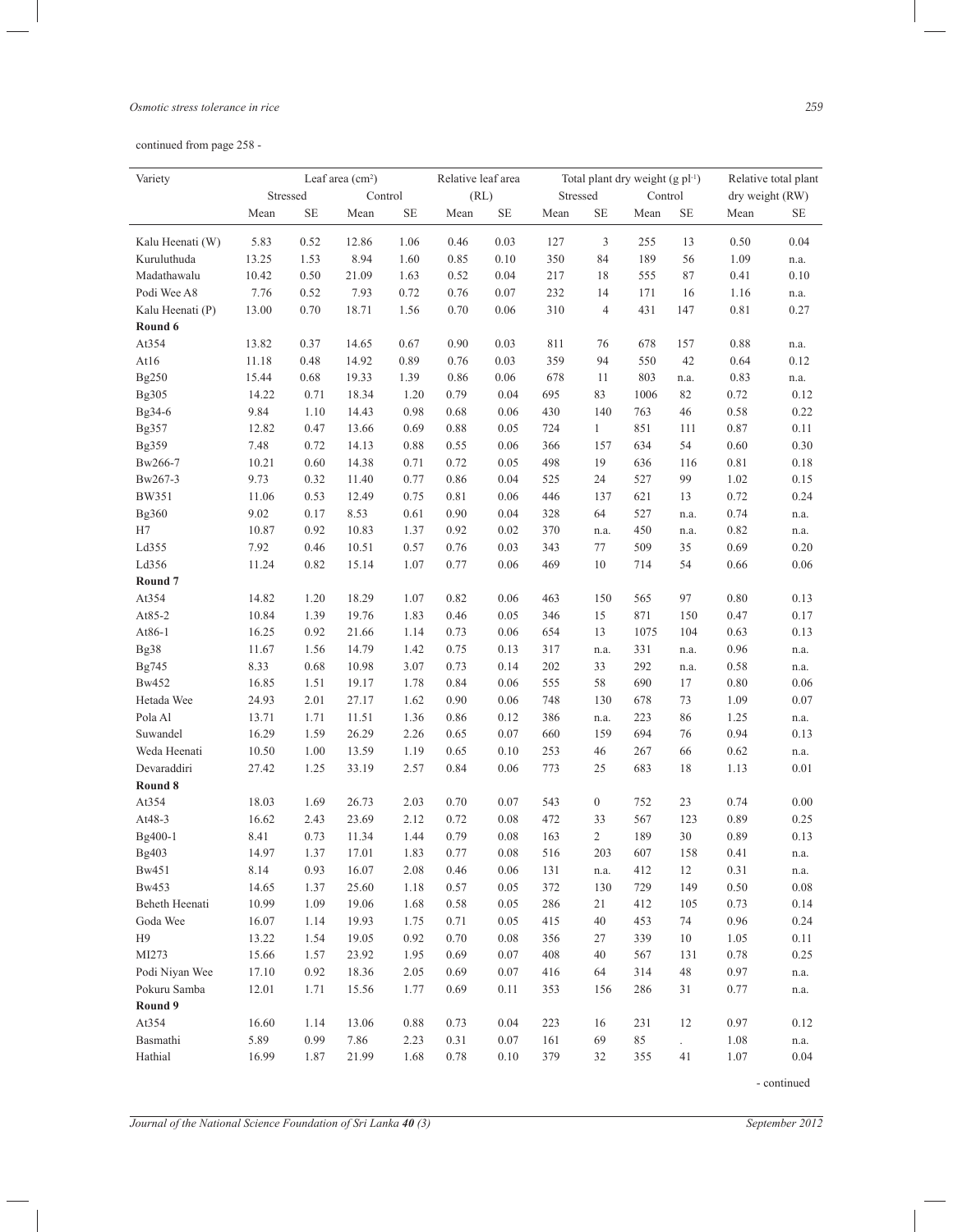continued from page 259 -

| Variety             | Leaf area $(cm2)$ |           |         |          | Relative leaf area |           |          |                | Total plant dry weight $(g \text{ pl}^{-1})$ |                | Relative total plant |           |
|---------------------|-------------------|-----------|---------|----------|--------------------|-----------|----------|----------------|----------------------------------------------|----------------|----------------------|-----------|
|                     | Stressed          |           | Control |          | (RL)               |           | Stressed |                | Control                                      |                | dry weight (RW)      |           |
|                     | Mean              | <b>SE</b> | Mean    | $\rm SE$ | Mean               | <b>SE</b> | Mean     | <b>SE</b>      | Mean                                         | <b>SE</b>      | Mean                 | <b>SE</b> |
|                     |                   |           |         |          |                    |           |          |                |                                              |                |                      |           |
| Hondarawalu         | 7.47              | 0.99      | 12.38   | 1.24     | 0.64               | 0.11      | 159      | 8              | 202                                          | 53             | 0.85                 | 0.26      |
| Kahata Wee          | 7.70              | 0.88      | 10.51   | 1.28     | 0.71               | 0.08      | 153      | 13             | 158                                          | $\overline{4}$ | 0.97                 | 0.06      |
| Kalu Mudu Kiriyal   | 9.65              | 1.06      | 7.01    | 1.07     | 0.77               | 0.08      | 205      | 52             | 138                                          | 66             | 0.75                 | n.a.      |
| Kara Al             | 8.29              | 0.66      | 10.19   | 1.40     | 0.67               | 0.13      | 142      | $\overline{0}$ | 283                                          | 10             | 0.50                 | 0.02      |
| Karayal             | 9.76              | 0.74      | 11.96   | 0.87     | 0.78               | 0.06      | 165      | 39             | 199                                          | 12             | 0.82                 | 0.15      |
| Keera Samba         | 7.26              | 0.69      | 8.31    | 0.80     | 0.80               | 0.08      | 140      | 20             | 131                                          | 12             | 0.85                 | n.a.      |
| Kos Ata Wee         | 5.18              | 0.57      | 6.46    | 0.59     | 0.62               | 0.07      | 85       | 9              | 91                                           | $\overline{4}$ | 0.94                 | 0.14      |
| Kottiyaran          | 11.27             | 0.63      | 7.65    | 1.01     | 1.13               | 0.00      | 185      | 23             | 94                                           | n.a.           | n.a.                 | n.a.      |
| Mada Al (Kaluthara) | 4.83              | 0.76      | 8.67    | 1.31     | 0.39               | 0.09      | 92       | 24             | 109                                          | 36             | 0.47                 | n.a.      |
| Mada Al             | 8.67              | 0.90      | 5.92    | 0.90     | 0.65               | 0.11      | 153      | $\overline{0}$ | 80                                           | 50             | 1.17                 | n.a.      |
| Moroberekan         | 5.90              | 0.61      | 7.14    | 0.90     | 0.59               | 0.07      | 97       | $\overline{7}$ | 136                                          | 7              | 0.72                 | 0.02      |
| Muhudu Kiriyal      | 9.52              | 0.49      | 10.82   | 1.13     | 0.86               | 0.07      | 186      | 14             | 199                                          | 70             | 0.64                 | n.a.      |
| Murunga             | 5.33              | 0.51      | 7.27    | 0.78     | 0.75               | 0.08      | 106      | $\overline{4}$ | 123                                          | 73             | 0.56                 | n.a.      |
| Muthu Samba         | 7.90              | 0.46      | 7.08    | 0.93     | 0.80               | 0.07      | 122      | 16             | 102                                          | 30             | 1.05                 | n.a.      |
| Sudu Bala Wee       | 10.32             | 0.89      | 10.60   | 1.24     | 0.80               | 0.11      | 288      | 87             | 162                                          | 22             | 0.88                 | n.a.      |
| Tetep               | 10.05             | 0.43      | 10.20   | 0.86     | 0.90               | 0.06      | 225      | 20             | 237                                          | 35             | 0.96                 | 0.06      |
| Round 10            |                   |           |         |          |                    |           |          |                |                                              |                |                      |           |
| At354               | 12.40             | 0.88      | 16.83   | 0.93     | 0.73               | 0.03      | 340      | 47             | 424                                          | 22             | 0.80                 | 0.07      |
| Heen Wee            | 11.82             | 0.51      | 14.35   | 1.36     | 0.83               | 0.06      | 268      | 39             | 279                                          | 52             | 0.97                 | 0.04      |
| IR8                 | 9.57              | 1.53      | 14.19   | 1.52     | 0.43               | 0.09      | 231      | 100            | 321                                          | 62             | 0.27                 | n.a.      |
| Kivul Handiran      | 13.36             | 0.76      | 18.42   | 1.00     | 0.75               | 0.06      | 310      | 9              | 412                                          | 57             | 0.77                 | 0.13      |
| Kuru Wee            | 5.50              | 0.70      | 9.56    | 0.91     | 0.58               | 0.06      | 115      | 27             | 174                                          | 49             | 0.67                 | 0.03      |
| Panduru Wee         | 15.01             | 1.75      | 15.90   | 1.99     | 0.73               | 0.02      | 353      | n.a.           | 256                                          | n.a.           | n.a.                 | n.a.      |
| Ptb16               | 11.04             | 1.84      | 13.38   | 1.47     | 0.67               | 0.11      | 217      | n.a.           | 205                                          | 48             | 0.86                 | n.a.      |
| Rathkarayal         | 5.25              | 0.75      | 10.09   | 1.20     | 0.49               | 0.07      | 116      | n.a.           | 187                                          | 1              | 0.62                 | n.a.      |
| Sinna Karuppan      | 16.23             | 0.92      | 24.61   | 1.56     | 0.68               | 0.05      | 328      | 17             | 722                                          | 59             | 0.47                 | 0.10      |
| Suduru Samba        | 9.21              | 1.65      | 15.10   | 1.47     | 0.64               | 0.09      | 142      | n.a.           | 246                                          | 8              | 0.56                 | n.a.      |
| Devaraddiri         | 11.61             | 1.17      | 15.17   | 1.08     | 0.68               | 0.04      | 287      | 71             | 353                                          | $\mathbf{1}$   | 0.81                 | 0.20      |

Note: Stressed - 100 mM Na<sup>+</sup>; Control - 1 mM Na<sup>+</sup>; SE – Standard error of mean. Leaf area and total plant dry weight values are means of 12 and 6 replicate measurements, respectively. RL and RW are means of 2 replicate measurements. n.a. – SE is not available because only 1 replicate measurement was available.

which were greater than 1, showing that they had RL values, which were greater than the RL of At354. This indicated that leaf area growth of these varieties had a higher degree of tolerance to osmotic stress, which is the principal stress during Phase I of salt-stress development. The traditional rice variety, *Kottiyaran*, showed a substantially higher RLst than all other varieties, from which Bg450 and Tetep also showed RLst values greater than 1.2. Out of the 38 varieties, which had RLst  $> 1$ , there were 21 traditional varieties (out of the 51 tested), 2 old-improved varieties (out of 4) and 15 new-improved varieties (out of 47).

#### *Total dry weight per plant*

When the data obtained at Phase I from all 10 rounds of

experimentation were analyzed within a round, the total plant dry weight showed a highly significant  $(p < 0.0001)$ variation between varieties under both salt-stress and control treatments within each round (Table 3). A higher total plant dry weight under salt-stress (Ws), indicates a combination of salt-tolerance and inherent genetic capacity for higher biomass growth. The varieties that had the highest Ws were *Hetada Wee*, Bg357, Bg305, *Periyakarappan*, Bg250, *Suwandel* and At86-1, which showed an approximately equal distribution between traditional and new-improved varieties. When the data for all varieties were pooled, the relative total dry weight (RW) also showed highly significant ( $p < 0.01$ ) variation between varieties (Table 3). Similar to RL, RW of At354 also varied substantially between different experimental rounds from 0.72 in round 1 to 1.24 in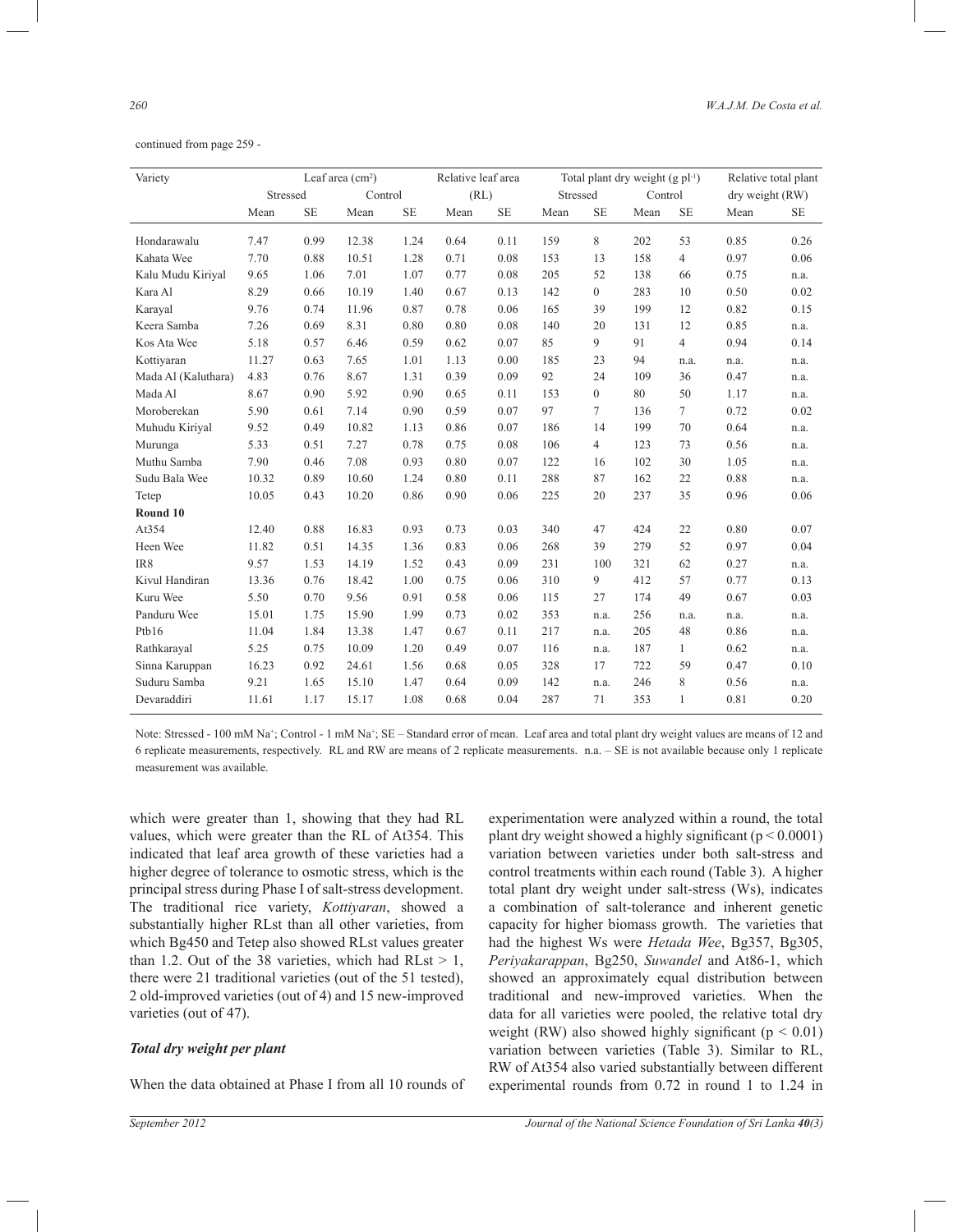round 4 (Figure 2.a). This variation was found to be statistically significant at  $p < 0.05$ , based on confidence limits in each round. Running an ANOVA on pooled data of At354 over different rounds was not allowed due to error heterogeneity among rounds. Notably, *Pokkali* and *Devaraddiri*, the two other varieties, which were tested in more than one experimental round, showed significant  $(p < 0.05)$  between-round variation in RW (Figures 2.b and c). Furthermore, total plant dry weights of all three varieties showed a significant ( $p < 0.05$ ) variation between different experimental rounds under both unstressed and salt-stressed conditions (data not shown). Therefore, RW of the different rounds was standardized with the respective RW of At354 in each round.

 Variation of the mean standardized relative total dry weight (RWst) for the entire set of varieties screened is presented in Table 4. Altogether 34 varieties had RWst values, which were greater than 1, showing that they had RW values, which were greater than the RW of At354. This indicated that the biomass growth of these varieties had a higher degree of tolerance to osmotic stress, which is the principal stress during Phase I of salt-stress development. The traditional rice variety, Pola Al, and the new-improved variety, At303, showed substantially



Figure 2: Variation of mean total plant dry weight of rice varieties, At354 (a), Pokkali (b) and Devaraddiri (c), in the different rounds of experimentation. Each value is the mean of 2 replicate measurements.

**Experimental Round Experimental round**



**Relative Total Dry Weight** 

**Relative total dry weight**

Relative total dry weight

**Figure 3:** Dendogram of cluster analysis based on standardized relative total dry weight and standardized relative leaf area at Phase I of salt-stress development. Numbers, which should be read vertically, indicate different rice varieties (as given in Table 4) and squares identify the main clusters.

**7 10 Experimental round**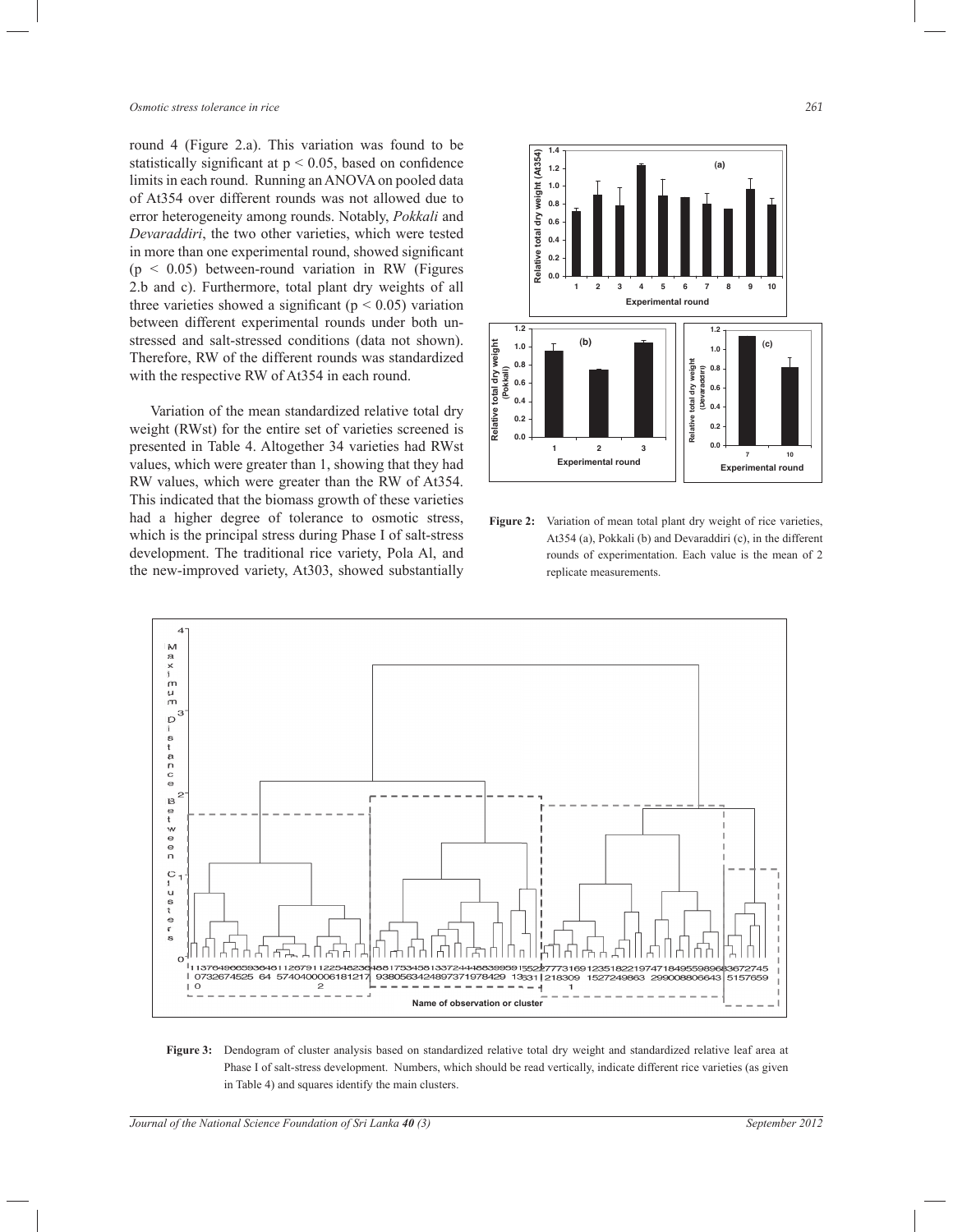| Var.         | Variety               | Main         | Sub-           |                       | Growth             | Category of tolerance     |
|--------------|-----------------------|--------------|----------------|-----------------------|--------------------|---------------------------|
| $No.$ †      |                       | cluster      | cluster        | performance           |                    | level                     |
|              |                       |              |                | $\mathrm{RLst}^\ddag$ | RWst <sup>##</sup> |                           |
| $\mathbf{1}$ | 62-355                | $\mathbf{1}$ | $\mathbf{1}$   | 1.161                 | 0.984              | Moderately Tolerant Gr. 1 |
| 37           | Bg360                 | 1            | $\mathbf{1}$   | 1.001                 | 0.845              | Moderately Tolerant Gr. 1 |
| 46           | Dahanala              | $\mathbf{1}$ | $\mathbf{1}$   | 1.084                 | 0.891              | Moderately Tolerant Gr. 1 |
| 52           | H7                    | 1            | $\mathbf{1}$   | 1.021                 | 0.933              | Moderately Tolerant Gr. 1 |
| 62           | Kalu Mudu Kiriyal     | $\mathbf{1}$ | $\mathbf{1}$   | 1.046                 | 0.775              | Moderately Tolerant Gr. 1 |
| 64           | Karayal               | $\mathbf{1}$ | $\mathbf{1}$   | 1.068                 | 0.848              | Moderately Tolerant Gr. 1 |
| 65           | Keera Samba           | $\mathbf{1}$ | 1              | 1.093                 | 0.873              | Moderately Tolerant Gr. 1 |
| 73           | Ld66                  | $\mathbf{1}$ | $\mathbf{1}$   | 1.007                 | 0.801              | Moderately Tolerant Gr. 1 |
| 95           | Seeraga Samba         | $\mathbf{1}$ | $\mathbf{1}$   | 1.013                 | 0.904              | Moderately Tolerant Gr. 1 |
| 97           | Sudu Bala Wee         | $\mathbf{1}$ | $\mathbf{1}$   | 1.090                 | 0.910              | Moderately Tolerant Gr. 1 |
| 100          | Tetep                 | $\mathbf{1}$ | $\mathbf{1}$   | 1.224                 | 0.990              | Moderately Tolerant Gr. 1 |
| 3            | At353                 | $\mathbf{1}$ | $\mathfrak{2}$ | 1.005                 | 0.957              | Moderately Tolerant Gr. 2 |
| 6            | At354                 | $\mathbf{1}$ | $\overline{2}$ | 1.000                 | 1.000              | Moderately Tolerant Gr. 2 |
| 10           | Bg250                 | $\mathbf{1}$ | $\overline{2}$ | 0.955                 | 0.944              | Moderately Tolerant Gr. 2 |
| 15           | Bg357                 | $\mathbf{1}$ | $\overline{2}$ | 0.985                 | 0.984              | Moderately Tolerant Gr. 2 |
| 17           | Bg379-2               | $\mathbf{1}$ | $\overline{2}$ | 0.969                 | 1.007              | Moderately Tolerant Gr. 2 |
| 20           | Bg407                 | 1            | $\overline{2}$ | 0.958                 | 0.887              | Moderately Tolerant Gr. 2 |
| 22           | Bw266-7               | $\mathbf{1}$ | $\overline{2}$ | 0.808                 | 0.925              | Moderately Tolerant Gr. 2 |
| 24           | Bw302                 | $\mathbf{1}$ | $\overline{2}$ | 0.966                 | 0.999              | Moderately Tolerant Gr. 2 |
| 26           | <b>Bw400</b>          | $\mathbf{1}$ | $\overline{2}$ | 0.971                 | 0.879              | Moderately Tolerant Gr. 2 |
| 31           | <b>Beheth Heenati</b> | 1            | $\overline{2}$ | 0.832                 | 0.979              | Moderately Tolerant Gr. 2 |
| 44           | Bw452                 | $\mathbf{1}$ | $\overline{2}$ | 1.024                 | 1.006              | Moderately Tolerant Gr. 2 |
| 48           | Dick Wee              | $\mathbf{1}$ | $\overline{2}$ | 0.935                 | 0.853              | Moderately Tolerant Gr. 2 |
| 51           | H <sub>4</sub>        | $\mathbf{1}$ | $\overline{2}$ | 0.961                 | 0.906              | Moderately Tolerant Gr. 2 |
| 60           | Kahata Wee            | $\mathbf{1}$ | $\overline{2}$ | 0.968                 | 0.996              | Moderately Tolerant Gr. 2 |
| 66           | Kivul Handiran        | $\mathbf{1}$ | $\overline{2}$ | 1.018                 | 0.967              | Moderately Tolerant Gr. 2 |
| 67           | Kos Ata Wee           | $\mathbf{1}$ | $\overline{2}$ | 0.845                 | 0.974              | Moderately Tolerant Gr. 2 |
| 74           | MI273                 | $\mathbf{1}$ | $\overline{2}$ | 0.981                 | 1.044              | Moderately Tolerant Gr. 2 |
| 81           | Murungakayan          | $\mathbf{1}$ | $\overline{2}$ | 0.939                 | 0.876              | Moderately Tolerant Gr. 2 |
| 90           | Pokuru Samba          | 1            | $\overline{2}$ | 0.979                 | 1.036              | Moderately Tolerant Gr. 2 |
| 102          | Kalu Heenati(P)       | $\mathbf{1}$ | $\overline{2}$ | 0.924                 | 0.906              | Moderately Tolerant Gr. 2 |

4 At48-3 2 1 1.023 1.192 Tolerant 14 Bg352 2 1 0.895 1.270 Tolerant 18 Bg400-1 2 1 1.123 1.191 Tolerant 23 Bw267-3 2 1 0.954 1.162 Tolerant 34 Bg301 2 1 0.891 1.113 Tolerant 36 Bg34-8 2 1 1.123 1.115 Tolerant 38 Bg38 2 1 0.916 1.201 Tolerant 39 Bg380 2 1 0.929 1.180 Tolerant 41 Bg750 2 1 0.977 1.270 Tolerant 43 Bw272-6B 2 1 1.112 1.159 Tolerant 47 Devaraddiri 2 1 0.979 1.220 Tolerant 49 Goda Wee 2 1 1.009 1.284 Tolerant 54 Hathial 2 1.067 1.104 Tolerant 55 Heen Wee 2 1 1.140 1.214 Tolerant

**Table 4:** Identified main and sub-clusters of varieties and their level of tolerance to salinity based on standardized relative growth performance during Phase I of salt-stress development

- continued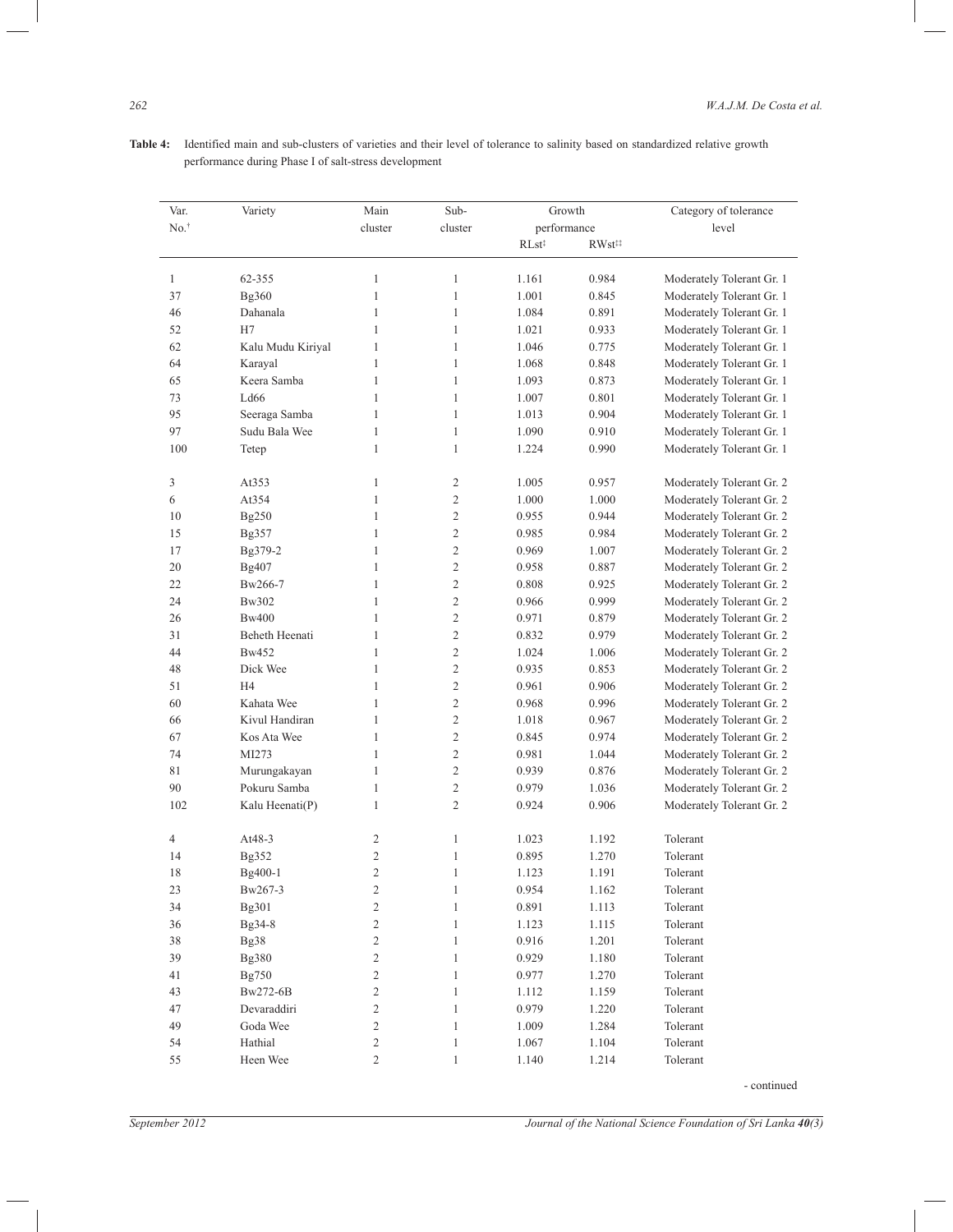#### *Osmotic stress tolerance in rice 263*

| continued from page 262 - |  |  |  |  |
|---------------------------|--|--|--|--|
|---------------------------|--|--|--|--|

| Var. | Variety          | Main           | Sub-           |                   | Growth             | Category of tolerance  |
|------|------------------|----------------|----------------|-------------------|--------------------|------------------------|
| No.  |                  | cluster        | cluster        | performance       |                    | level                  |
|      |                  |                |                | RLst <sup>‡</sup> | RWst <sup>::</sup> |                        |
| 70   | Kuruluthuda      | 2              | $\mathbf{1}$   | 1.114             | 1.213              | Tolerant               |
| 77   | Mada Al          | $\overline{c}$ | $\mathbf{1}$   | 0.884             | 1.205              | Tolerant               |
| 82   | Muthu Samba      | 2              | $\mathbf{1}$   | 1.087             | 1.081              | Tolerant               |
| 83   | Nona Bokra       | 2              | $\mathbf{1}$   | 1.065             | 1.235              | Tolerant               |
| 87   | Podi Wee A8      | 2              | $\mathbf{1}$   | 1.007             | 1.301              | Tolerant               |
| 88   | Podi Niyan Wee   | $\overline{2}$ | $\mathbf{1}$   | 0.983             | 1.309              | Tolerant               |
| 89   | Pokkali          | $\overline{c}$ | $\mathbf{1}$   | 1.053             | 1.161              | Tolerant               |
| 92   | Ptb16            | $\overline{c}$ | $\mathbf{1}$   | 0.913             | 1.078              | Tolerant               |
| 99   | Suwandel         | $\overline{2}$ | $\mathbf{1}$   | 0.795             | 1.175              | Tolerant               |
|      |                  |                |                |                   |                    |                        |
| 5    | At303            | 2              | 2              | 1.090             | 1.526              | <b>Highly Tolerant</b> |
| 13   | Bg350            | $\overline{c}$ | $\overline{2}$ | 1.072             | 1.358              | <b>Highly Tolerant</b> |
| 21   | Bg450            | $\overline{c}$ | $\overline{2}$ | 1.273             | 1.354              | <b>Highly Tolerant</b> |
| 53   | H9               | $\overline{c}$ | $\overline{2}$ | 1.003             | 1.414              | <b>Highly Tolerant</b> |
| 56   | Hetada Wee       | 2              | $\overline{2}$ | 1.100             | 1.371              | <b>Highly Tolerant</b> |
| 91   | Pola Al          | 2              | $\overline{2}$ | 1.052             | 1.565              | <b>Highly Tolerant</b> |
| 2    | At16             | 3              | $\mathbf{1}$   | 0.852             | 0.731              | Susceptible Gr. 2      |
| 9    | At86-1           | 3              | $\mathbf{1}$   | 0.895             | 0.793              | Susceptible Gr. 2      |
| 11   | Bg305            | 3              | $\mathbf{1}$   | 0.885             | 0.823              | Susceptible Gr. 2      |
| 12   | Bg34-6           | 3              | $\mathbf{1}$   | 0.755             | 0.655              | Susceptible Gr. 2      |
| 16   | Bg359            | 3              | $\mathbf{1}$   | 0.618             | 0.685              | Susceptible Gr. 2      |
| 25   | Bw351            | 3              | $\mathbf{1}$   | 0.907             | 0.822              | Susceptible Gr. 2      |
| 28   | Bw453            | 3              | $\mathbf{1}$   | 0.821             | 0.665              | Susceptible Gr. 2      |
| 29   | Bandara H        | 3              | $\mathbf{1}$   | 0.756             | 0.623              | Susceptible Gr. 2      |
| 32   | Bg276-5          | 3              | $\mathbf{1}$   | 0.891             | 0.866              | Susceptible Gr. 2      |
| 33   | Bg300            | 3              | $\mathbf{1}$   | 0.772             | 0.793              | Susceptible Gr. 2      |
| 57   | Hondarawalu      | 3              | $\mathbf{1}$   | 0.876             | 0.882              | Susceptible Gr. 2      |
| 69   | Kuru Wee         | 3              | $\mathbf{1}$   | 0.795             | 0.838              | Susceptible Gr. 2      |
| 71   | Ld355            | 3              | $\mathbf{1}$   | 0.842             | 0.781              | Susceptible Gr. 2      |
| 72   | Ld356            | 3              | $\mathbf{1}$   | 0.854             | 0.751              | Susceptible Gr. 2      |
| 78   | Moroberekan      | 3              | $\mathbf{1}$   | 0.801             | 0.739              | Susceptible Gr. 2      |
| 84   | Pachchaperumal   | 3              | $\mathbf{1}$   | 0.754             | 0.662              | Susceptible Gr. 2      |
| 93   | Rathkarayal      | 3              | $\mathbf{1}$   | 0.663             | 0.783              | Susceptible Gr. 2      |
| 101  | Weda Heenati     | 3              | $\mathbf{1}$   | 0.797             | 0.781              | Susceptible Gr. 2      |
|      |                  |                |                |                   |                    |                        |
| 7    | At401            | 3              | $\overline{c}$ | 1.141             | 0.680              | Susceptible Gr. 1      |
| 19   | Bg403            | 3              | $\overline{c}$ | 1.100             | 0.550              | Susceptible Gr. 1      |
| 40   | Bg745            | 3              | $\overline{2}$ | 0.898             | 0.725              | Susceptible Gr. 1      |
| 42   | Bg94-1           | 3              | $\sqrt{2}$     | 1.133             | 0.697              | Susceptible Gr. 1      |
| 50   | H10              | 3              | $\sqrt{2}$     | 0.924             | 0.629              | Susceptible Gr. 1      |
| 58   | IR <sub>29</sub> | 3              | $\sqrt{2}$     | 0.969             | 0.674              | Susceptible Gr. 1      |
| 63   | Kara Al          | 3              | $\overline{2}$ | 0.911             | 0.518              | Susceptible Gr. 1      |
| 79   | Muhudu Kiriyal   | 3              | 2              | 1.167             | 0.661              | Susceptible Gr. 1      |
| 80   | Murunga          | 3              | $\overline{2}$ | 1.021             | 0.579              | Susceptible Gr. 1      |
| 86   | Periyakarappan   | 3              | $\sqrt{2}$     | 0.892             | 0.575              | Susceptible Gr. 1      |
| 94   | Raththal         | 3              | $\mathfrak{2}$ | 0.883             | 0.609              | Susceptible Gr. 1      |
| 96   | Sinna Karuppan   | 3              | 2              | 0.931             | 0.590              | Susceptible Gr. 1      |
| 98   | Suduru Samba     | 3              | $\sqrt{2}$     | 0.880             | 0.701              | Susceptible Gr. 1      |
|      |                  |                |                |                   |                    |                        |

- continued

 $\overline{\phantom{0}}$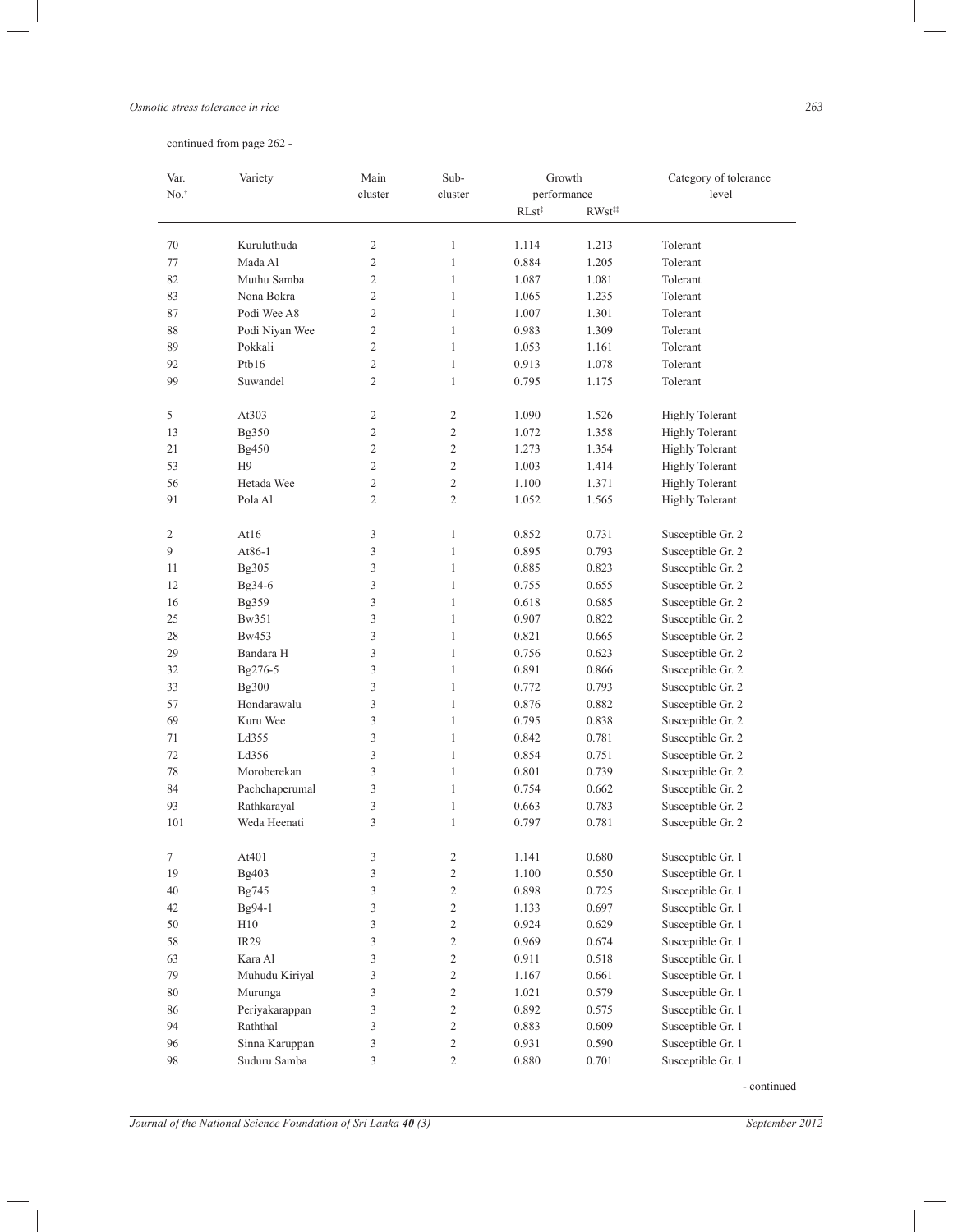| Var.            | Variety             | Main           | Sub-    |                   | Growth               | Category of tolerance     |  |
|-----------------|---------------------|----------------|---------|-------------------|----------------------|---------------------------|--|
| $No.^{\dagger}$ |                     | cluster        | cluster | performance       |                      | level                     |  |
|                 |                     |                |         | $RLst^{\ddagger}$ | $RWst$ <sup>**</sup> |                           |  |
| 8               | At $85-2$           | 4              |         | 0.562             | 0.583                | Highly Susceptible        |  |
| 27              | Bw451               | 4              |         | 0.656             | 0.415                | <b>Highly Susceptible</b> |  |
| 35              | Bg304               | 4              |         | 0.597             | 0.546                | <b>Highly Susceptible</b> |  |
| 45              | Bw78                | $\overline{4}$ |         | 0.698             | 0.550                | <b>Highly Susceptible</b> |  |
| 61              | Kalu Heenati(W)     | 4              |         | 0.600             | 0.559                | <b>Highly Susceptible</b> |  |
| 75              | Mada Al (Kaluthara) | 4              |         | 0.533             | 0.490                | <b>Highly Susceptible</b> |  |
| 76              | Madathawalu         | 4              |         | 0.690             | 0.454                | <b>Highly Susceptible</b> |  |
| 59              | IR8                 | 4              | 2       | 0.583             | 0.339                | <b>Highly Susceptible</b> |  |

continued from page 263 -

† - The variety numbers are the same as those given in the dendogram (Figure 3).

‡ - Standardized relative leaf area at 100 mM Na<sup>+</sup>

<sup>##</sup> - Standardized relative total plant dry weight at 100 mM Na<sup>+</sup>.

higher RWst than all the other varieties, from which H9, *Hatada Wee*, Bg350 and Bg450 also showed RWst values greater than 1.35. Out of the 34 varieties, which had RWst > 1, there were 16 traditional varieties (out of the 51 tested), 1 old-improved variety (out of 4) and 17 new-improved varieties (out of 47).

RL and RW were highly-significantly ( $p < 0.0001$ ) and positively correlated  $(r = 0.582)$ . Similarly, RLst and RWst also showed a highly significant and positive correlation ( $r = 0.569$ ,  $p \le 0.0001$ ).

### **Classification of varieties based on their degree of salinity tolerance at Phase I of salt-stress development**

Cluster analysis based on RWst and RLst identified four main clusters (Figure 3 and Table 4). Within each of clusters 1, 2 and 3, only two sub-clusters could be identified. Cluster 4 had no sub-clusters. Multivariate analysis of variance (MANOVA) showed that both main clusters and sub-clusters were highly significantly different ( $p < 0.0001$ ), with all four multivariate test statistics showing the same level of significance (i.e. p  $< 0.0001$ ).

 The main clusters and sub-clusters enabled a clear classification of varieties based on their degree of salttolerance during Phase I (Table 4). Varieties that could be classified as 'tolerant' were grouped into main cluster 2. Within this main cluster, the sub-cluster 2 contained six varieties, which could be categorized as 'highly tolerant' as both RWst and RLst had values, which were greater than 1, with RWst having values, which were substantially

greater than 1. This sub-cluster contained two traditional (i.e. Hetada Wee, Pola Al), one old-improved (i.e. H9) and three new-improved varieties (i.e. At303, Bg350 and Bg450). Sub-cluster 1 of the main cluster 2 contained 25 varieties, which could be categorized as 'tolerant', with all RWst values being greater than 1, but not as high as those in the 'highly tolerant' sub-cluster. Majority of the 25 varieties within the 'tolerant' group had RLst values, which were greater than 1. This sub-cluster consisted of 13 traditional varieties and 12 new-improved varieties and included the known salt-tolerant varieties *Pokkali*  and *Nona Bokra*. The traditional varieties *Devaraddiri*  and *Kuruluthuda*, which are also known among farmers as relatively-tolerant, clustered into this group. The newimproved varieties in this sub-cluster included those from all maturity groups ranging from  $2\frac{1}{2}$  months (Bg750) to 4 months (Bg380 and Bg400-1).

 Varieties that were grouped into two sub-clusters of the main cluster 1 could be categorized as 'moderately tolerant' as the majority of them had RLst and/or RWst values, which were close to one. All varieties in the subcluster 1, which were classified as 'moderately tolerant group 1', had RLst values greater than 1, but had RWst values lower than 1. This sub-cluster contained 11 varieties consisting of 7 traditional, 1 old-improved and 3 new-improved varieties. In comparison, only a few varieties that were clustered into sub-cluster 2 of the main cluster 1 had RLst or RWst values greater than 1. Varieties in this sub-cluster included At354, which has been used as the standard salt-tolerant variety in the present study. This sub-cluster, termed 'moderately tolerant group 2' included 21 varieties consisting of 9 traditional, 1 oldimproved and 11 new-improved varieties.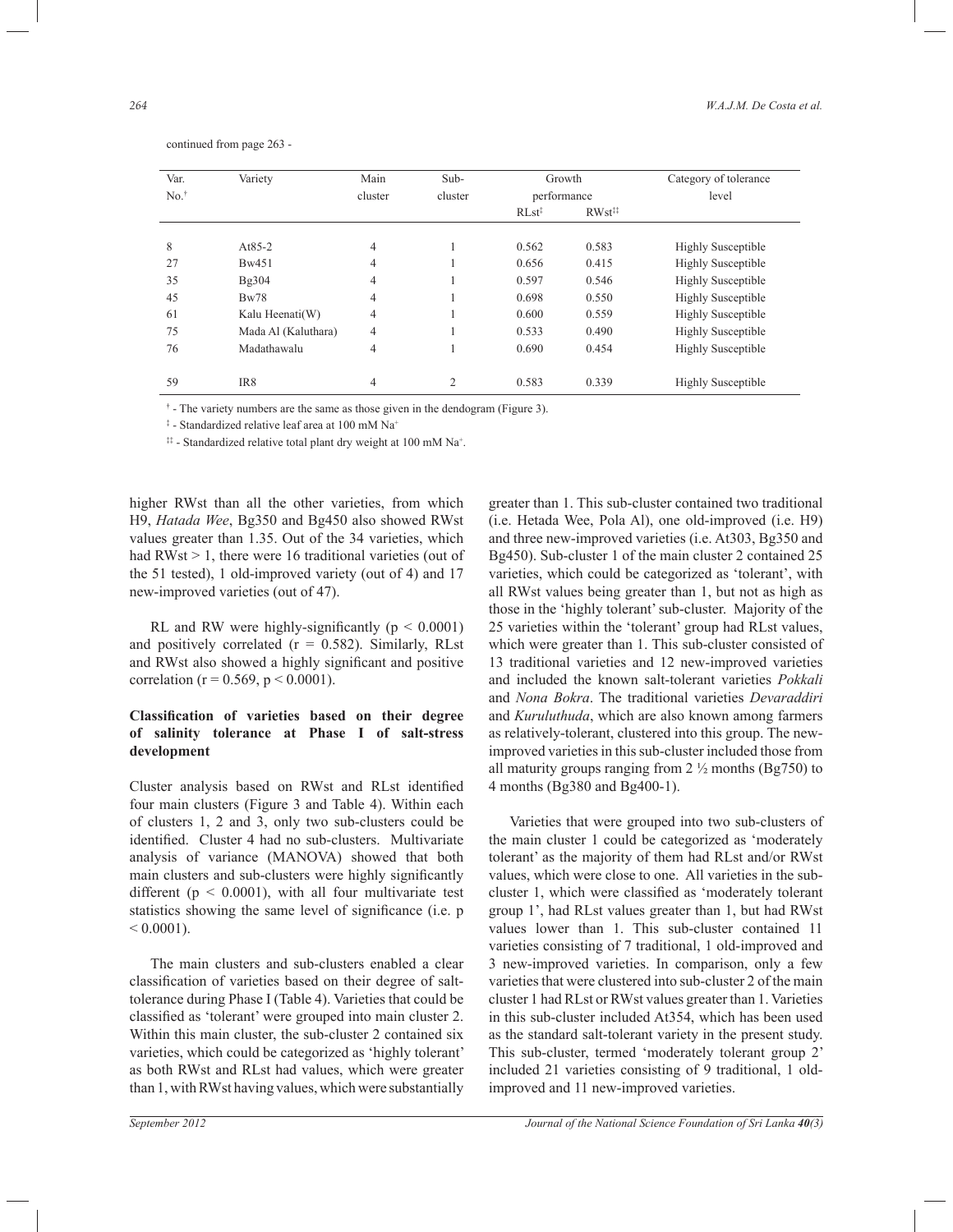#### *Osmotic stress tolerance in rice 265*

Main cluster 3 contained varieties, which could be categorized as 'susceptible'. Two sub-clusters could be identified within this main cluster as well. One subcluster (sub-cluster 2), which included varieties that were classified as 'susceptible group 1' had RLst values greater than 0.8, but RWst values lower than 0.8. This sub-cluster contained 13 varieties including the known salt-susceptible variety IR29. The 12 varieties consisted of 7 traditional, 1 old-improved and 4 new-improved varieties. The other sub-cluster of main cluster 3 (i.e. sub-cluster 1) contained varieties, which had both RLst and RWst below 0.9. This sub-cluster was termed 'susceptible group 2' and included 18 varieties consisting of 7 traditional and 11 new-improved varieties.

 Main cluster 4 contained 8 varieties, which had the lowest values of both RLst and RWst and were classified as 'highly susceptible'. This cluster consisted of 5 newimproved and 4 traditional varieties. Within this main cluster, the new-improved variety IR8 had an extremely low RWst value.

#### **Whole plant and shoot relative water content**

For both whole plant (RWCpl) and shoot (RWCsh) the relative water content, the variety **×** salt treatment interaction effect was found to be significant only in two experimental rounds, so that differential response of different varieties was evident only in these two rounds. The main effect of varieties on RWCpl and RWCsh were

significant in six and five rounds, respectively. RWCpl showed significant ( $p < 0.05$ ) reductions under salt stress in comparison to the unstressed control in 08 out of the 10 rounds of experimentation (Table 5), while RWCsh showed such significant reductions in six rounds. The frequency distributions of RWCpl and RWCsh showed that the respective percentile points under salt stress were always lower than their corresponding percentile points in the control (Table 6).

 The relative RWCpl (RRWCpl, i.e. the ratio between RWCpl under salt stress and control) showed a significant ( $p < 0.05$ ) variation among the 102 rice varieties tested (Table 7). The RRWCpl values ranged from 0.244 (in *Pokuru Samba*) to 1.041 (Bg352). Only three varieties (i.e. Bw351, Bg94-1 and Bg352) had RRWCpl values, which were greater than 1, indicating that the majority of varieties experienced a water shortage during Phase I of salt stress that was imposed in the present experiment. Similar to relative RWCpl, the relative RWCsh (RRWCsh, i.e. the ratio between RWCsh under salt stress and control) also showed a highly significant ( $p < 0.001$ ) variation among varieties. RRWCsh ranged from 0.091 (*Kottiyaran*) to 1.119 (*Sinna Karuppan*), with 10 varieties showing values greater than 1. The percentile points in the respective frequency distributions of RRWCpl and RRWCsh are presented in Table 6. At the lowermost percentile points (i.e.  $5<sup>th</sup>$ ,  $10<sup>th</sup>$ ) and 25<sup>th</sup>), RRWCsh values were considerably lower than the respective RRWCpl values. This meant that in the

**Table 5:** The levels of significance in analyses of variance of whole plant relative water content (RWCpl) and shoot relative water content (RWCsh) in the different rounds of experimentation

| Trait/       | df† |        |        |        |        | Round of experimentation |        |              |              |        |              |
|--------------|-----|--------|--------|--------|--------|--------------------------|--------|--------------|--------------|--------|--------------|
| source       |     | Exp.1  | Exp. 2 | Exp.3  | Exp. 4 | Exp. $5$                 | Exp. 6 | Exp. 7       | Exp. 8       | Exp.9  | Exp. 10      |
| <b>RWCpl</b> |     |        |        |        |        |                          |        |              |              |        |              |
| Variety      | 101 | ns‡    | ns     | ns     | 0.0101 | ns                       | 0.0019 | 0.0014       | ${}< 0.0001$ | 0.0001 | ${}< 0.0001$ |
| Salt trt.    | 1   | 0.0369 | ns     | 0.0070 | ns     | 0.0018                   | 0.0002 | ${}< 0.0001$ | ${}< 0.0001$ | 0.0401 | ${}< 0.0001$ |
| Var. x Salt  | 101 | ns     | ns     | ns     | ns     | ns                       | ns     | ns           | 0.0016       | ns     | 0.0359       |
| trt.         |     |        |        |        |        |                          |        |              |              |        |              |
| CV(%)        |     | 16.40  | 14.39  | 10.77  | 9.93   | 16.01                    | 7.17   | 7.01         | 7.00         | 15.83  | 5.23         |
| <b>RWCsh</b> |     |        |        |        |        |                          |        |              |              |        |              |
| Variety      | 101 | ns     | 0.0005 | ns     | ns     | ns                       | 0.0054 | 0.0002       | ${}< 0.0001$ | ns     | 0.0162       |
| Salt trt.    | 1   | ns     | ns     | ns     | ns     | 0.0039                   | 0.0016 | 0.0416       | ${}< 0.0001$ | 0.0076 | ${}< 0.0001$ |
| Var. x Salt  | 101 | ns     | ns     | ns     | ns     | ns                       | ns     | ns           | 0.0074       | ns     | 0.0431       |
| trt.         |     |        |        |        |        |                          |        |              |              |        |              |
| CV(%)        |     | 26.37  | 19.83  | 19.49  | 20.59  | 18.13                    | 11.01  | 17.56        | 10.60        | 19.43  | 10.01        |
|              |     |        |        |        |        |                          |        |              |              |        |              |

 $\text{tns} - \text{Non-significant at } p = 0.05.$ 

†df – Degrees of freedom.

CV – Coefficient of variation.

*Journal of the National Science Foundation of Sri Lanka 40 (3) September 2012*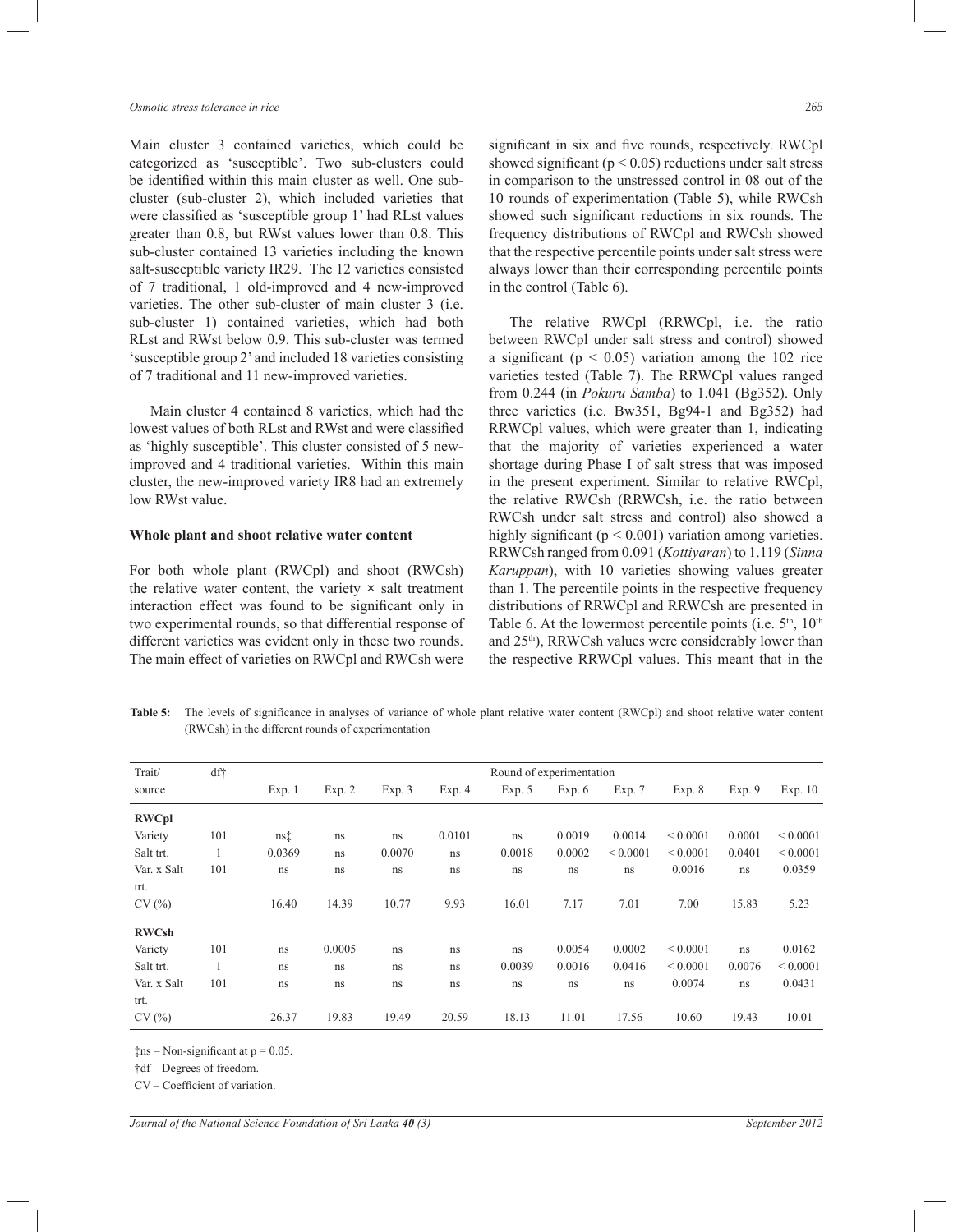varieties, which experienced greater reductions in plant water content during Phase I of salt stress development, those reductions occurred predominantly in the shoot rather than in the root. In contrast, at the uppermost percentile points (i.e.  $90<sup>th</sup>$  and  $95<sup>th</sup>$ ), RRWCsh values were considerably greater than the respective RRWCpl values. This indicated that the varieties that were able to maintain their plant water content during Phase I did so predominantly by maintaining the water content of their shoots rather than in roots.

### **Correlations between RWC and measures of salt tolerance during Phase I of salt stress development**

There was a highly significant positive correlation between RRWCpl and RRWCsh (Figure 4). With the exception of two weak correlations involving RRWCsh, whole plant and shoot RWCs did not show significant ( $p = 0.05$ ) correlations with any measures of salt tolerance during Phase I (i.e. standardized or non-standardized relative total dry weights or relative leaf area). Even the two correlations involving RRWCsh, which were statistically significant, had very low correlation coefficients (i.e. 0.204 and 0.220) indicating a very low strength of the respective relationships with a high degree of scatter

of data points (i.e. varieties). This also indicated the absence of a common mechanism of salt tolerance, which encompassed all the rice varieties that were tested in the present study. Therefore, the possible role of whole plant and shoot relative water contents in conferring salt tolerance during Phase I had to be elucidated by examining the respective relative water contents of individual varieties along with their respective tissue Na<sup>+</sup> concentrations, which provided indications about their capacities for Na<sup>+</sup> exclusion.

#### **Shoot and root Na<sup>+</sup> concentrations**

When the data for all 10 rounds of experimentation were pooled, shoot and root Na<sup>+</sup> concentrations (i.e. ShNa and RtNa) showed a highly-significant variation between different varieties  $(p < 0.0001)$  and salttreatments ( $p < 0.0001$ ). In each of the varieties, ShNa and RtNa were significantly greater under salt-stress (i.e. at 100 mM NaCl) as compared to the respective un-stressed control (i.e. 1 mM NaCl). In addition, the variety **×** salt treatment interaction effect was also highlysignificant ( $p < 0.0001$ ). This indicated that the respective magnitudes of increases of ShNa and RtNa due to saltstress were highly- significantly different among the

Table 6: Percentile points in the frequency distributions of whole plant and shoot relative water contents and shoot and root Na+ concentrations

|                                           |         |                 |                  |                  | Percentiles of the frequency distribution |                  |                  |                  |
|-------------------------------------------|---------|-----------------|------------------|------------------|-------------------------------------------|------------------|------------------|------------------|
| Variable <sup>+</sup>                     | Mean    | 5 <sup>th</sup> | 10 <sup>th</sup> | 25 <sup>th</sup> | 50 <sup>th</sup>                          | 75 <sup>th</sup> | 90 <sup>th</sup> | 95 <sup>th</sup> |
|                                           |         |                 |                  |                  |                                           |                  |                  |                  |
| $RWCpl$ (1 mM $Na+$ )                     | 6.28    | 4.86            | 5.15             | 5.60             | 6.37                                      | 6.94             | 7.42             | 7.69             |
| RWCpl $(100 \text{ mM } Na^+)$            | 5.56    | 4.17            | 4.70             | 5.13             | 5.57                                      | 6.04             | 6.33             | 6.63             |
| $RWCsh(1 mM Na+)$                         | 4.38    | 2.48            | 2.65             | 3.29             | 4.32                                      | 5.17             | 6.07             | 6.46             |
| RWCsh $(100 \text{ mM } Na^+)$            | 3.81    | 2.22            | 2.36             | 3.02             | 3.77                                      | 4.53             | 5.42             | 5.66             |
| RRWCpl                                    | 0.87    | 0.72            | 0.80             | 0.83             | 0.87                                      | 0.93             | 0.97             | 0.99             |
| RRWCsh                                    | 0.83    | 0.58            | 0.66             | 0.77             | 0.86                                      | 0.93             | 0.99             | 1.06             |
| $ShNa(1 \text{ mM } Na^+)$                | 326.60  | 138.90          | 155.30           | 241.40           | 319.00                                    | 391.50           | 480.30           | 565.50           |
| ShNa $(100 \text{ mM }$ Na <sup>+</sup> ) | 650.40  | 229.70          | 278.50           | 399.20           | 548.70                                    | 869.90           | 1089.00          | 1472.90          |
| $RtNa$ (1 mM Na <sup>+</sup> )            | 462.30  | 166.10          | 240.70           | 329.00           | 464.50                                    | 586.00           | 681.60           | 779.30           |
| RtNa $(100 \text{ mM Na}^+)$              | 1120.40 | 424.10          | 514.50           | 886.30           | 1117.30                                   | 1385.30          | 1594.90          | 1696.10          |
| ShNa:                                     |         |                 |                  |                  |                                           |                  |                  |                  |
| $RtNa$ (1 mM Na <sup>+</sup> )<br>ShNa:   | 0.871   | 0.324           | 0.402            | 0.548            | 0.747                                     | 0.875            | 1.130            | 2.009            |
| $RtNa$ (100 mM $Na+$ )                    | 0.650   | 0.237           | 0.318            | 0.414            | 0.531                                     | 0.775            | 1.109            | 1.654            |

†RWCpl - Whole plant relative water content; RWCsh - Shoot RWC; RRWCpl - Relative whole plant RWC; RRWCsh - Relative shoot RWC; ShNa - Shoot Na<sup>+</sup> concentration (mmol Na<sup>+</sup> kg<sup>-1</sup> dry weight); RtNa - Root Na<sup>+</sup> concentration (mmol Na<sup>+</sup> kg<sup>-1</sup> dry weight); ShNa:RtNa - Shoot:root Na<sup>+</sup> ratio. All frequency distributions had 102 data points, which were the varietal means for each variable.

Ī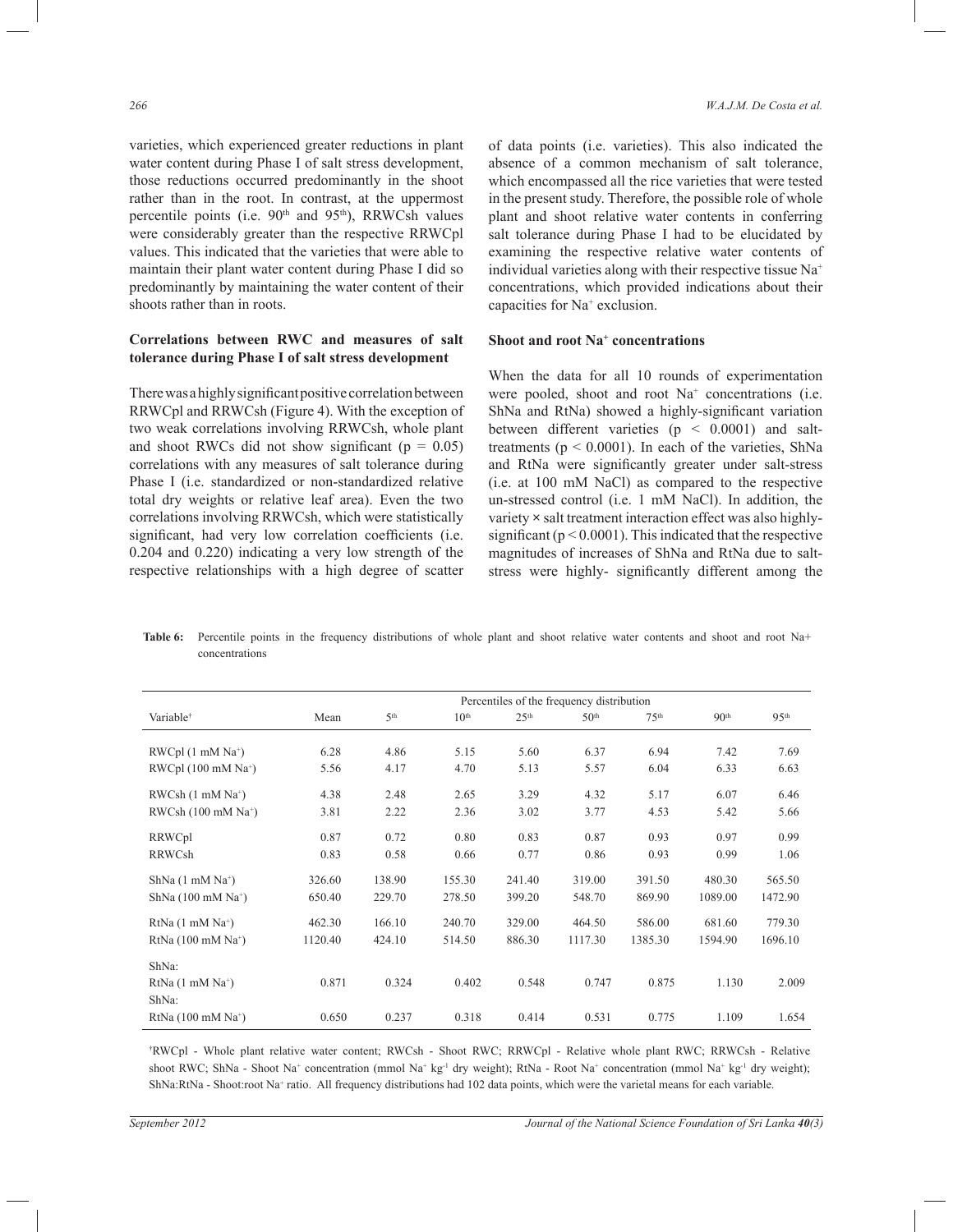**Table 7:** Variation of relative whole plant (RRWCpl) and shoot (RRWCsh) relative water contents, shoot (ShNa) and root (RtNa) Na<sup>+</sup> concentrations and shoot:root Na<sup>+</sup> concentration ratio (ShNa:RtNa) at 100 mM Na<sup>+</sup> of different rice varieties during Phase I of salt-stress development.

| Variety†          |        |        |      | Na <sup>+</sup> Concentration                      |             |
|-------------------|--------|--------|------|----------------------------------------------------|-------------|
|                   |        |        |      | (mmol Na <sup>+</sup> kg <sup>-1</sup> dry weight) |             |
|                   | RRWCpl | RRWCsh | ShNa | RtNa                                               | ShNa:RtNa   |
| At303             | 0.813  | 0.767  | 169  | 385                                                | 0.441       |
| Bg350             | 0.852  | 0.781  | 573  | 950                                                | 0.603       |
| Bg450             | 0.850  | 0.885  | 355  | 913                                                | 0.389       |
| H <sub>9</sub>    | 0.841  | 0.781  | 1613 | 716                                                | 2.253       |
| Hetada Wee        | 0.796  | 0.911  | 988  | 1278                                               | 0.774       |
| Pola Al           | 0.994  | 0.767  | 761  | 1278                                               | 0.596       |
| At48-3            | 0.811  | 0.864  | 783  | 1305                                               | 0.597       |
| Bg301             | 0.841  | 0.774  | 915  | 989                                                | 0.925       |
| Bg34-8            | 0.765  | 0.619  | 1096 | 1464                                               | 0.760       |
| Bg352             | 1.041  | 1.061  | 500  | 917                                                | 0.545       |
| Bg38              | 0.782  | 0.542  | 281  | 140                                                | 2.009       |
| Bg380             | 0.814  | 0.881  | 464  | 953                                                | 0.487       |
| Bg400-1           | 0.845  | 0.868  | 620  | 1082                                               | 0.574       |
| Bg745             | 0.841  | 1.032  | 372  | 217                                                | 1.708       |
| Bg750             | 0.807  | 1.055  | 163  | 425                                                | 0.389       |
| Bw267-3           | 0.908  | 0.810  | 448  | 1348                                               | 0.338       |
| Bw272-6B          | 0.925  | 0.870  | 1006 | 1298                                               | 0.782       |
| Devaraddiri       | 0.895  | 0.822  | 908  | 1080                                               | 0.931       |
| Goda Wee          | 0.867  | 0.837  | 674  | 1172                                               | 0.574       |
| Hathial           | 0.823  | 0.925  | 465  | 886                                                | 0.527       |
| Heen Wee          | 0.847  | 0.839  | 761  | 794                                                | 0.959       |
| Kottiyaran        | 0.744  | 0.091  | 420  | 1119                                               | 0.378       |
| Kuruluthuda       | 0.605  | 0.507  | 870  | 1980                                               | 0.452       |
| Mada Al           | 0.865  | 0.392  | 496  | 642                                                | 0.775       |
| Muthu Samba       | 0.886  | 0.672  | 450  | 1133                                               | 0.399       |
| Nona Bokra        | 0.914  | 0.720  | 295  | 1739                                               | 0.170       |
| Podi Niyan Wee    | 0.928  | 0.789  | 843  | 1622                                               | 0.523       |
| Podi Wee A8       | 0.924  | 0.858  | 1368 | 2724                                               | 0.504       |
| Pokkali           | 0.848  | 0.868  | 353  | 569                                                | 0.625       |
| Ptb16             | 0.838  | 0.678  | 968  | 1102                                               | 0.878       |
| Suwandel          | 0.883  | 0.764  | 671  | 1595                                               | 0.419       |
| 62-355            | 0.841  | 0.933  | 870  | 1550                                               | 0.562       |
| Bg360             | 0.930  | 0.888  | 481  | 1512                                               | 0.318       |
| Dahanala          | 0.860  | 0.885  | 643  | 580                                                | 1.109       |
| H7                | 0.878  | 0.979  | 633  | 1512                                               | 0.419       |
| Kalu Mudu Kiriyal | 0.935  | 0.680  | 510  | 888                                                | 0.576       |
| Karayal           | 0.986  | 0.915  | 435  | 1123                                               | 0.388       |
| Keera Samba       | 0.930  | 0.849  | 692  | 1279                                               | 0.557       |
| Ld66              | 0.918  | 0.990  | 591  | 935                                                | 0.632       |
| Seeraga Samba     | 0.936  | 0.759  | 264  | 554                                                | 0.479       |
| Sudu Bala Wee     | 0.570  | 0.734  | 648  | 1048                                               | 0.618       |
| Tetep             | 0.983  | 1.065  | 375  | 1069                                               | 0.353       |
| At354             | 0.849  | 0.872  | 411  | 1371                                               | 0.340       |
| Beheth Heenati    | 0.806  | 0.941  | 946  | 1272                                               | 0.746       |
| Bg250             | 0.848  | 0.818  | 318  | 1457                                               | 0.220       |
| Bg357             | 0.911  | 0.887  | 397  | 1675                                               | 0.237       |
|                   |        |        |      |                                                    | - continued |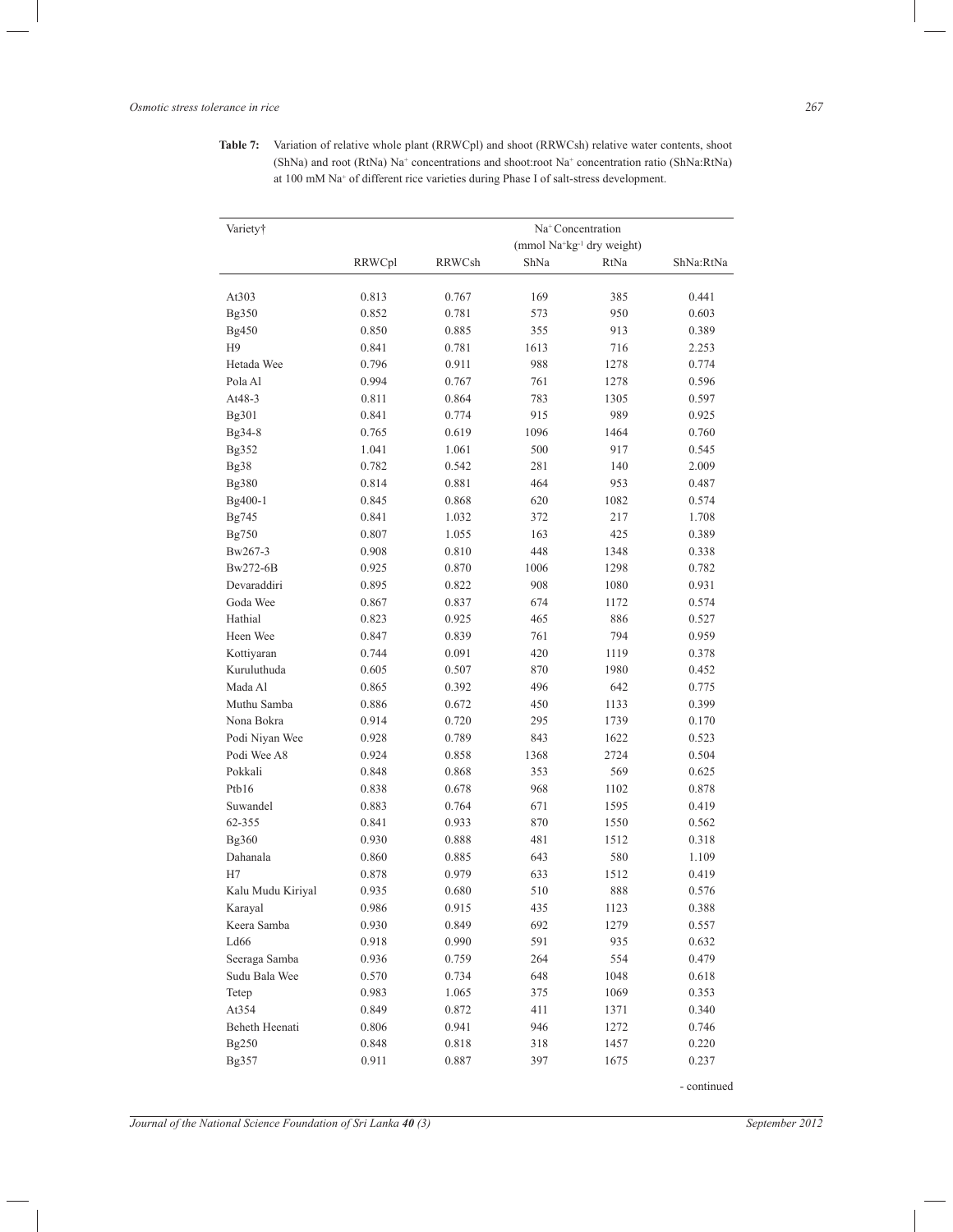continued from page 267 -

| Variety†         | Na <sup>+</sup> Concentration |        |      |                                                    |             |  |
|------------------|-------------------------------|--------|------|----------------------------------------------------|-------------|--|
|                  |                               |        |      | (mmol Na <sup>+</sup> kg <sup>-1</sup> dry weight) |             |  |
|                  | RRWCpl                        | RRWCsh | ShNa | RtNa                                               | ShNa:RtNa   |  |
| Bg379-2          | 0.867                         | 0.984  | 446  | 832                                                | 0.535       |  |
| Bg407            | 0.954                         | 0.888  | 423  | 1000                                               | 0.422       |  |
| Bw266-7          | 0.928                         | 0.828  | 535  | 1294                                               | 0.419       |  |
| Bw302            | 0.915                         | 0.816  | 267  | 1185                                               | 0.232       |  |
| Bw400            | 0.806                         | 0.925  | 482  | 909                                                | 0.537       |  |
| Bw452            | 0.852                         | 0.924  | 399  | 1504                                               | 0.267       |  |
| Dick Wee         | 0.862                         | 0.855  | 230  | 545                                                | 0.421       |  |
| H4               | 0.913                         | 0.792  | 202  | 250                                                | 0.828       |  |
| Kahata Wee       | 0.930                         | 0.689  | 360  | 1118                                               | 0.320       |  |
| Kalu Heenati (P) | 0.861                         | 0.932  | 1640 | 1595                                               | 1.036       |  |
| Kivul Handiran   | 0.899                         | 0.965  | 965  | 1385                                               | 0.700       |  |
| Kos Ata Wee      | 0.949                         | 0.974  | 994  | 1100                                               | 0.903       |  |
| MI273            | 0.845                         | 0.956  | 616  | 1272                                               | 0.484       |  |
| Murungakayan     | 0.887                         | 1.010  | 230  | 436                                                | 0.527       |  |
| Paduru Wee       | 0.901                         | 0.621  | 693  | 797                                                | 0.869       |  |
| Pokuru Samba     | 0.244                         | 0.195  | 946  | 1419                                               | 0.666       |  |
| At401            | 0.884                         | 0.857  | 500  | 1551                                               | 0.322       |  |
| Bg403            | 0.800                         | 0.863  | 662  | 1490                                               | 0.449       |  |
| Bg94-1           | 1.040                         | 0.657  | 187  | 458                                                | 0.411       |  |
| H10              | 0.978                         | 1.035  | 384  | 837                                                | 0.458       |  |
| <b>IR29</b>      | 0.989                         | 0.917  | 438  | 514                                                | 0.911       |  |
| Kara Al          | n.a.                          | 0.639  | 1512 | 1218                                               | 1.239       |  |
| Muhudu Kiriyal   | 0.868                         | 0.576  | 583  | 1133                                               | 0.522       |  |
| Murunga          | n.a.                          | 0.760  | 411  | 1399                                               | 0.294       |  |
| Periyakarappan   | 0.804                         | 1.046  | 508  | 1109                                               | 0.460       |  |
| Raththal         | 0.917                         | 0.950  | 285  | 566                                                | 0.508       |  |
| Sinna Karuppan   | 0.861                         | 1.119  | 897  | 1098                                               | 0.828       |  |
| Suduru Samba     | 0.802                         | 0.866  | 1077 | 903                                                | 1.193       |  |
| At16             | 0.844                         | 0.802  | 513  | 1240                                               | 0.414       |  |
| At86-1           | 0.941                         | 0.991  | 779  | 1504                                               | 0.514       |  |
| Bandara H        | 0.835                         | 0.728  | 399  | 1000                                               | 0.404       |  |
| Bg276-5          | 0.889                         | 0.741  | 1006 | 1696                                               | 0.593       |  |
| Bg300            | 0.730                         | 0.848  | 282  | 479                                                | 0.601       |  |
| Bg305            | 0.915                         | 0.888  | 535  | 1620                                               | 0.330       |  |
| Bg34-6           | 0.970                         | 0.962  | 568  | 1294                                               | 0.449       |  |
| Bg359            | 0.833                         | 0.847  | 557  | 1077                                               | 0.517       |  |
| Bw351            | 1.022                         | 0.937  | 442  | 1620                                               | 0.274       |  |
| Bw453            | 0.833                         | 0.921  | 707  | 1371                                               | 0.517       |  |
| Hondarawalu      | 0.824                         | 0.804  | 541  | 1144                                               | 0.478       |  |
| Kuru Wee         | 0.864                         | 0.885  | 1473 | 1322                                               | 1.114       |  |
| Ld355            | 0.951                         | 0.914  | 333  | 1843                                               | 0.181       |  |
| Ld356            | 0.982                         | 0.971  | 1098 | 1457                                               | 0.755       |  |
| Moroberekan      | 0.816                         | 0.682  | 779  | 1100                                               | 0.710       |  |
| Pachchaperumal   | 0.933                         | 1.061  | 243  | 424                                                | 0.574       |  |
| Rathkarayal      | 0.611                         | 0.578  | 1618 | 1153                                               | 1.403       |  |
| Weda Heenati     | 0.930                         | 0.747  | 779  | 1322                                               | 0.590       |  |
| At85-2           | 0.835                         | 0.974  | 671  | 1533                                               | 0.438       |  |
| Basmathi         | 0.876                         | 0.890  | 1089 | 1117                                               | 0.986       |  |
| Bg304            | 0.879                         | 0.790  | 208  | 532                                                | 0.392       |  |
|                  |                               |        |      |                                                    | - continued |  |

 $\overline{\phantom{0}}$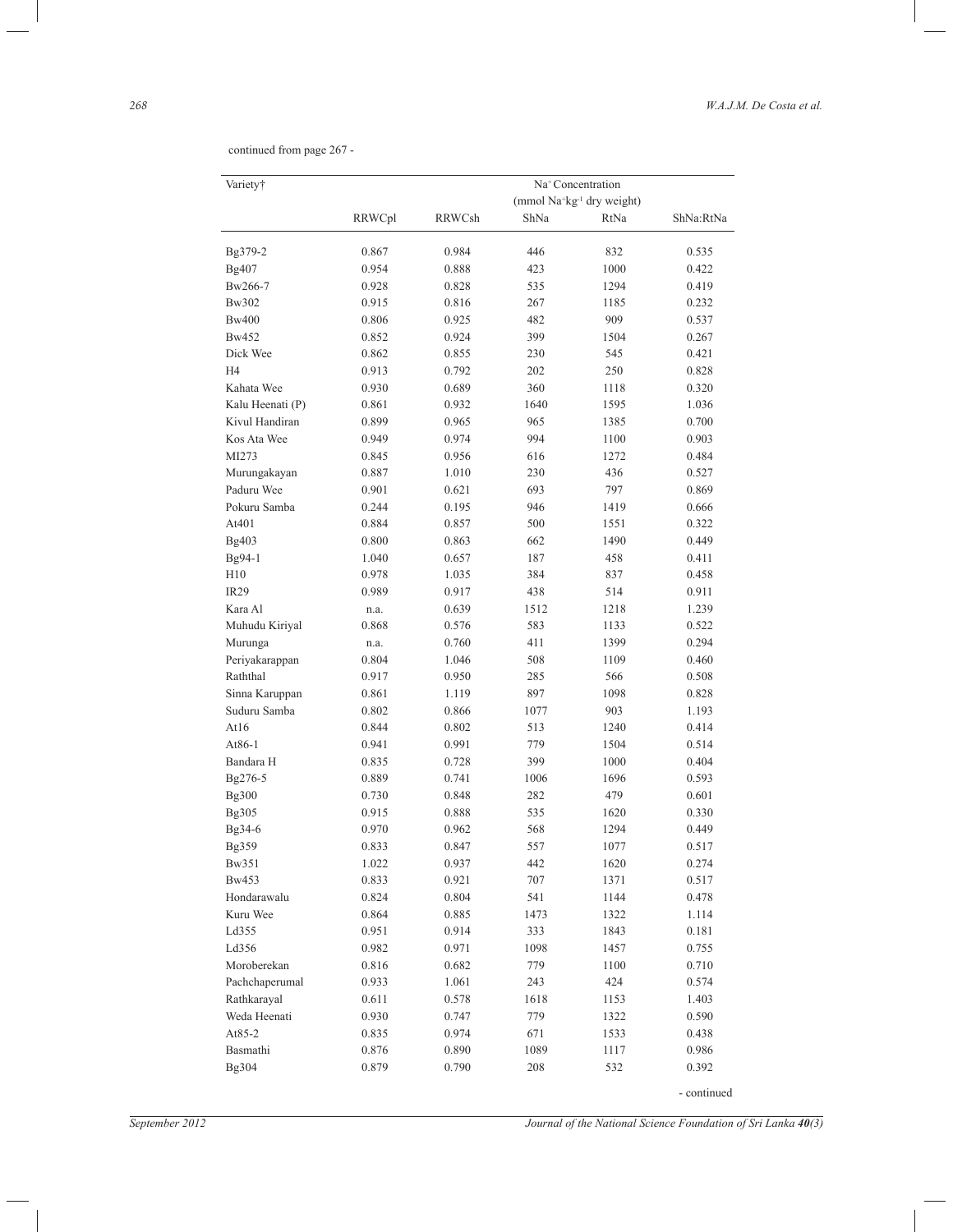| continued from page 268 - |  |  |  |  |
|---------------------------|--|--|--|--|
|---------------------------|--|--|--|--|

| Variety†            |        |               |               | Na <sup>+</sup> Concentration<br>(mmol Na <sup>+</sup> kg <sup>-1</sup> dry weight) |           |
|---------------------|--------|---------------|---------------|-------------------------------------------------------------------------------------|-----------|
|                     | RRWCpl | <b>RRWCsh</b> | ShNa          | RtNa                                                                                | ShNa:RtNa |
| Bw451               | 0.855  | 1.059         | 1184          | 716                                                                                 | 1.654     |
| Bw78                | 0.802  | 0.910         | 1571          | 963                                                                                 | 1.671     |
| IR8                 | 0.969  | 0.837         | 970           | 935                                                                                 | 1.038     |
| Kalu Heenati (W)    | 0.714  | 0.773         | 279           | 884                                                                                 | 0.315     |
| Madathawalu         | 0.897  | 0.897         | 915           | 1110                                                                                | 0.825     |
| Mada Al (Kaluthara) | 0.980  | 0.705         | 530           | 294                                                                                 | 1.811     |
| $p^*$               | 0.0448 | 0.0001        | ${}_{0.0001}$ | ${}_{0.001}$                                                                        | < 0.0001  |
| $CV(%)^{**}$        | 11.97  | 15.68         | 12.58         | 18.18                                                                               | 14.07     |

n.a. – Data not available

† – Each value is a mean of six replicate measurements

\*p – Level of significance of the ANOVA (i.e. probability of observed varietal variation being due to random variation)

\*\*CV – Coefficient of variation



**Figure 4:** Correlation between varietal means of whole plant and shoot relative RWC of the 102 rice varieties during Phase I of salt stress development.

102 varieties tested in the present study. The respective ranges of ShNa and RtNa under salt-stress and control are presented in Table 8. The frequency distributions of ShNa and RtNa showed that both variables had substantially greater values under salt stress than in the control at all percentile points (Table 6). The highly significant ( $p < 0.0001$ ) varietal variation in RtNa in both salt-stressed and un-stressed treatments showed that the varieties differed in their capacity to exclude Na<sup>+</sup> at the

root surface by preventing Na<sup>+</sup> from entering the root tissue. RtNa was significantly ( $p < 0.0001$ ) greater than ShNa under both salt-stressed and un-stressed conditions (Table 9), indicating that the root was able to exert a certain degree of control on Na<sup>+</sup> transfer to the shoot. However, the variety **×** plant part interaction effect on root and shoot Na<sup>+</sup> concentrations was highly significant  $(p < 0.0001)$ , thus demonstrating significant varietal variation in excluding  $Na<sup>+</sup>$  from the shoot.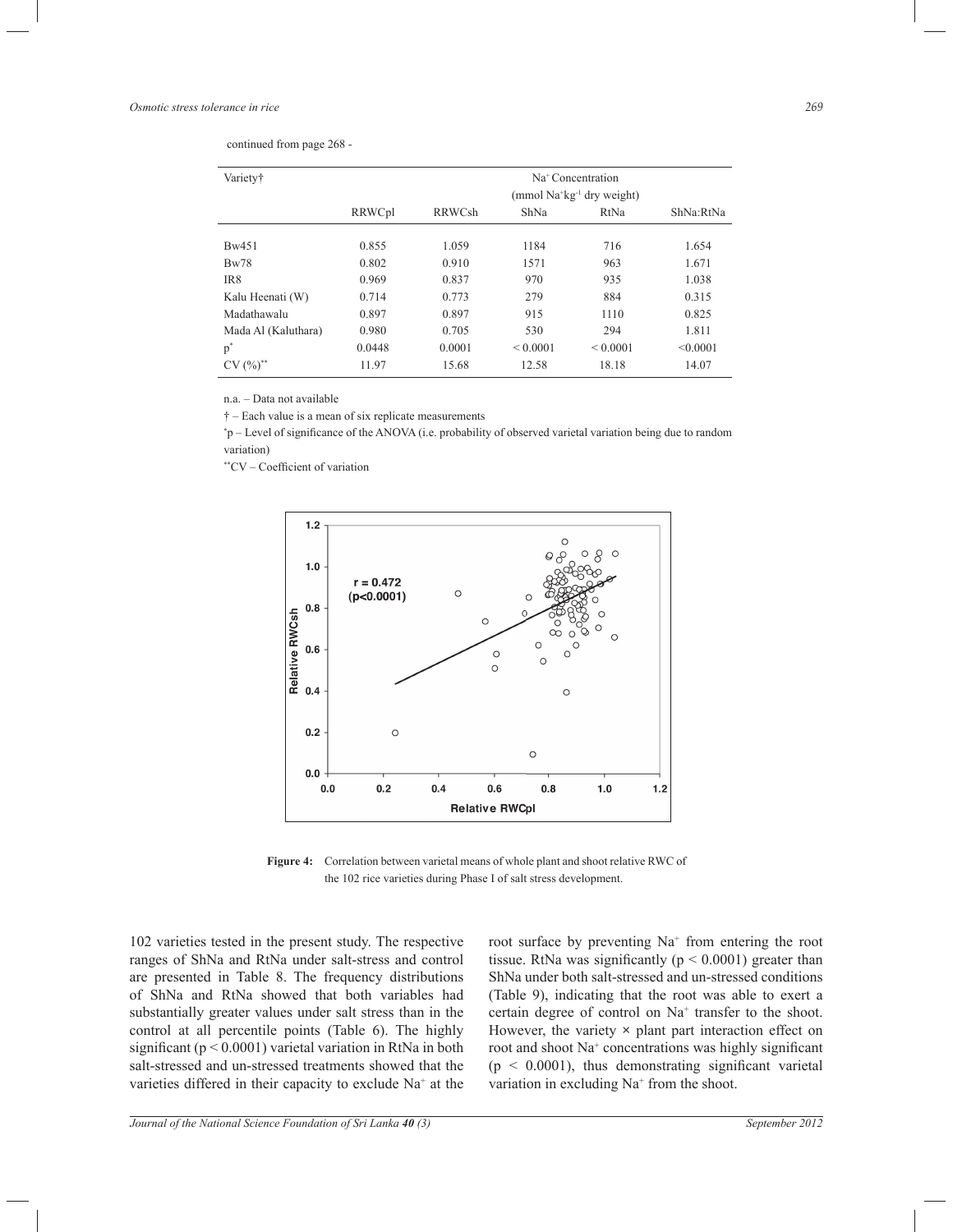| Plant part | Treatment                       |                         | $Na+ concentration (mmol Na+ kg-1 dry weight)$ |  |  |  |  |
|------------|---------------------------------|-------------------------|------------------------------------------------|--|--|--|--|
|            |                                 | Minimum (variety)       | Maximum (variety)                              |  |  |  |  |
| Shoot      | $1 \text{ mM }$ Na <sup>+</sup> | 104 (Bandara Haththewa) | 797 (H9)                                       |  |  |  |  |
|            | $100$ mM Na <sup>+</sup>        | 163 (Bg750)             | 1640 (Kalu Heenati-PGRC)                       |  |  |  |  |
| Root       | $1 \text{ mM }$ Na <sup>+</sup> | 62 (Bg38)               | 892 (MI273)                                    |  |  |  |  |
|            | $100$ mM Na <sup>+</sup>        | 140 (Bg38)              | 2972 (At 353)                                  |  |  |  |  |

Table 8: Ranges of Na<sup>+</sup> concentrations in the shoot and root of the 102 varieties tested under salt-stressed  $(100 \text{ mM } \text{Na}^+)$  and un-stressed  $(1 \text{ mM } \text{Na}^+)$  conditions

The ratio ShNa:RtNa, which is a measurement of the capacity of a given variety to exclude  $Na<sup>+</sup>$  from the shoot, showed a highly significant ( $p < 0.0001$ ) variation between varieties and salt treatments. Interestingly, the mean (i.e. averaged across all 102 varieties) ShNa:RtNa ratio at 100 mM  $\text{Na}^+$  (0.611) was significantly lower than that at 1 mM  $Na<sup>+</sup>$  (0.854). The frequency distribution of ShNa:RtNa ratio also showed that it was always lower at 100 mM Na<sup>+</sup> than at 1 mM Na<sup>+</sup> (Table 6). This indicated a greater capacity for Na<sup>+</sup> exclusion from the shoot when the plants are growing under a higher level of salinity. Conversely, the need for Na<sup>+</sup> exclusion from the shoot is lower when the plants are growing under very low levels of salinity, thus allowing a greater proportion of Na<sup>+</sup> absorbed by the root to reach the shoot resulting in a higher ShNa:RtNa ratio. However, there was a highly significant (p < 0.0001) variety **×** salt treatment interaction effect on ShNa:RtNa ratio, showing a significant variation between different rice varieties in their capacity

for excluding Na<sup>+</sup> from the shoot. This was confirmed by the highly significant ( $p < 0.0001$ ) varietal variation in ShNa:RtNa ratio at 100 mM Na<sup>+</sup>, which ranged from 0.169 (in Nona Bokra) to 2.253 (in H9) (Table 7).

Table 9: Variation of mean Na<sup>+</sup> concentrations of the 102 varieties tested between shoot and root under salt-stressed (100 mM Na<sup>+</sup>) and un-stressed (1 mM Na<sup>+</sup>) conditions

| Plant part           | Mean Na <sup>+</sup> concentration <sup>†</sup><br>(mmol $Na+ kg-1$ dry weight) | Duncan's critical<br>range ( $p = 0.05$ ) |      |
|----------------------|---------------------------------------------------------------------------------|-------------------------------------------|------|
|                      | $1 \text{ mM Na}^+$                                                             | $100 \text{ mM Na}^+$                     |      |
| Shoot                | $320.8^{\dagger}$                                                               | 619.3                                     | 19.9 |
| Root                 | 456.5                                                                           | 1135.0                                    | 42.0 |
| Duncan's critical    | 17.5                                                                            | 43.3                                      |      |
| range ( $p = 0.05$ ) |                                                                                 |                                           |      |

†Each value is a mean of 102 varieties and two replicates



**Figure 5:** Correlations between relative leaf area and shoot:root Na<sup>+</sup> concentration ratio (a) and shoot Na<sup>+</sup> concentration (b) at 100 mM Na<sup>+</sup> .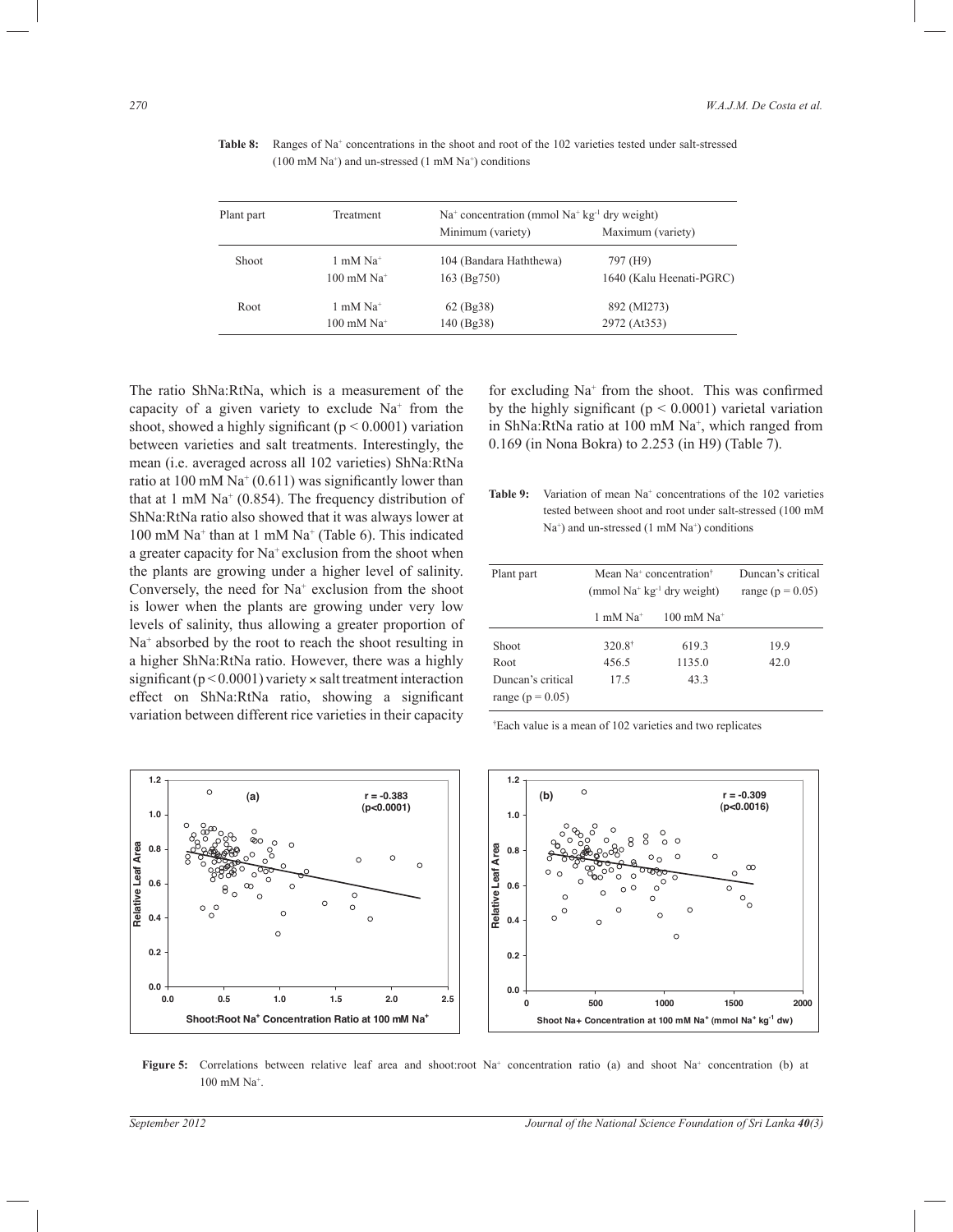*Osmotic stress tolerance in rice 271*

### **Correlations between shoot and root Na<sup>+</sup> concentrations and measures of salt tolerance during Phase I of salt stress development**

Linear correlation analysis showed that the varietal means of ShNa:RtNa ratio at 100 mM Na<sup>+</sup> (i.e. in the salt stressed treatment) had highly significant ( $p < 0.01$ ) negative correlations with relative leaf area (RL) and the standardized relative leaf area (RLst) (Table 10). As RL and RLst were the measures of salt tolerance (greater values indicating greater tolerance and *vice versa*), the above negative correlations meant that increasing the salt tolerance at Phase I required a lower ShNa:RtNa ratio (which indicate greater Na<sup>+</sup> exclusion from the shoot at the xylem parenchyma). Although shoot Na<sup>+</sup> concentration at 100 mM Na<sup>+</sup> also had significant or nearly significant negative correlations with RL and RLst, the correlation coefficients were lower than in the corresponding correlations with ShNa:RtNa. Interestingly, root  $Na^+$  concentration at 100 mM  $Na^+$ did not show significant correlations with any of the measures of salt tolerance. As expected, ShNa:RtNa ratio

under salt stress was significantly positively correlated with the respective ShNa and negatively correlated with RtNa, while the different measures of salt tolerance were highly significantly positively correlated with each other (Table 10).

It can be noted that neither the ShNa:RtNa ratio nor ShNa under salt stress were significantly correlated with RW and RWst, which are more representative measures of salt tolerance than RL and RLst, because they measure the response of the whole plant to salt stress rather than just the response of the leaves. Furthermore, even the significant negative correlations between salt-stressed ShNa:RtNa, ShNa, RL and RLst had considerable scatter of data points as indicated by their relatively lower correlation coefficients, all of which were lower than -0.4 (Figures 5.a & b). Therefore, although the significant negative correlation between the ShNa:RtNa ratio under salt stress and RL indicated a significant role for Na<sup>+</sup> exclusion from the shoot at root xylem parenchyma in conferring salt tolerance during Phase I, the considerable scatter in the data points (which represent different

Table 10: Linear correlation matrix of shoot and root Na<sup>+</sup> concentrations (ShNa and RtNa), shoot:root Na<sup>+</sup> (ShNa:RtNa) at 100 mM Na<sup>+</sup> and different measures of salt tolerance during Phase I of salt stress development

|           | Linear correlation coefficient |            |            |             |            |             |  |  |  |
|-----------|--------------------------------|------------|------------|-------------|------------|-------------|--|--|--|
|           | ShNa                           | RtNa       | RL         | <b>RLst</b> | <b>RW</b>  | <b>RWst</b> |  |  |  |
| ShNa:RtNa | 0.569                          | $-0.409$   | $-0.383$   | $-0.286$    | $-0.187$   | $-0.088$    |  |  |  |
|           | $(0.0001)$                     | $(0.0001)$ | $(0.0001)$ | (0.0036)    | ns         | ns          |  |  |  |
| ShNa      |                                | 0.333      | $-0.309$   | $-0.189$    | $-0.095$   | $-0.010$    |  |  |  |
|           |                                | (0.0006)   | (0.0016)   | (0.0566)    | ns         | ns          |  |  |  |
| RtNa      |                                |            | 0.172      | 0.123       | 0.138      | 0.112       |  |  |  |
|           |                                |            | ns         | ns          | ns         | ns          |  |  |  |
| RL        |                                |            |            | 0.886       | 0.582      | 0.454       |  |  |  |
|           |                                |            |            | $(0.0001)$  | $(0.0001)$ | $(0.0001)$  |  |  |  |
| RLst      |                                |            |            |             | 0.606      | 0.569       |  |  |  |
|           |                                |            |            |             | $(0.0001)$ | (< 0.0001)  |  |  |  |
| <b>RW</b> |                                |            |            |             |            | 0.884       |  |  |  |
|           |                                |            |            |             |            | $(0.0001)$  |  |  |  |

RL - Relative leaf area; RLst - Standardized RL; RW - Relative total plant dry weight; RWst - Standardized relative total plant dry weight. Probability of each correlation coefficient being equal to zero is given in parenthesis. ns - Correlation coefficient is not significantly different  $(p = 0.05)$  from zero. All correlations had 102 data points, which were the varietal means for each variable.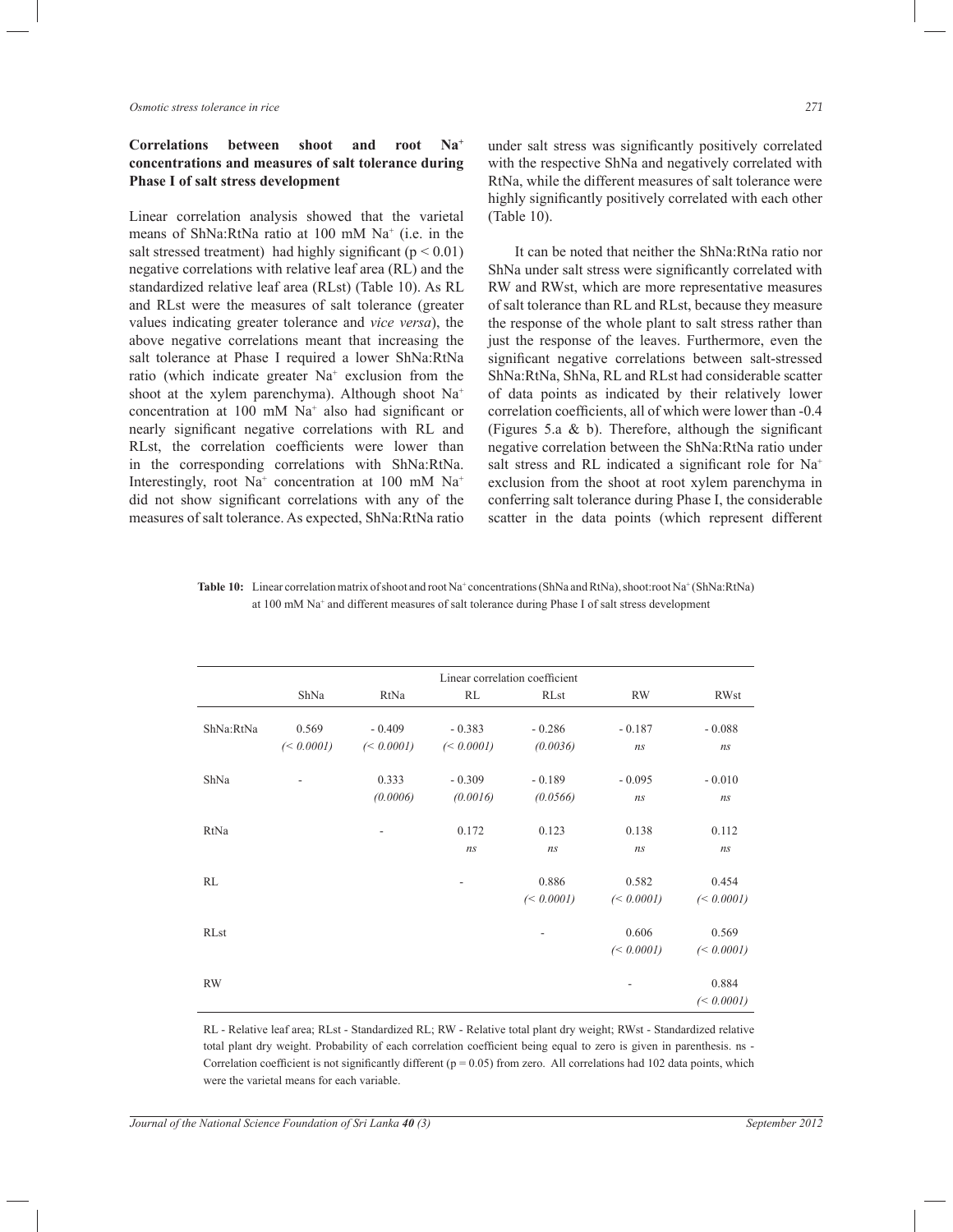varieties) show that other mechanisms were also playing significant roles. Several other workers also have observed a lack of correlation between tissue Na<sup>+</sup> (and Cl-1) concentrations and magnitude of growth under salt stress (Fricke, 2004; Hu *et al.*, 2007) or survival under salinity (Yeo *et al.*, 1990).

### **Possible mechanisms responsible for salt tolerance during Phase I of salt stress development**

Based on the two-phase growth model of Munns (1993) and Munns and Tester (2008), three possible mechanisms can be identified as being responsible for salt tolerance during Phase I. Firstly, maintenance of higher relative water content under salt stress may confer salt tolerance during Phase I where water shortage is the principal stress factor. Secondly, Na<sup>+</sup> exclusion, both at the root surface and at the root xylem parenchyma, which would lead to a lower shoot Na<sup>+</sup> content under salt stress, could contribute to Phase I salt tolerance as  $Na<sup>+</sup>$  ion toxicity could also be present even at Phase I (Sümer *et al.*, 2004; Munns & Tester, 2008). Thirdly, tissue tolerance of excess shoot Na<sup>+</sup> could also play a role in Phase I salt tolerance. The presence or absence of the above mechanisms of salt tolerance was elucidated by examining the respective relative water contents and shoot and root Na<sup>+</sup> concentrations of individual varieties.

In classifying the extent of different mechanisms of Phase I salt tolerance, the percentile points of the frequency distributions of the relevant variables were used. The capacity to maintain plant and shoot water content under salt stress in the 102 varieties was classified as 'high', 'medium' or 'low' based on the frequency distributions of varietal means of RRWCpl and RRWCsh, respectively. Those varieties having RRWCpl or RRWCsh values greater than the 75th percentile were classified as having a 'high' capacity for maintenance of whole plant or shoot water content, respectively. Those having RRWCpl or RRWCsh values between the  $75<sup>th</sup>$  and the  $50<sup>th</sup>$  percentile points were classified into the 'medium' category, while those having RRWCpl or RRWCsh values lower than the 50th percentile were classified into the 'low' category. The respective capacities for Na<sup>+</sup> exclusion at the root surface and root xylem parenchyma were classified as 'high', 'medium' or 'low' using the frequency distributions of RtNa and ShNa:RtNa ratio, respectively (Table 6). Here, the varieties having RtNa and ShNa:RtNa values, which were lower than the 25<sup>th</sup> percentile were categorized as having 'high' capacities for Na<sup>+</sup> exclusion. Those having RtNa and ShNa:RtNa values between the  $25<sup>th</sup>$  and the 50th percentile points were classified as having 'medium' capacity for Na<sup>+</sup> exclusion, while those with values greater than the 50<sup>th</sup> percentile were classified as having 'low' capacity. The tissue tolerance of excess shoot Na<sup>+</sup> of a given variety was also classified as 'high', 'medium' or 'low' by comparing its category of ShNa and the degree of overall salt tolerance of the variety as classified based on cluster analysis (Table 4). For this purpose, ShNa was also classified as 'high', 'medium' or 'low' based on the same ranges of percentiles as those used for classifying RRWCpl and RRWCsh. The decision scheme for classifying varieties based on their tissue tolerance of excess shoot Na<sup>+</sup> is given in Table 11.

Table 11: Decision scheme for classifying varieties based on their tissue tolerance of excess shoot Na<sup>+</sup>

|                                                                   | Salt tolerance <sup>†</sup>                                    |                                                    |  |  |
|-------------------------------------------------------------------|----------------------------------------------------------------|----------------------------------------------------|--|--|
| Shoot Na <sup>+</sup> Concentration<br>$(ShNa, mmol Na+ kg-1 DW)$ | Overall level of salt<br>tolerance during Phase I<br>(Table 4) | Level of tissue tolerance of<br>excess shoot $Na+$ |  |  |
| High $(ShNa > 549)$                                               | HT, T, MT1, MT2<br>S1, S2, HS                                  | High<br>No definite conclusion is possible.        |  |  |
| Medium $(549>ShNa>279)$                                           | HT, T<br>S1, S2, HS<br>MT1, MT2                                | High<br>Low<br>No definite conclusion is possible. |  |  |
| Medium/High (549>ShNa>500)                                        | MT1, MT2                                                       | Medium                                             |  |  |
| Low $(<279)$                                                      | HT, T, MT1, MT2<br>S1, S2, HS                                  | No definite conclusion is possible.<br>Low         |  |  |

†HT - Highly tolerant; T - Tolerant; MT1 - Moderately tolerant (Group 1); MT2 - Moderately tolerant (Group 2); S1 - Susceptible (Group 1); S2 - Susceptible (Group 2); HS - Highly susceptible (based on Tables 4 and 7).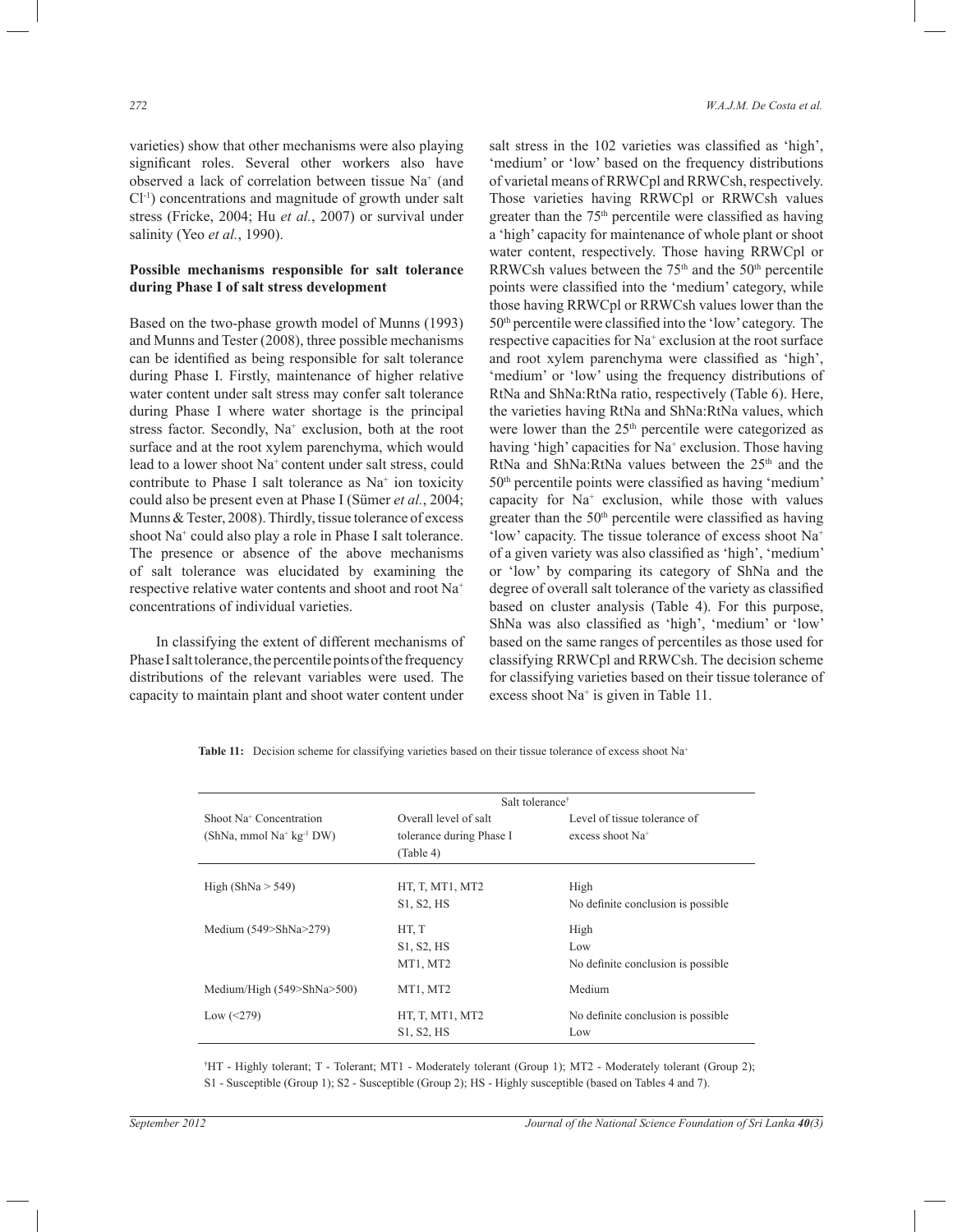**Table 12:** Presence or absence of different mechanisms of salt tolerance during Phase I of salt stress development in the 102 individual varieties screened in the present experiment

| exclusion<br>Capacity to<br>Level of<br>$Na+$<br>Tissue<br>Capacity to<br>maintain<br>Variety<br>at root<br>Phase I<br>exclusion<br>tolerance<br>maintain<br>shoot<br>xylem<br>salt<br>of excess<br>plant water<br>at root<br>paren-<br>water<br>tolerance<br>surface<br>$Na+$<br>chyma<br>status<br>status<br>At303<br><b>HT</b><br>H<br>М<br>nd<br>L<br>L<br>$\mathbf L$<br>M<br>H<br>L<br>Bg350<br>НT<br>L<br>H<br>M<br>Bg450<br>НT<br>М<br>nd<br>L<br>L<br>H <sub>9</sub><br>НT<br>Н<br>H<br>L<br>L<br>Hetada<br>Wee<br>HT<br>L<br>L<br>H<br>L<br>M<br>L<br>H<br>H<br>Pola Al<br>HT<br>L<br>L<br>At48-3<br>T<br>L<br>L<br>M<br>Η<br>L<br>T<br>H<br>Bg301<br>М<br>L<br>L<br>L<br>Bg34-8<br>T<br>L<br>L<br>H<br>L<br>L<br>Bg352<br>T<br>M<br>L<br>H<br>H<br>H<br>T<br>H<br>L<br>L<br>L<br>Bg38<br>nd<br>T<br>М<br>H<br>M<br>Bg380<br>М<br>L<br>T<br>М<br>H<br>Bg400-1<br>L<br>L<br>M<br>Bg745<br>T<br>H<br>L<br>H<br>nd<br>L<br>T<br>H<br>L<br>H<br>nd<br>$\rm H$<br>Bg750<br>L<br>H<br>$\overline{M}$<br>Bw267-3<br>T<br>H<br>L<br>$\mathbf M$<br>Bw272-6B<br>T<br>L<br>L<br>H<br>M<br>T<br>L<br>Deva-raddiri<br>M<br>L<br>H<br>M<br>$\overline{M}$<br>Goda Wee<br>T<br>L<br>L<br>H<br>L<br>Hathial<br>T<br>M/H<br>H<br>L<br>$\mathbf M$<br>М<br>Heen Wee<br>T<br>H<br>L<br>L<br>L<br>H<br>T<br>L<br>H<br>H<br>L<br>Kottiyaran<br>L<br>Kurulu-thuda<br>T<br>L<br>M<br>H<br>L<br>L<br>Mada Al<br>H<br>L<br>H<br>T<br>L<br>L<br>Muthu<br>$\mathcal T$<br>L<br>H<br>M<br>Samba<br>M<br>L<br>T<br>H<br>Nona Bokra<br>L<br>nd<br>M<br>L<br>Podi Niyan<br>T<br>L<br>M<br>H<br>H<br>Wee<br>L<br>Podi Wee A8<br>T<br>L<br>H<br>$\mathbf M$<br>L<br>М<br>T<br>H<br>L<br>M<br>Pokkali<br>L<br>nd<br>Ptb16<br>$\mathbf L$<br>$\mathcal T$<br>M/L<br>$\mathbf H$<br>$\mathbf{L}$<br>$\mathbf L$<br>$\mathbf L$<br>$\overline{\mathbf{M}}$<br>Suwandel<br>$\mathcal T$<br>$\ensuremath{\mathrm{M}}/\ensuremath{\mathrm{H}}$<br>$\mathbf H$<br>$\mathbf L$<br>$\mathbf L$<br>$\mathbf H$<br>62-355<br>MT1<br>$\mathbf{L}$<br>H<br>$\mathbf L$<br>Bg360<br>MT1<br>$\mathbf L$<br>$\mathbf H$<br>$\overline{M}$<br>nd<br>$\mathbf H$<br>$\mathbf L$<br>Dahanala<br>MT1<br>$\mathbf{H}$<br>$\mathbf L$<br>H<br>$\mathbf M$<br>$\mathbf L$<br>H7<br>M/H<br>MT1<br>H<br>$\mathbf M$<br>$\mathbf H$ |                   | Level of different mechanisms of salt tolerance |     |             |             |              |   |  |
|------------------------------------------------------------------------------------------------------------------------------------------------------------------------------------------------------------------------------------------------------------------------------------------------------------------------------------------------------------------------------------------------------------------------------------------------------------------------------------------------------------------------------------------------------------------------------------------------------------------------------------------------------------------------------------------------------------------------------------------------------------------------------------------------------------------------------------------------------------------------------------------------------------------------------------------------------------------------------------------------------------------------------------------------------------------------------------------------------------------------------------------------------------------------------------------------------------------------------------------------------------------------------------------------------------------------------------------------------------------------------------------------------------------------------------------------------------------------------------------------------------------------------------------------------------------------------------------------------------------------------------------------------------------------------------------------------------------------------------------------------------------------------------------------------------------------------------------------------------------------------------------------------------------------------------------------------------------------------------------------------------------------------------------------------------------------------------------------------------------------------------------------------------------------------------------------------------------------------------------------------------------------------------|-------------------|-------------------------------------------------|-----|-------------|-------------|--------------|---|--|
|                                                                                                                                                                                                                                                                                                                                                                                                                                                                                                                                                                                                                                                                                                                                                                                                                                                                                                                                                                                                                                                                                                                                                                                                                                                                                                                                                                                                                                                                                                                                                                                                                                                                                                                                                                                                                                                                                                                                                                                                                                                                                                                                                                                                                                                                                    |                   |                                                 |     | $Na+$       |             |              |   |  |
|                                                                                                                                                                                                                                                                                                                                                                                                                                                                                                                                                                                                                                                                                                                                                                                                                                                                                                                                                                                                                                                                                                                                                                                                                                                                                                                                                                                                                                                                                                                                                                                                                                                                                                                                                                                                                                                                                                                                                                                                                                                                                                                                                                                                                                                                                    |                   |                                                 |     |             |             |              |   |  |
|                                                                                                                                                                                                                                                                                                                                                                                                                                                                                                                                                                                                                                                                                                                                                                                                                                                                                                                                                                                                                                                                                                                                                                                                                                                                                                                                                                                                                                                                                                                                                                                                                                                                                                                                                                                                                                                                                                                                                                                                                                                                                                                                                                                                                                                                                    |                   |                                                 |     |             |             |              |   |  |
|                                                                                                                                                                                                                                                                                                                                                                                                                                                                                                                                                                                                                                                                                                                                                                                                                                                                                                                                                                                                                                                                                                                                                                                                                                                                                                                                                                                                                                                                                                                                                                                                                                                                                                                                                                                                                                                                                                                                                                                                                                                                                                                                                                                                                                                                                    |                   |                                                 |     |             |             |              |   |  |
|                                                                                                                                                                                                                                                                                                                                                                                                                                                                                                                                                                                                                                                                                                                                                                                                                                                                                                                                                                                                                                                                                                                                                                                                                                                                                                                                                                                                                                                                                                                                                                                                                                                                                                                                                                                                                                                                                                                                                                                                                                                                                                                                                                                                                                                                                    |                   |                                                 |     |             |             |              |   |  |
|                                                                                                                                                                                                                                                                                                                                                                                                                                                                                                                                                                                                                                                                                                                                                                                                                                                                                                                                                                                                                                                                                                                                                                                                                                                                                                                                                                                                                                                                                                                                                                                                                                                                                                                                                                                                                                                                                                                                                                                                                                                                                                                                                                                                                                                                                    |                   |                                                 |     |             |             |              |   |  |
|                                                                                                                                                                                                                                                                                                                                                                                                                                                                                                                                                                                                                                                                                                                                                                                                                                                                                                                                                                                                                                                                                                                                                                                                                                                                                                                                                                                                                                                                                                                                                                                                                                                                                                                                                                                                                                                                                                                                                                                                                                                                                                                                                                                                                                                                                    |                   |                                                 |     |             |             |              |   |  |
|                                                                                                                                                                                                                                                                                                                                                                                                                                                                                                                                                                                                                                                                                                                                                                                                                                                                                                                                                                                                                                                                                                                                                                                                                                                                                                                                                                                                                                                                                                                                                                                                                                                                                                                                                                                                                                                                                                                                                                                                                                                                                                                                                                                                                                                                                    |                   |                                                 |     |             |             |              |   |  |
|                                                                                                                                                                                                                                                                                                                                                                                                                                                                                                                                                                                                                                                                                                                                                                                                                                                                                                                                                                                                                                                                                                                                                                                                                                                                                                                                                                                                                                                                                                                                                                                                                                                                                                                                                                                                                                                                                                                                                                                                                                                                                                                                                                                                                                                                                    |                   |                                                 |     |             |             |              |   |  |
|                                                                                                                                                                                                                                                                                                                                                                                                                                                                                                                                                                                                                                                                                                                                                                                                                                                                                                                                                                                                                                                                                                                                                                                                                                                                                                                                                                                                                                                                                                                                                                                                                                                                                                                                                                                                                                                                                                                                                                                                                                                                                                                                                                                                                                                                                    |                   |                                                 |     |             |             |              |   |  |
|                                                                                                                                                                                                                                                                                                                                                                                                                                                                                                                                                                                                                                                                                                                                                                                                                                                                                                                                                                                                                                                                                                                                                                                                                                                                                                                                                                                                                                                                                                                                                                                                                                                                                                                                                                                                                                                                                                                                                                                                                                                                                                                                                                                                                                                                                    |                   |                                                 |     |             |             |              |   |  |
|                                                                                                                                                                                                                                                                                                                                                                                                                                                                                                                                                                                                                                                                                                                                                                                                                                                                                                                                                                                                                                                                                                                                                                                                                                                                                                                                                                                                                                                                                                                                                                                                                                                                                                                                                                                                                                                                                                                                                                                                                                                                                                                                                                                                                                                                                    |                   |                                                 |     |             |             |              |   |  |
|                                                                                                                                                                                                                                                                                                                                                                                                                                                                                                                                                                                                                                                                                                                                                                                                                                                                                                                                                                                                                                                                                                                                                                                                                                                                                                                                                                                                                                                                                                                                                                                                                                                                                                                                                                                                                                                                                                                                                                                                                                                                                                                                                                                                                                                                                    |                   |                                                 |     |             |             |              |   |  |
|                                                                                                                                                                                                                                                                                                                                                                                                                                                                                                                                                                                                                                                                                                                                                                                                                                                                                                                                                                                                                                                                                                                                                                                                                                                                                                                                                                                                                                                                                                                                                                                                                                                                                                                                                                                                                                                                                                                                                                                                                                                                                                                                                                                                                                                                                    |                   |                                                 |     |             |             |              |   |  |
|                                                                                                                                                                                                                                                                                                                                                                                                                                                                                                                                                                                                                                                                                                                                                                                                                                                                                                                                                                                                                                                                                                                                                                                                                                                                                                                                                                                                                                                                                                                                                                                                                                                                                                                                                                                                                                                                                                                                                                                                                                                                                                                                                                                                                                                                                    |                   |                                                 |     |             |             |              |   |  |
|                                                                                                                                                                                                                                                                                                                                                                                                                                                                                                                                                                                                                                                                                                                                                                                                                                                                                                                                                                                                                                                                                                                                                                                                                                                                                                                                                                                                                                                                                                                                                                                                                                                                                                                                                                                                                                                                                                                                                                                                                                                                                                                                                                                                                                                                                    |                   |                                                 |     |             |             |              |   |  |
|                                                                                                                                                                                                                                                                                                                                                                                                                                                                                                                                                                                                                                                                                                                                                                                                                                                                                                                                                                                                                                                                                                                                                                                                                                                                                                                                                                                                                                                                                                                                                                                                                                                                                                                                                                                                                                                                                                                                                                                                                                                                                                                                                                                                                                                                                    |                   |                                                 |     |             |             |              |   |  |
|                                                                                                                                                                                                                                                                                                                                                                                                                                                                                                                                                                                                                                                                                                                                                                                                                                                                                                                                                                                                                                                                                                                                                                                                                                                                                                                                                                                                                                                                                                                                                                                                                                                                                                                                                                                                                                                                                                                                                                                                                                                                                                                                                                                                                                                                                    |                   |                                                 |     |             |             |              |   |  |
|                                                                                                                                                                                                                                                                                                                                                                                                                                                                                                                                                                                                                                                                                                                                                                                                                                                                                                                                                                                                                                                                                                                                                                                                                                                                                                                                                                                                                                                                                                                                                                                                                                                                                                                                                                                                                                                                                                                                                                                                                                                                                                                                                                                                                                                                                    |                   |                                                 |     |             |             |              |   |  |
|                                                                                                                                                                                                                                                                                                                                                                                                                                                                                                                                                                                                                                                                                                                                                                                                                                                                                                                                                                                                                                                                                                                                                                                                                                                                                                                                                                                                                                                                                                                                                                                                                                                                                                                                                                                                                                                                                                                                                                                                                                                                                                                                                                                                                                                                                    |                   |                                                 |     |             |             |              |   |  |
|                                                                                                                                                                                                                                                                                                                                                                                                                                                                                                                                                                                                                                                                                                                                                                                                                                                                                                                                                                                                                                                                                                                                                                                                                                                                                                                                                                                                                                                                                                                                                                                                                                                                                                                                                                                                                                                                                                                                                                                                                                                                                                                                                                                                                                                                                    |                   |                                                 |     |             |             |              |   |  |
|                                                                                                                                                                                                                                                                                                                                                                                                                                                                                                                                                                                                                                                                                                                                                                                                                                                                                                                                                                                                                                                                                                                                                                                                                                                                                                                                                                                                                                                                                                                                                                                                                                                                                                                                                                                                                                                                                                                                                                                                                                                                                                                                                                                                                                                                                    |                   |                                                 |     |             |             |              |   |  |
|                                                                                                                                                                                                                                                                                                                                                                                                                                                                                                                                                                                                                                                                                                                                                                                                                                                                                                                                                                                                                                                                                                                                                                                                                                                                                                                                                                                                                                                                                                                                                                                                                                                                                                                                                                                                                                                                                                                                                                                                                                                                                                                                                                                                                                                                                    |                   |                                                 |     |             |             |              |   |  |
|                                                                                                                                                                                                                                                                                                                                                                                                                                                                                                                                                                                                                                                                                                                                                                                                                                                                                                                                                                                                                                                                                                                                                                                                                                                                                                                                                                                                                                                                                                                                                                                                                                                                                                                                                                                                                                                                                                                                                                                                                                                                                                                                                                                                                                                                                    |                   |                                                 |     |             |             |              |   |  |
|                                                                                                                                                                                                                                                                                                                                                                                                                                                                                                                                                                                                                                                                                                                                                                                                                                                                                                                                                                                                                                                                                                                                                                                                                                                                                                                                                                                                                                                                                                                                                                                                                                                                                                                                                                                                                                                                                                                                                                                                                                                                                                                                                                                                                                                                                    |                   |                                                 |     |             |             |              |   |  |
|                                                                                                                                                                                                                                                                                                                                                                                                                                                                                                                                                                                                                                                                                                                                                                                                                                                                                                                                                                                                                                                                                                                                                                                                                                                                                                                                                                                                                                                                                                                                                                                                                                                                                                                                                                                                                                                                                                                                                                                                                                                                                                                                                                                                                                                                                    |                   |                                                 |     |             |             |              |   |  |
|                                                                                                                                                                                                                                                                                                                                                                                                                                                                                                                                                                                                                                                                                                                                                                                                                                                                                                                                                                                                                                                                                                                                                                                                                                                                                                                                                                                                                                                                                                                                                                                                                                                                                                                                                                                                                                                                                                                                                                                                                                                                                                                                                                                                                                                                                    |                   |                                                 |     |             |             |              |   |  |
|                                                                                                                                                                                                                                                                                                                                                                                                                                                                                                                                                                                                                                                                                                                                                                                                                                                                                                                                                                                                                                                                                                                                                                                                                                                                                                                                                                                                                                                                                                                                                                                                                                                                                                                                                                                                                                                                                                                                                                                                                                                                                                                                                                                                                                                                                    |                   |                                                 |     |             |             |              |   |  |
|                                                                                                                                                                                                                                                                                                                                                                                                                                                                                                                                                                                                                                                                                                                                                                                                                                                                                                                                                                                                                                                                                                                                                                                                                                                                                                                                                                                                                                                                                                                                                                                                                                                                                                                                                                                                                                                                                                                                                                                                                                                                                                                                                                                                                                                                                    |                   |                                                 |     |             |             |              |   |  |
|                                                                                                                                                                                                                                                                                                                                                                                                                                                                                                                                                                                                                                                                                                                                                                                                                                                                                                                                                                                                                                                                                                                                                                                                                                                                                                                                                                                                                                                                                                                                                                                                                                                                                                                                                                                                                                                                                                                                                                                                                                                                                                                                                                                                                                                                                    |                   |                                                 |     |             |             |              |   |  |
|                                                                                                                                                                                                                                                                                                                                                                                                                                                                                                                                                                                                                                                                                                                                                                                                                                                                                                                                                                                                                                                                                                                                                                                                                                                                                                                                                                                                                                                                                                                                                                                                                                                                                                                                                                                                                                                                                                                                                                                                                                                                                                                                                                                                                                                                                    |                   |                                                 |     |             |             |              |   |  |
|                                                                                                                                                                                                                                                                                                                                                                                                                                                                                                                                                                                                                                                                                                                                                                                                                                                                                                                                                                                                                                                                                                                                                                                                                                                                                                                                                                                                                                                                                                                                                                                                                                                                                                                                                                                                                                                                                                                                                                                                                                                                                                                                                                                                                                                                                    |                   |                                                 |     |             |             |              |   |  |
|                                                                                                                                                                                                                                                                                                                                                                                                                                                                                                                                                                                                                                                                                                                                                                                                                                                                                                                                                                                                                                                                                                                                                                                                                                                                                                                                                                                                                                                                                                                                                                                                                                                                                                                                                                                                                                                                                                                                                                                                                                                                                                                                                                                                                                                                                    |                   |                                                 |     |             |             |              |   |  |
|                                                                                                                                                                                                                                                                                                                                                                                                                                                                                                                                                                                                                                                                                                                                                                                                                                                                                                                                                                                                                                                                                                                                                                                                                                                                                                                                                                                                                                                                                                                                                                                                                                                                                                                                                                                                                                                                                                                                                                                                                                                                                                                                                                                                                                                                                    |                   |                                                 |     |             |             |              |   |  |
|                                                                                                                                                                                                                                                                                                                                                                                                                                                                                                                                                                                                                                                                                                                                                                                                                                                                                                                                                                                                                                                                                                                                                                                                                                                                                                                                                                                                                                                                                                                                                                                                                                                                                                                                                                                                                                                                                                                                                                                                                                                                                                                                                                                                                                                                                    |                   |                                                 |     |             |             |              |   |  |
|                                                                                                                                                                                                                                                                                                                                                                                                                                                                                                                                                                                                                                                                                                                                                                                                                                                                                                                                                                                                                                                                                                                                                                                                                                                                                                                                                                                                                                                                                                                                                                                                                                                                                                                                                                                                                                                                                                                                                                                                                                                                                                                                                                                                                                                                                    |                   |                                                 |     |             |             |              |   |  |
|                                                                                                                                                                                                                                                                                                                                                                                                                                                                                                                                                                                                                                                                                                                                                                                                                                                                                                                                                                                                                                                                                                                                                                                                                                                                                                                                                                                                                                                                                                                                                                                                                                                                                                                                                                                                                                                                                                                                                                                                                                                                                                                                                                                                                                                                                    |                   |                                                 |     |             |             |              |   |  |
|                                                                                                                                                                                                                                                                                                                                                                                                                                                                                                                                                                                                                                                                                                                                                                                                                                                                                                                                                                                                                                                                                                                                                                                                                                                                                                                                                                                                                                                                                                                                                                                                                                                                                                                                                                                                                                                                                                                                                                                                                                                                                                                                                                                                                                                                                    |                   |                                                 |     |             |             |              |   |  |
|                                                                                                                                                                                                                                                                                                                                                                                                                                                                                                                                                                                                                                                                                                                                                                                                                                                                                                                                                                                                                                                                                                                                                                                                                                                                                                                                                                                                                                                                                                                                                                                                                                                                                                                                                                                                                                                                                                                                                                                                                                                                                                                                                                                                                                                                                    |                   |                                                 |     |             |             |              |   |  |
|                                                                                                                                                                                                                                                                                                                                                                                                                                                                                                                                                                                                                                                                                                                                                                                                                                                                                                                                                                                                                                                                                                                                                                                                                                                                                                                                                                                                                                                                                                                                                                                                                                                                                                                                                                                                                                                                                                                                                                                                                                                                                                                                                                                                                                                                                    |                   |                                                 |     |             |             |              |   |  |
|                                                                                                                                                                                                                                                                                                                                                                                                                                                                                                                                                                                                                                                                                                                                                                                                                                                                                                                                                                                                                                                                                                                                                                                                                                                                                                                                                                                                                                                                                                                                                                                                                                                                                                                                                                                                                                                                                                                                                                                                                                                                                                                                                                                                                                                                                    |                   |                                                 |     |             |             |              |   |  |
|                                                                                                                                                                                                                                                                                                                                                                                                                                                                                                                                                                                                                                                                                                                                                                                                                                                                                                                                                                                                                                                                                                                                                                                                                                                                                                                                                                                                                                                                                                                                                                                                                                                                                                                                                                                                                                                                                                                                                                                                                                                                                                                                                                                                                                                                                    |                   |                                                 |     |             |             |              |   |  |
|                                                                                                                                                                                                                                                                                                                                                                                                                                                                                                                                                                                                                                                                                                                                                                                                                                                                                                                                                                                                                                                                                                                                                                                                                                                                                                                                                                                                                                                                                                                                                                                                                                                                                                                                                                                                                                                                                                                                                                                                                                                                                                                                                                                                                                                                                    |                   |                                                 |     |             |             |              |   |  |
|                                                                                                                                                                                                                                                                                                                                                                                                                                                                                                                                                                                                                                                                                                                                                                                                                                                                                                                                                                                                                                                                                                                                                                                                                                                                                                                                                                                                                                                                                                                                                                                                                                                                                                                                                                                                                                                                                                                                                                                                                                                                                                                                                                                                                                                                                    |                   |                                                 |     |             |             |              |   |  |
|                                                                                                                                                                                                                                                                                                                                                                                                                                                                                                                                                                                                                                                                                                                                                                                                                                                                                                                                                                                                                                                                                                                                                                                                                                                                                                                                                                                                                                                                                                                                                                                                                                                                                                                                                                                                                                                                                                                                                                                                                                                                                                                                                                                                                                                                                    |                   |                                                 |     |             |             |              |   |  |
|                                                                                                                                                                                                                                                                                                                                                                                                                                                                                                                                                                                                                                                                                                                                                                                                                                                                                                                                                                                                                                                                                                                                                                                                                                                                                                                                                                                                                                                                                                                                                                                                                                                                                                                                                                                                                                                                                                                                                                                                                                                                                                                                                                                                                                                                                    |                   |                                                 |     |             |             |              |   |  |
|                                                                                                                                                                                                                                                                                                                                                                                                                                                                                                                                                                                                                                                                                                                                                                                                                                                                                                                                                                                                                                                                                                                                                                                                                                                                                                                                                                                                                                                                                                                                                                                                                                                                                                                                                                                                                                                                                                                                                                                                                                                                                                                                                                                                                                                                                    | Kalu Mudu Kiriyal | MT1                                             | M/H | $\mathbf L$ | $\mathbf M$ | $\, {\rm H}$ | L |  |
| Karayal<br>MT1<br>$\mathbf L$<br>$\mathbf H$<br>$\mathbf M$<br>$\mathbf{H}$<br>nd                                                                                                                                                                                                                                                                                                                                                                                                                                                                                                                                                                                                                                                                                                                                                                                                                                                                                                                                                                                                                                                                                                                                                                                                                                                                                                                                                                                                                                                                                                                                                                                                                                                                                                                                                                                                                                                                                                                                                                                                                                                                                                                                                                                                  |                   |                                                 |     |             |             |              |   |  |

- continued

*Journal of the National Science Foundation of Sri Lanka 40 (3)* September 2012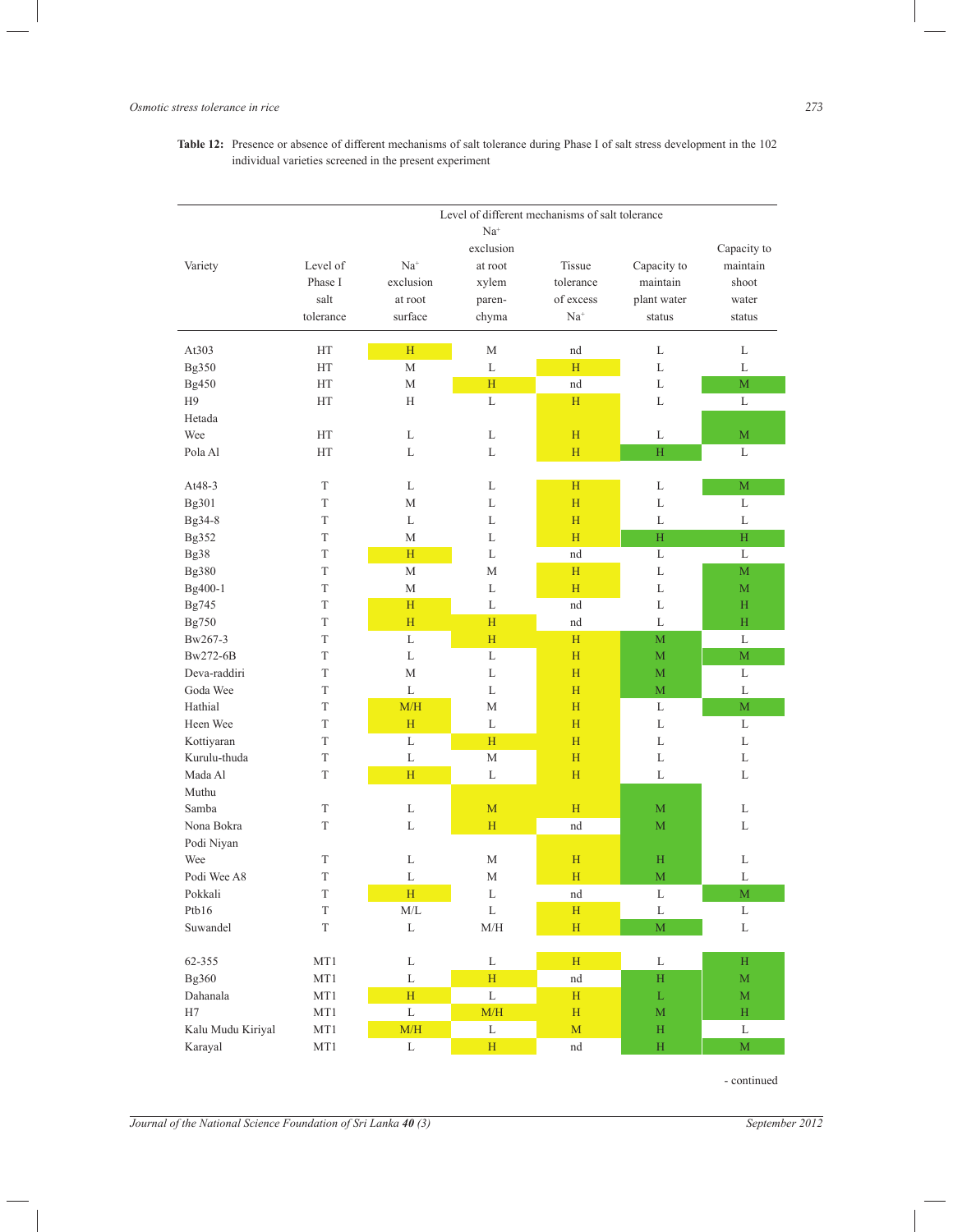continued from page 273 -

|                  | Level of different mechanisms of salt tolerance |               |                    |               |                         |                         |  |
|------------------|-------------------------------------------------|---------------|--------------------|---------------|-------------------------|-------------------------|--|
|                  |                                                 |               | $Na+$<br>exclusion |               |                         |                         |  |
| Variety          | Level of                                        | $Na+$         | at root            | Tissue        | Capacity to             | Capacity to<br>maintain |  |
|                  | Phase I                                         | exclusion     | xylem              | tolerance     | maintain                | shoot                   |  |
|                  | salt                                            | at root       | paren-             | of excess     | plant water             |                         |  |
|                  | tolerance                                       | surface       | chyma              | $Na+$         |                         | water<br>status         |  |
|                  |                                                 |               |                    |               | status                  |                         |  |
| Keera            |                                                 |               |                    |               |                         |                         |  |
| Samba            | MT1                                             | L             | L                  | H             | H                       | L                       |  |
| Ld66             | MT1                                             | M             | L                  | H             | M                       | $\rm H$                 |  |
| Seeraga          |                                                 |               |                    |               |                         |                         |  |
| Samba            | MT1                                             | H             | M                  | nd            | $\mathbf H$             | L                       |  |
| Sudu Bala        |                                                 |               |                    |               |                         |                         |  |
| Wee              | MT1                                             | M             | L                  | H             | L                       | L                       |  |
| Tetep            | MT1                                             | М             | H                  | nd            | H                       | $\rm H$                 |  |
|                  |                                                 |               |                    |               |                         |                         |  |
| At353            | MT <sub>2</sub>                                 | L             | H                  | M             | L                       | H                       |  |
| At354            | MT <sub>2</sub>                                 | L             | H                  | nd            | L                       | M                       |  |
| Beheth           |                                                 |               |                    |               |                         |                         |  |
| Heenati          | MT <sub>2</sub>                                 | L             | L                  | H             | L                       | $H_{\rm}$               |  |
| Bg250            | MT <sub>2</sub>                                 | L             | H                  | nd            | L                       | L                       |  |
| Bg357            | MT <sub>2</sub>                                 | $\mathbf L$   | H                  | nd            | $\mathbf M$             | $\mathbf{M}$            |  |
| Bg379-2          | MT <sub>2</sub>                                 | H             | $\mathbf L$        | nd            | M                       | H                       |  |
| Bg407            | MT <sub>2</sub>                                 | M             | $\overline{M}$     | nd            | H                       | $\mathbf M$             |  |
| Bw266-7          | MT <sub>2</sub>                                 | L             | M/H                | M             | H                       | L                       |  |
| Bw302            | MT <sub>2</sub>                                 | L             | $\rm H$            | nd            | $\mathbf M$             | L                       |  |
| <b>Bw400</b>     | MT <sub>2</sub>                                 | М             | $\mathbf L$        | nd            | L                       | $\mathbf{M}$            |  |
| Bw452            | MT <sub>2</sub>                                 | L             | H                  | nd            | L                       | $\mathbf M$             |  |
| Dick Wee         | MT <sub>2</sub>                                 | H             | M                  | nd            | L                       | L                       |  |
| H <sub>4</sub>   | MT <sub>2</sub>                                 | H             | L                  | nd            | $\mathbf M$             | L                       |  |
| Kahata           |                                                 |               |                    |               |                         |                         |  |
| Wee              | MT <sub>2</sub>                                 | L             | H                  | nd            | H                       | L                       |  |
| Kalu             |                                                 |               |                    |               |                         |                         |  |
| Heenati (P)      | MT <sub>2</sub>                                 | L             | L                  | H             | L                       | $\rm H$                 |  |
| Kivul            |                                                 |               |                    |               |                         |                         |  |
| Handiran         | MT <sub>2</sub>                                 | L             | L                  | H             | M                       | H                       |  |
| Kos Ata          |                                                 |               |                    |               |                         |                         |  |
| Wee              | MT <sub>2</sub>                                 | M/L           | L                  | H             | $\rm H$                 | $\rm H$                 |  |
| MI273            | MT <sub>2</sub>                                 | L             | M                  | H             | L                       | H                       |  |
| Murunga-         |                                                 |               |                    |               |                         |                         |  |
| kayan            | MT2                                             | $\mathbf H$   | $\mathbf M$        | $^{\rm nd}$   | $\mathbf{M}$            | $\rm H$                 |  |
| Paduru           |                                                 |               |                    |               |                         |                         |  |
| Wee              | MT2                                             | $\rm H$       | L                  | $\mathbf H$   | $\overline{\mathbf{M}}$ | $\mathbf L$             |  |
| Pokuru           |                                                 |               |                    |               |                         |                         |  |
| Samba            | MT <sub>2</sub>                                 | $\mathbf L$   | $\mathbf L$        | $\mathbf H$   | $\mathbf L$             | $\mathbf L$             |  |
| At401            | $\rm S1$                                        | $\mathbf L$   | $\rm H$            | $\mathbf L$   | $\mathbf M$             | $\mathbf L$             |  |
| Bg403            | $\rm S1$                                        | $\bar{\rm L}$ | $\mathbf M$        | $^{\rm nd}$   | $\mathbf L$             | $\mathbf L$             |  |
| Bg94-1           | $\rm S1$                                        | $\rm H$       | $\rm H$            | $\mathbf L$   | H                       | $\bar{\rm L}$           |  |
| $\rm H10$        | $\rm S1$                                        | $\rm H$       | $\mathbf M$        | $\mathbf L$   | H                       | H                       |  |
| IR <sub>29</sub> | $\rm S1$                                        | $\rm H$       | $\mathbf L$        | $\bar{\rm L}$ | H                       | $\mathbf M$             |  |
| Kara Al          | S1                                              | $\mathbf L$   | $\mathbf L$        | $^{\rm nd}$   | $\operatorname{na}$     | $\mathbf L$             |  |
|                  |                                                 |               |                    |               |                         | - continued             |  |

 $\overline{\phantom{0}}$ 

*September 2012 Journal of the National Science Foundation of Sri Lanka 40(3)*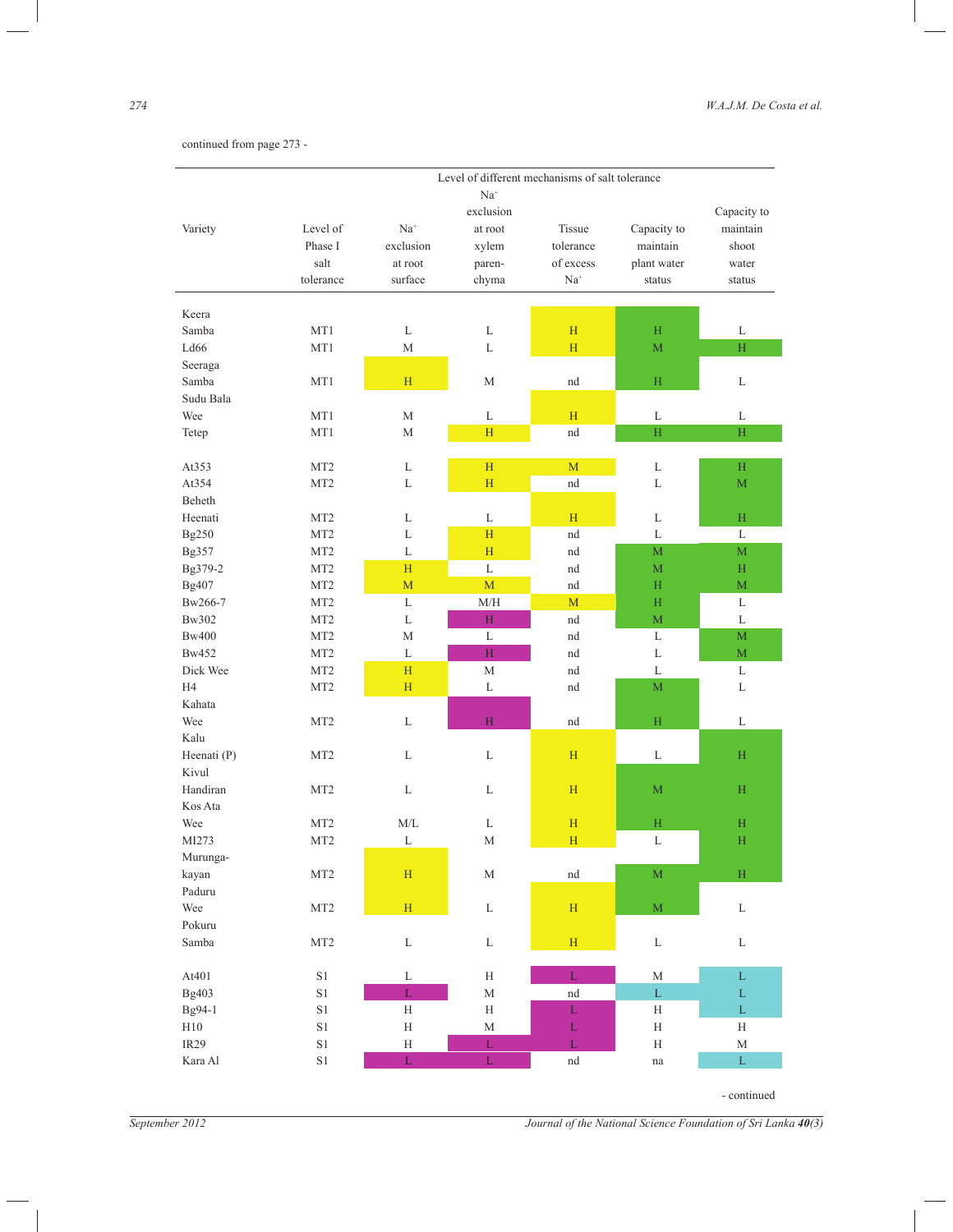#### *Osmotic stress tolerance in rice 275*

continued from page 274 -

|                 | Level of different mechanisms of salt tolerance |                         |                    |                     |               |              |  |
|-----------------|-------------------------------------------------|-------------------------|--------------------|---------------------|---------------|--------------|--|
|                 |                                                 |                         | $Na+$<br>exclusion |                     |               | Capacity to  |  |
| Variety         | Level of                                        | $Na+$                   | at root            | <b>Tissue</b>       | Capacity to   | maintain     |  |
|                 | Phase I                                         | exclusion               | xylem              | tolerance           | maintain      | shoot        |  |
|                 | salt                                            | at root                 | paren-             | of excess           | plant water   | water        |  |
|                 | tolerance                                       | surface                 | chyma              | $Na+$               | status        | status       |  |
|                 |                                                 |                         |                    |                     |               |              |  |
| Muhudu          |                                                 |                         |                    |                     |               |              |  |
| Kiriyal         | S1                                              | $\mathbf L$             | $\mathbf M$        | $\mathbf{L}$        | M             | $\mathbf L$  |  |
| Murunga         | S1                                              | L                       | H                  | $\mathbf L$         | na            | $\mathbf L$  |  |
| Periya-         |                                                 |                         |                    |                     |               |              |  |
| karappan        | S1                                              | M/L                     | М                  | L                   | L             | Н            |  |
| Raththal        | S1                                              | H                       | М                  | L                   | M             | H            |  |
| Sinna           |                                                 |                         |                    |                     |               |              |  |
| Karuppan        | S1                                              | M/L                     | L                  | nd                  | $\mathbf L$   | H            |  |
| Suduru          |                                                 |                         |                    |                     |               |              |  |
| Samba           | S1                                              | M                       | $\mathbf L$        | nd                  | L             | M            |  |
|                 |                                                 |                         |                    |                     |               |              |  |
| At16            | S <sub>2</sub>                                  | L                       | H/M                | L                   | L             | $\mathbf{L}$ |  |
| At86-1          | S <sub>2</sub>                                  | $\mathbf L$             | М                  | nd                  | H             | Н            |  |
| Bandara H       | S <sub>2</sub>                                  | M                       | Н                  | L                   | L             | L            |  |
| Bg276-5         | S <sub>2</sub>                                  | $\mathbf L$             | $\mathbf L$        | nd                  | M             | L            |  |
| Bg300           | S <sub>2</sub>                                  | H                       | L                  | $\mathbf{L}$        | $\Gamma$      | L            |  |
| Bg305           | S <sub>2</sub>                                  | L                       | Н                  | nd                  | M             | M            |  |
| Bg34-6          | S <sub>2</sub>                                  | $\mathbf{L}$            | M                  | nd                  | H             | Н            |  |
| Bg359           | S <sub>2</sub>                                  | M                       | M                  | L                   | $\mathbf L$   | $\mathbf L$  |  |
| Bw351           | S <sub>2</sub>                                  | L                       | H                  | $\mathbf L$         | H             | Н            |  |
| Bw453           | S <sub>2</sub>                                  | L                       | М                  | nd                  | $\Gamma$      | M            |  |
| Hondara-        |                                                 |                         |                    |                     |               |              |  |
| walu            | S <sub>2</sub>                                  | L                       | $\mathbf M$        | nd                  | L             | $\mathbf{L}$ |  |
| Kuru Wee        | S <sub>2</sub>                                  | L                       | $\mathbf{L}$       | nd                  | $\mathbf L$   | M            |  |
| Ld355           | S <sub>2</sub>                                  | L                       | H                  | $\mathbf L$         | H             | M            |  |
| Ld356           | S <sub>2</sub>                                  | L                       | $\mathbf L$        | nd                  | Н             | Н            |  |
| Moro-           |                                                 |                         |                    |                     |               |              |  |
| berekan         | S <sub>2</sub>                                  | M/L                     | $\mathbf L$        | nd                  | $\mathbf L$   | L            |  |
| Pachcha-perumal | S <sub>2</sub>                                  | H                       | L                  | L                   | Н             | Н            |  |
| Rath-           |                                                 |                         |                    |                     |               |              |  |
| karayal         | S <sub>2</sub>                                  | L                       | L                  | nd                  | $\Gamma$      | $\mathbf{L}$ |  |
| Weda            |                                                 |                         |                    |                     |               |              |  |
| Heenati         | $\rm S2$                                        | $\mathbf L$             | $\mathbf L$        | nd                  | $\mathbf H$   | $\mathbf L$  |  |
| At85-2          | $_{\rm HS}$                                     | $\mathbf L$             | $\mathbf M$        | nd                  | $\bar{\rm L}$ | $\rm H$      |  |
| Basmathi        | $_{\rm HS}$                                     | $\bar{\rm L}$           | $\bar{\rm L}$      | $\operatorname{nd}$ | $\mathbf M$   | $\mathbf M$  |  |
| Bg304           | $_{\rm HS}$                                     | $\rm H$                 | $\rm H$            | $\mathbf{L}$        | $\mathbf M$   | $\mathbf L$  |  |
| Bw451           | $_{\rm HS}$                                     | $\rm H$                 | $\mathbf L$        | nd                  | $\mathbf L$   | $\rm H$      |  |
| $\rm Bw78$      | $_{\rm HS}$                                     | $\mathbf M$             | $\mathbf L$        | nd                  | $\mathbf L$   | $\mathbf M$  |  |
| $\text{IR8}{}$  | $_{\rm HS}$                                     | $\mathbf M$             | $\mathbf L$        | $^{\rm nd}$         | $\rm H$       | $\mathbf L$  |  |
| Kalu            |                                                 |                         |                    |                     |               |              |  |
| Heenati (W)     | $_{\rm HS}$                                     | $\mathrm{H}/\mathrm{M}$ | $\rm H$            | $\mathbf L$         | $\mathbf L$   | $\mathbf L$  |  |
|                 |                                                 |                         |                    |                     |               |              |  |

- continued

 $\overline{\phantom{a}}$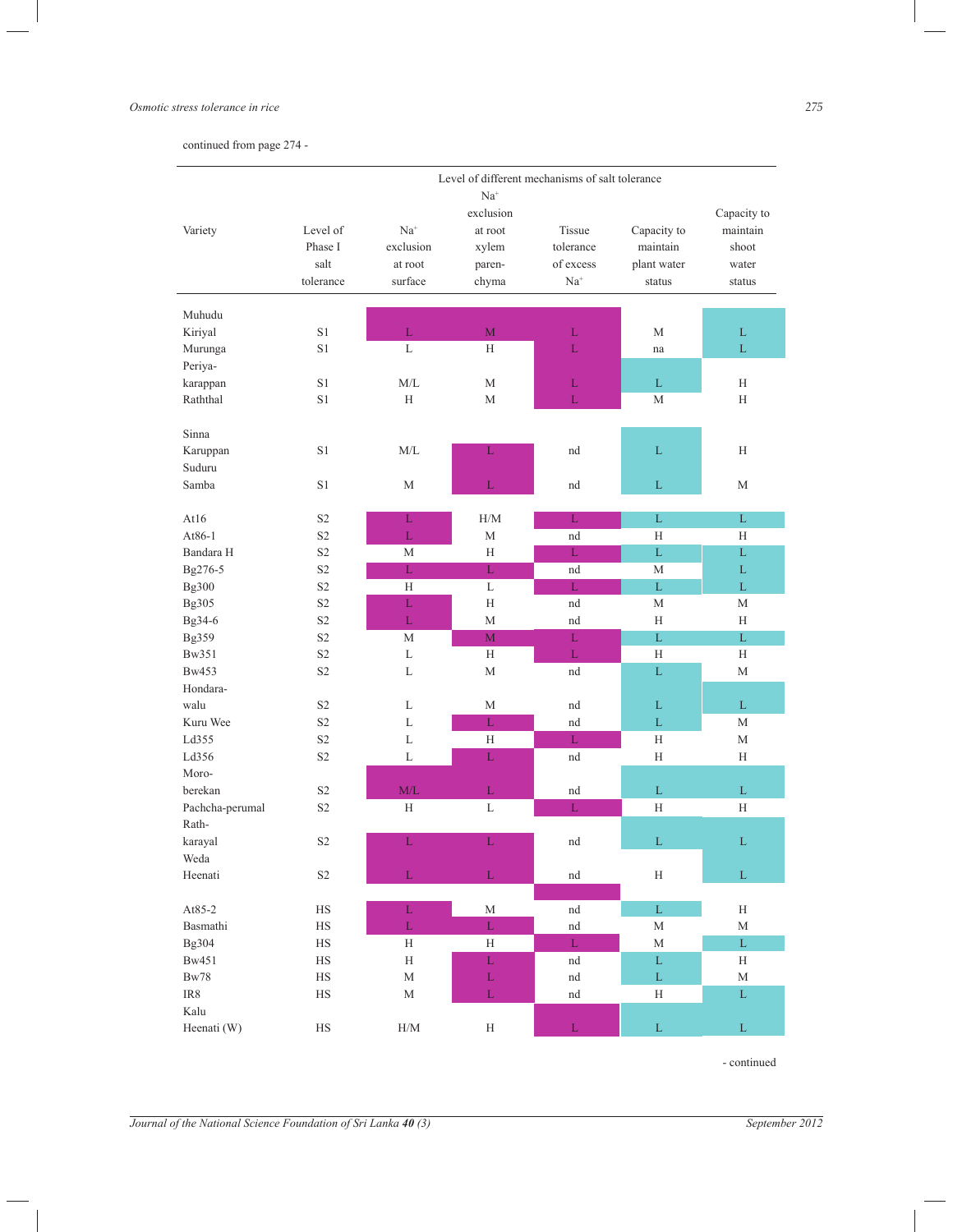Level of different mechanisms of salt tolerance  $Na<sup>+</sup>$ exclusion Capacity to Capacity to the set of the set of the set of the set of the set of the set of the set of the set of the set of the set of the set of the set of the set of the set of the set of the set of the set of t Variety Level of Na<sup>+</sup> at root Tissue Capacity to maintain Phase I exclusion xylem tolerance maintain shoot salt at root paren- of excess plant water water tolerance surface chyma Na<sup>+</sup> status status Madathawalu HS HS M/L L nd M M Mada Al (Kaluthara) HS H L L H H

continued from page 275 -

H - High; M - Medium; L - Low; M/H - Medium/high; M/L - Medium/low; H/M - High/medium. nd - No definite conclusion is possible; na - Data not available.

Coloured boxes contain the mechanisms identified as responsible for Phase I salt tolerance or susceptibility of each variety:

 $\Box$  - High/medium capacity for Na+ exclusion or tolerance mechanisms responsible for salt tolerance at Phase I;

- Maintenance of whole plant or shoot water content responsible for salt tolerance at Phase I;

- Low capacity for Na+ exclusion or tolerance mechanisms responsible for susceptibility to salt stress at Phase I;

- Low capacity for maintenance of whole plant or shoot water content responsible for susceptibility to salt stress at Phase I.

Table 12 gives the overall picture of different mechanisms of salt tolerance that could be detected in the 102 individual rice varieties, based on the measurements taken in the present study. Out of the 63 varieties, which were moderately tolerant (MT), tolerant (T) or highly tolerant (HT) to salt stress at Phase I, high or medium capacity for Na<sup>+</sup> exclusion at the root surface, contributed to the tolerance in 17 varieties, while high or medium capacity for Na<sup>+</sup> exclusion at the root xylem parenchyma contributed to the tolerance in 18 varieties. High or medium capacity for Na<sup>+</sup> exclusion, at either of these two points contributed to Phase I tolerance in 33 out of the 63 varieties that showed tolerance. In comparison, tissue tolerance of excess shoot Na<sup>+</sup> contributed to Phase I salt tolerance in 40 out of the 63 tolerant varieties. High or medium capacity to maintain water content in the whole plant and shoot contributed to Phase I tolerance in 30 and 31 tolerant varieties, respectively (Table 12). Altogether, 48 out of the 63 varieties showed high or medium capacity for maintenance of whole plant or shoot water content.

 Thirty nine varieties out of the 102 tested showed susceptibility to salt stress at Phase I. Out of these 39 varieties, lower capacity for Na<sup>+</sup> exclusion at the root surface and root xylem parenchyma was responsible for their susceptibility in 18 varieties, each with poor Na<sup>+</sup> exclusion capacity at either of the two points contributing to the susceptibility of 24 varieties altogether. Low tissue tolerance to excess shoot Na<sup>+</sup> contributed to Phase I salt susceptibility in 18 varieties, while the low capacity for

maintenance of whole plant and shoot water content contributed to susceptibility in 17 and 19 varieties, respectively (Table 12).

 It is notable that tolerance or susceptibility to salt stress at Phase I could be related to high or low capacities for Na<sup>+</sup> exclusion in 67 out of the 102 varieties tested. In comparison, high or low tissue tolerance to excess shoot Na<sup>+</sup> and high or low capacities to maintain whole plant or shoot water contents were related to the Phase I salt tolerance or susceptibility in 58 and 75 varieties, respectively. Out of the 63 varieties that showed Phase I salt tolerance, high or medium capacities in more than one tolerance mechanism contributed to their tolerance in 50 varieties. Similarly, low capacities in more than one mechanism of salt tolerance were responsible for the salt susceptibility of 29 out of the 39 susceptible varieties that were identified.

#### **DISCUSSION**

### **Identified varieties with Phase I salt tolerance**

Reduction of leaf and whole plant growth is one of the main observable effects of salt stress during Phase I (Munns & Tester, 2008) and accordingly the capability to minimize growth reductions, as quantified by standardized relative leaf area (RLst) and standardized relative total dry weight (RWst), were used to measure the salt tolerance in the phase I of this study. The same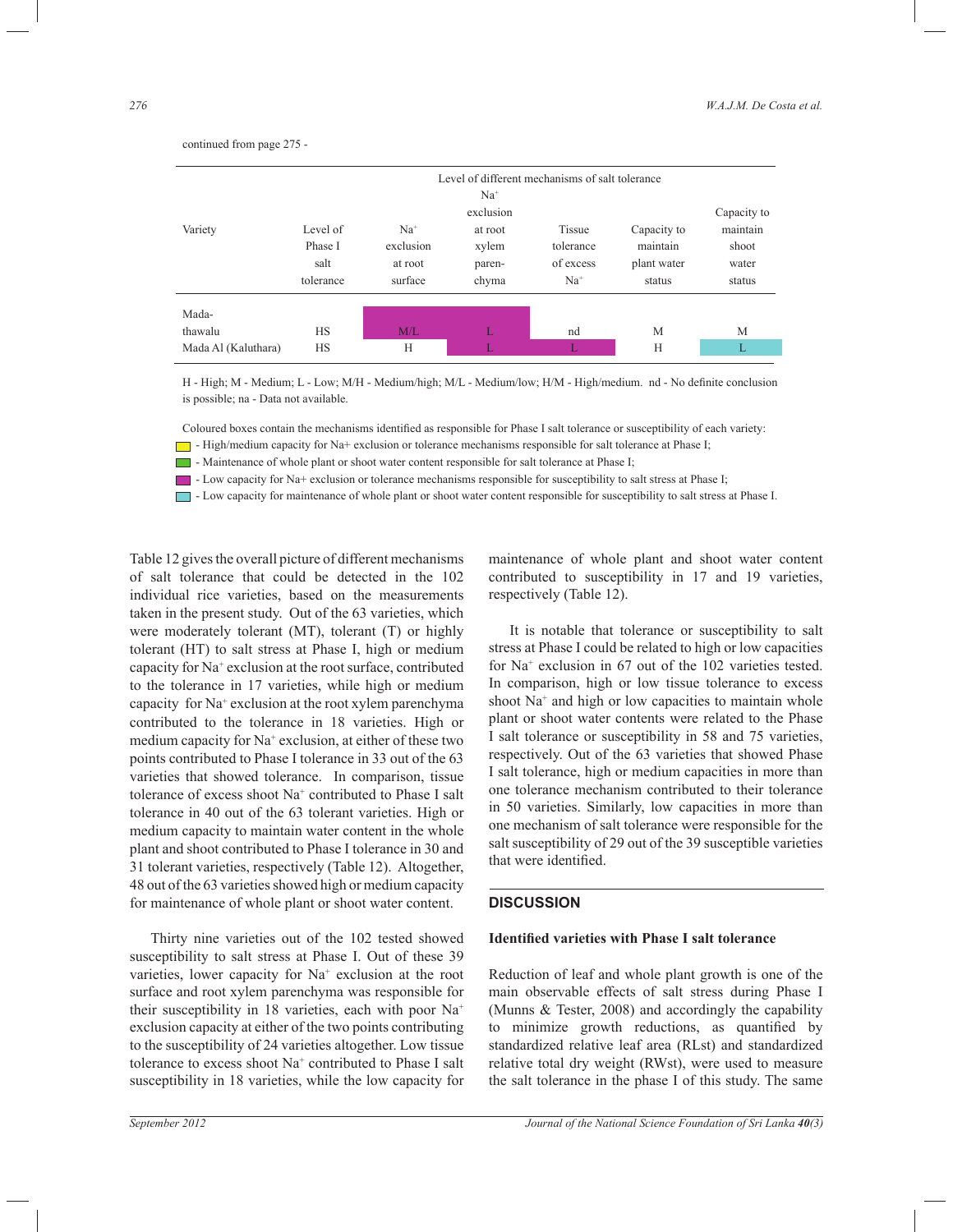measures have been adopted in several other studies, which investigated Phase I salt tolerance in other crops as well (Fortmeier & Schubert, 1995; Munns *et al.*, 1995; De Costa *et al.*, 2007). Cluster analysis enabled the use of both RLst and RWst in classifying the degree of Phase I salt tolerance of the 102 rice varieties tested. In a recent comprehensive review, Munns & Tester (2008) stated that significant genetic variation within species may exist in the osmotic response to salinity, but this has not yet been documented. Therefore, the demonstration of significant genetic variation in osmotic tolerance within the rice germplasm is one of the major highlights of the present study.

 Under actual field conditions, salt stress in Phase I is likely to occur in fields that are in the early stages of salinity development or in fields that experience transient salinity, particularly during relatively dry periods. These relatively mild levels of salinity could be present either in the top soil or sub soil. The varieties that have been identified as 'highly tolerant' or 'tolerant' in Phase I (Tables 4 and 12) can be used straightaway in breeding programmes aimed at developing varieties suitable for areas experiencing relatively mild or transient salinity. The three new-improved varieties in the 'highly tolerant' group (i.e. At303, Bg350 and Bg450), all of which have higher yield potentials as compared to old-improved and traditional varieties, along with other desirable features of tolerance to common pests and diseases, can be recommended for areas of mild or transient salinity. However, the two traditional varieties (*Pola Al* and *Hetada Wee*) and the old improved variety (H9), which were in the 'highly tolerant' group cannot be recommended for cultivation because of their comparatively lower yield potentials and susceptibility to major pests and diseases. Alternatively, they can be used in breeding programmes as parents of potential salt tolerant varieties. The considerable number of 'moderately tolerant' varieties can be recommended for cultivation in areas of mild or transient salinity if they possess a high enough yield potential along with other desirable features such as tolerance to pests and diseases, superior grain quality and tolerance to other abiotic stresses such as drought, heat and iron toxicity. The identified 'moderately tolerant' varieties may also be used in breeding programmes if they possess specific desirable features.

 The varieties that were identified as 'susceptible' or 'highly susceptible' should not be recommended for areas with mild or transient salinity nor should they be used in breeding programmes aimed at increasing salt tolerance in rice. However, they may be selected for breeding programmes or recommended for fields with comparatively greater or longer-term salinity, if they

possess tolerance to salinity during Phase II (i.e. ionic stress tolerance). This will be reported in a subsequent companion paper.

#### **Mechanisms of salt tolerance during phase I**

While tolerance to water stress-induced osmotic stress is the major stress factor operating during Phase I, it is highly likely that excess Na<sup>+</sup> toxicity was also a significant stress factor in this phase. This was evident by the ranges of shoot and root Na<sup>+</sup> concentrations in the present study that were within the ranges observed for rice (Garcia *et al.*, 1997; Yeo *et al.*, 1999), wheat (Munns & James, 2003) and maize (Fortmeier & Schubert, 1995; Sümer *et al.*, 2004) growing under salinity. Accordingly, results of the present study showed that maintenance of whole plant and shoot water status as well as mechanisms to avoid (Na<sup>+</sup>exclusion) or tolerate Na<sup>+</sup> toxicity (tissue tolerance) contributed to Phase I salt tolerance in the identified rice varieties. One or two of all these mechanisms could be observed in the six varieties that were identified as 'highly tolerant' (Table 12). For example, Na<sup>+</sup> exclusion at the root surface was responsible for the high tolerance in At303, whereas Na<sup>+</sup> exclusion at the root xylem parenchyma was responsible in Bg450. It was only these two varieties among the six 'highly tolerant' varieties that were able to maintain low shoot Na<sup>+</sup> concentrations. The other four highly tolerant varieties had high shoot Na<sup>+</sup> concentrations, which indicated that they had high tissue tolerance to shoot Na<sup>+</sup> . It is possible that part of the excess Na<sup>+</sup> in the shoot may be acting as active solutes for osmotic adjustment and thereby maintain tissue turgor (Munns & Tester, 2008). Our observation that salt tolerant rice varieties can have both high and low shoot Na<sup>+</sup> concentrations agrees with the observations of several other workers (Yeo *et al.*, 1990; Tester & Davenport, 2003; Munns & Tester, 2008). For example, although H9 had high Na<sup>+</sup> exclusion capability at the root surface, it could not prevent shoot Na<sup>+</sup> reaching a high level because of the poor Na<sup>+</sup> exclusion capability at the root xylem. Therefore, it was the high shoot tolerance to excess  $Na<sup>+</sup>$ and possibly osmotic adjustment that conferred Phase I salt tolerance to H9. In addition to high shoot tolerance to excess Na<sup>+</sup> , maintenance of whole plant water content contributed to the high Phase I tolerance of Pola Al.

High tissue tolerance to excess shoot Na<sup>+</sup> was the most prominent mechanism of tolerance (Table 12) among the 25 varieties in the 'tolerant' group. Osmotic adjustment using the excess shoot Na<sup>+</sup> may also have contributed to the observed Phase I tolerance. As in the 'highly tolerant' group, in this group also, capacity to maintain whole plant and/or shoot tissue water content was not a prominent mechanism of tolerance. Only one (i.e. Bg352)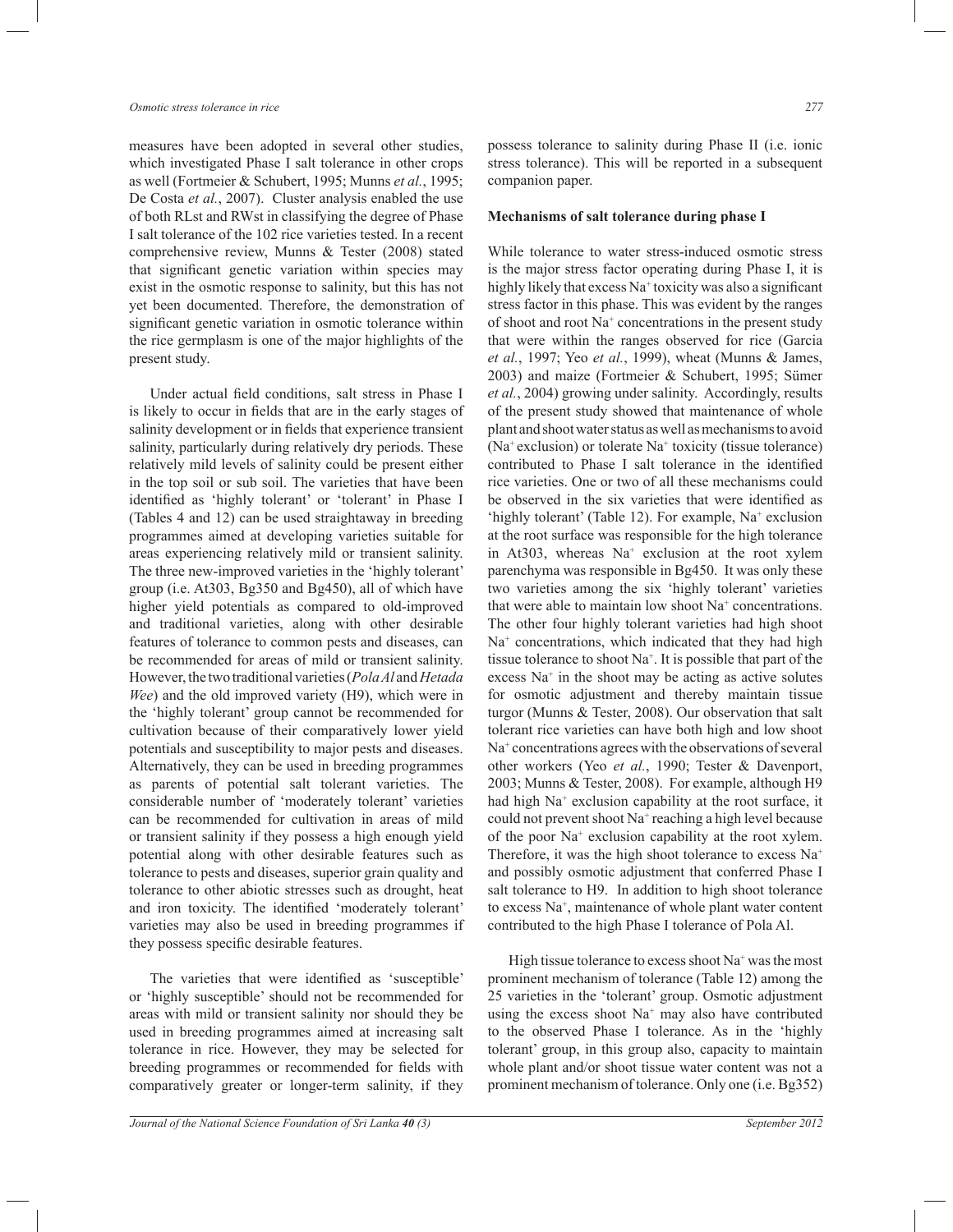out of the 25 tolerant varieties had both whole plant and shoot relative RWCs at high levels. In comparison, eight out of the 25 tolerant varieties and three out of the six highly tolerant varieties had both shoot and whole plant relative RWCs at low levels. On the other hand, the capacity to maintain comparatively higher tissue water content was more prominent in the 'moderately tolerant' group than in the 'tolerant' and 'highly tolerant' groups. Similarly, Na<sup>+</sup> exclusion was also more prominent in the 'moderately tolerant' varieties than in the 'tolerant' and 'highly tolerant' varieties. Schubert (1999), as cited in Sümer *et al.* (2004), showed that the capacities for Na<sup>+</sup> exclusion at the root surface and the root xylem in saltstressed maize are genetically distinct. Schubert *et al.* (2009) demonstrated for maize, that it is possible to combine these two capabilities of  $Na<sup>+</sup>$  exclusion at the two anatomically and genetically distinct sites through conventional breeding to develop varieties with superior Na<sup>+</sup> exclusion. They also showed that such varieties with superior Na<sup>+</sup> exclusion capability could then be crossed with inbred lines showing osmotic tolerance to breed salt tolerant maize varieties, which show superior yield performance under saline conditions. This strategy can be adopted to breed new rice varieties with superior salt tolerance using varieties that were identified as having the different mechanisms in Phase I salt tolerance in the present study. Such a breeding programme based on physiological criteria could accelerate the development of salt tolerant rice germplasm in Sri Lanka.

## **Comparison between traditional and improved varieties in Phase I salt tolerance**

Interestingly, Phase I salt tolerance was present in both traditional and improved varieties. There were four improved varieties among the six varieties identified as 'highly tolerant', while 12 improved varieties were among the 25 identified as 'tolerant'. Conversely, both traditional and improved varieties were equally represented among the 'susceptible' and 'highly susceptible' varieties. This indicates that the physiological mechanisms and their molecular genetic basis are present in both traditional and improved varieties. Accordingly, both these varietal groups, particularly the improved varieties with high yield potentials and resistance to major diseases, can be used in breeding programmes aimed at improving Phase I salt tolerance in the Sri Lankan rice germplasm.

#### **Acknowledgement**

Financial assistance provided by the International Centre for Genetic Engineering and Biotechnology (ICGEB), Italy (Grant Ref. No. CRP/SRI06-01) and the National Science Foundation of Sri Lanka (Grant No.: SIDA/2007/ BT/01) is gratefully acknowledged. Technical assistance was provided by Messrs. Danesh Weerasekera, K.B. Attanayake and B.G.G. Wijesooriya of the Department of Crop Science, Faculty of Agriculture, University of Peradeniya.

#### **REFERENCES**

- 1. Abeysiriwardena D.S. de Z. (2010). Promotion of inappropriate technology in rice cultivation. *Rice Congress*  2010: Rice... the Miracle Crop for a Revived Nation (eds. W.M.W. Weerakoon & D.M.N. Dissanayake), Department of Agriculture, Sri Lanka.
- 2. Blumwald E. & Grover A. (2006). Salt tolerance. *Plant Biotechnology: Current and Future Applications of Genetically Modified Crops* (ed. N.G. Halford), pp. 206 − 224, John Wiley & Sons Ltd., Chichester, UK.
- 3. Borsani O., Valupuesta V. & Botella M.A. (2003). Developing salt tolerant plants in a new century: a molecular biology approach. *Plant Cell, Tissue and Organ Culture*  **73**: 101 − 115.
- 4. Chesseman J.M. (1988). Mechanisms of salinity tolerance in plants. *Plant Physiology* **87**: 547 − 550.
- 5. Christiansen M.B. (1982). World environmental limitations to food and fibre culture. *Breeding Plants for Less Favourable Environments* (eds. M.B. Christiansen & C.F. Lewis), pp. 1. John Wiley & Sons, New York, USA.
- 6. Cramer G.R. & Bowman D.C. (1991). Kinetics of maize leaf elongation. I. increased yield threshold limits shortterm, steady-stage elongation rates after exposure to salinity. *Journal of Experimental Botany* **42**: 1417 − 1426.
- 7. De Costa W.A.J.M., Wijeratne M.A.D., De Costa D.M. & Zahra A.R.F. (2012). Determination of the optimum level of salinity for screening the Sri Lankan rice germplasm for salt tolerance. *Journal of the National Science Foundation of Sri Lanka* **40**(02): 123 – 136.
- 8. De Costa W.A.J.M., Zörb C., Hartung W. & Schubert S. (2007). Salt resistance is determined by osmotic adjustment and abscisic acid in newly-developed maize (*Zea mays*  L.) hybrids in the first phase of salt stress. *Physiologia Plantarum* **131**: 311 − 321.
- 9. Dhanapala M.P. (1996). Role of rice genetic resources in crop improvement. *The Present Status and Future Prospects of Plant Genetic Resources Conservation and Utilization,* pp. 121-130. Proceedings of an International Seminar held in Kandy, Sri Lanka, 9 – 12 December, Japanese International Cooperation Agency (JICA) and Plant Genetic Resources Centre (PGRC), Gannoruwa, Sri Lanka.
- 10. Flowers T.J., Flowers S.A., Hajibagheri M.A. & Yeo A.R. (1990). Salt tolerance in the halophytic wild rice, *Porteresia coarctata* Tateoka. *New Phytologist* **114**: 675 − 684.
- 11. Flowers T.J., Koyama M.L., Flowers S.A., Chintha Sudhakar K.P., Shing K.P. & Yeo A.R. (2000). QTL: their place in engineering tolerance of rice to salinity. *Journal of Experimental Botany* **51**: 99 − 106.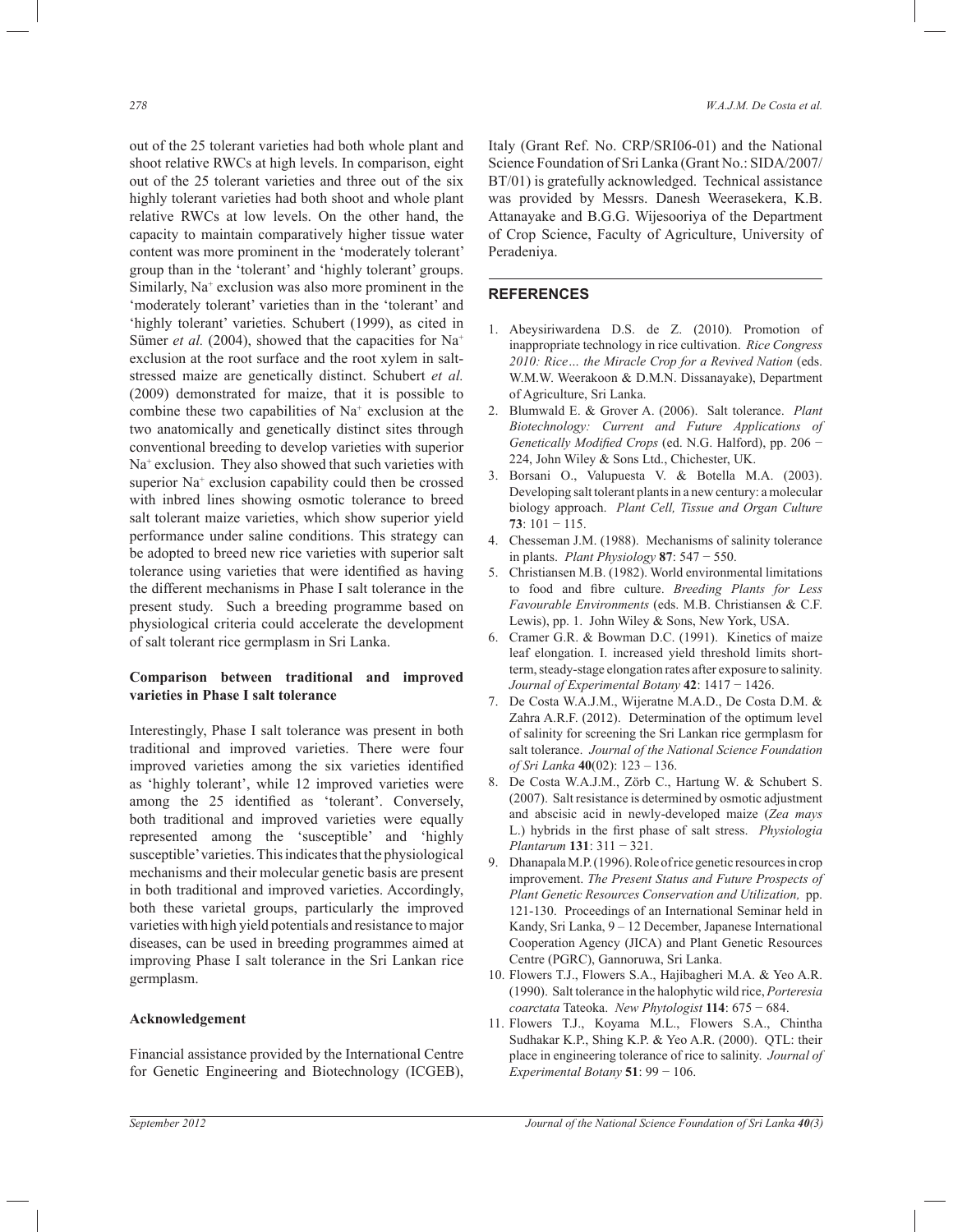- 12. Flowers T.J. & Yeo A.R. (1986). Ion relations of plants under drought and salinity. *Australian Journal of Plant Physiology* **13**: 75 − 91.
- 13. Flowers T.J. & Yeo A.R. (1988). Ion relations of salt tolerance. *Solute Transport in Plant Cells and Tissues* (eds. D. Baker & J. Halls), pp. 392 – 416. Longman, Harlow, UK.
- 14. Fortmeier R. & Schubert S. (1995). Salt tolerance of maize (*Zea mays* L.): the role of sodium exclusion. *Plant, Cell and Environment* **18**: 1041 − 1047.
- 15. Fricke W. (2004). Rapid and tissue-specific accumulation of solutes in the growth zone of barley leaves in response to salinity. *Planta* **219**: 515 − 525.
- 16. Gamage J., Abeysinghe S., Abeygunawardana H. & Sirisena D. (2009). Climate variability and rural livelihoods: mitigating the impact of soil salinity on paddy cultivation in Sri Lanka. *Proceedings of the National Symposium on Promoting Knowledge Transfer to Strengthen Disaster Risk Reduction & Climate Change Adaptation,* 7 − 8 July, Colombo, Sri Lanka, pp. 5. Disaster Management Centre of the Ministry of Disaster Management & Human Rights, Sri Lanka.
- 17. Garcia A., Rizzo C.A., Ud-din J., Bartos S.C., Senadhira D., Flowers T.J. & Yeo A.R. (1997). Sodium and potassium transport to the xylem are inherited independently in rice, and the mechanism of sodium:potassium selectivity differs between rice and wheat. *Plant, Cell and Environment* **20**: 1167 − 1174.
- 18. Glenn E.P., Brown J.J. & Blumwald E. (1999). Salt tolerance and crop potential of halophytes. *Critical Reviews in Plant Sciences* **18**: 227 − 255.
- 19. Gorham J. (1993). Genetics and physiology of enhanced K/Na discrimination. *Genetic Aspects of Plant Mineral Nutrition* (ed. P. Randall), pp. 151 − 159. Kluwer Academic Publishers, Dordrecht, The Netherlands.
- 20. Greenway H. & Munns R. (1980). Mechanisms of salt tolerance in nonhalophytes. *Annual Review of Plant Physiology* **31**: 149 − 190.
- 21. Hu Y., Burucs Z., von Tucher S. & Schmidhalter U. (2007). Short-term effects of drought and salinity on mineral nutrient distribution along growing leaves of maize seedlings. *Environmental and Experimental Botany* **60**:  $268 - 275$ .
- 22. Jeschke W.D.  $(1984)$ . K<sup>+</sup>/Na<sup>+</sup> exchange at cellular membranes, intracellular compartmentation of cations, and salt tolerance. *Salinity Tolerance in Plants* (eds. R.C. Staples & R.H. Toenissen), pp. 37 − 66. Wiley, New York, USA.
- 23. Koyama M.L., Levesley A., Koebner R.M.D., Flowers T.J. & Yeo A.R. (2001). Quantitative trait loci for component physiological traits determining salt tolerance in rice. *Plant Physiology* **125**: 406 − 422.
- 24. Maas E.V. & Hoffman C.M. (1977). Crop salt tolerancecurrent assessment. *Journal of Irrigation and Drainage Engineering ASCE* **103**: 115 − 134.
- 25. Marcum K.B. (1999). Salinity tolerance mechanisms of grasses in the sub-family Chlorodoideae. *Crop Science* **39**: 1153 − 1160.
- 26. Munns R. (1993). Physiological processes limiting plant growth in saline soils: some dogmas and hypotheses. *Plant, Cell and Environment* **16**: 15 − 24.
- 27. Munns R. (2002). Comparative physiology of salt and water stress. *Plant, Cell and Environment* **25**: 239 − 250.
- 28. Munns R. (2005). Genes and salt tolerance: bringing them together. *New Phytologist* **167**: 645 − 663.
- 29. Munns R., Hare R.A., James R.A. & Rebetzke G.J. (2000). Genetic variation for improving salt tolerance of durum wheat. *Australian Journal of Agricultural Research*  **51**: 69 − 74.
- 30. Munns R. & James R.A. (2003). Screening methods for salinity tolerance: a case study with tetraploid wheat. *Plant and Soil* **253**: 201 − 218.
- 31. Munns R., Schachtman D.P. & Condon A.G. (1995). The significance of a two-phase growth response to salinity in wheat and barley. *Australian Journal of Plant Physiology*  **22**: 561 − 569.
- 32. Munns R. & Tester M. (2008). Mechanisms of salinity tolerance. *Annual Review of Plant Biology* **59**: 651 − 681.
- 33. Munns R., James R.A. & Läuchli A. (2006). Approaches to increasing the salt tolerance of wheat and other cereals. *Journal of Experimental Botany* **57**: 1025 − 1043.
- 34. Neumann P.M. (1993). Rapid and reversible modifications of extension capacity of cell walls in elongating maize leaf tissues responding to root addition and removal of NaCl. *Plant, Cell and Environment* **16**: 1107 − 1114.
- 35. Neumann P. (1997). Salinity resistance and plant growth revisited. *Plant, Cell and Environment* **20**: 1193 − 1198.
- 36. Pritchard J., Wyn Jones R.G. & Tomos A.D. (1991). Turgor, growth and rheological gradients of wheat roots following osmotic stress. *Journal of Experimental Botany*  **42**: 1043 − 1049.
- 37. SAS Institute (2008). *SAS/STAT® 9.2 User's Guide.* SAS Institute Inc, Carey, North Carolina, USA.
- 38. Schubert S. (1999). Anpassung von Mais (*Zea mays* L.) an Bodensalinität: Strategien und Konzepte. *Stoffumsatz im Wurzelnahen Raum. Ökophysiologie des Wurzelraumes*  (eds. W. Merbach, L. Wittenmayer & J. Augustin), pp. 74 − 79. B.G. Teubner, Stüttgart, Leipzig, Germany.
- 39. Schubert S. & Läuchli A. (1986). Na<sup>+</sup>exclusion, H<sup>+</sup> release and growth of two different maize cultivars under NaCl salinity. *Journal of Plant Physiology* **125**: 145 − 154.
- 40. Schubert S. & Läuchli A. (1990). Sodium exclusion mechanisms at the root surface of two maize cultivars. *Plant and Soil* **123**: 205 − 209.
- 41. Schubert S., Neubert A., Schierholt A., Sümer A. & Zörb C. (2009). Development of salt resistant maize hybrids: the combination of physiological strategies using conventional breeding methods. *Plant Science* **177**: 196 − 202.
- 42. Sirisena D.N. & Herath H.M.A. (2009). Productivity enhancement in saline paddy fields in Angiththamkulam Yaya in Sri Lanka: a case study. *Proceedings of the 9th International Conference of East and Southeast Asia Federation of Soil Science Societies*. 27 − 28 October, Seoul, Korea. pp. 507 − 508.
- 43. Sümer A., Zörb C., Yan F. & Schubert S. (2004). Evidence